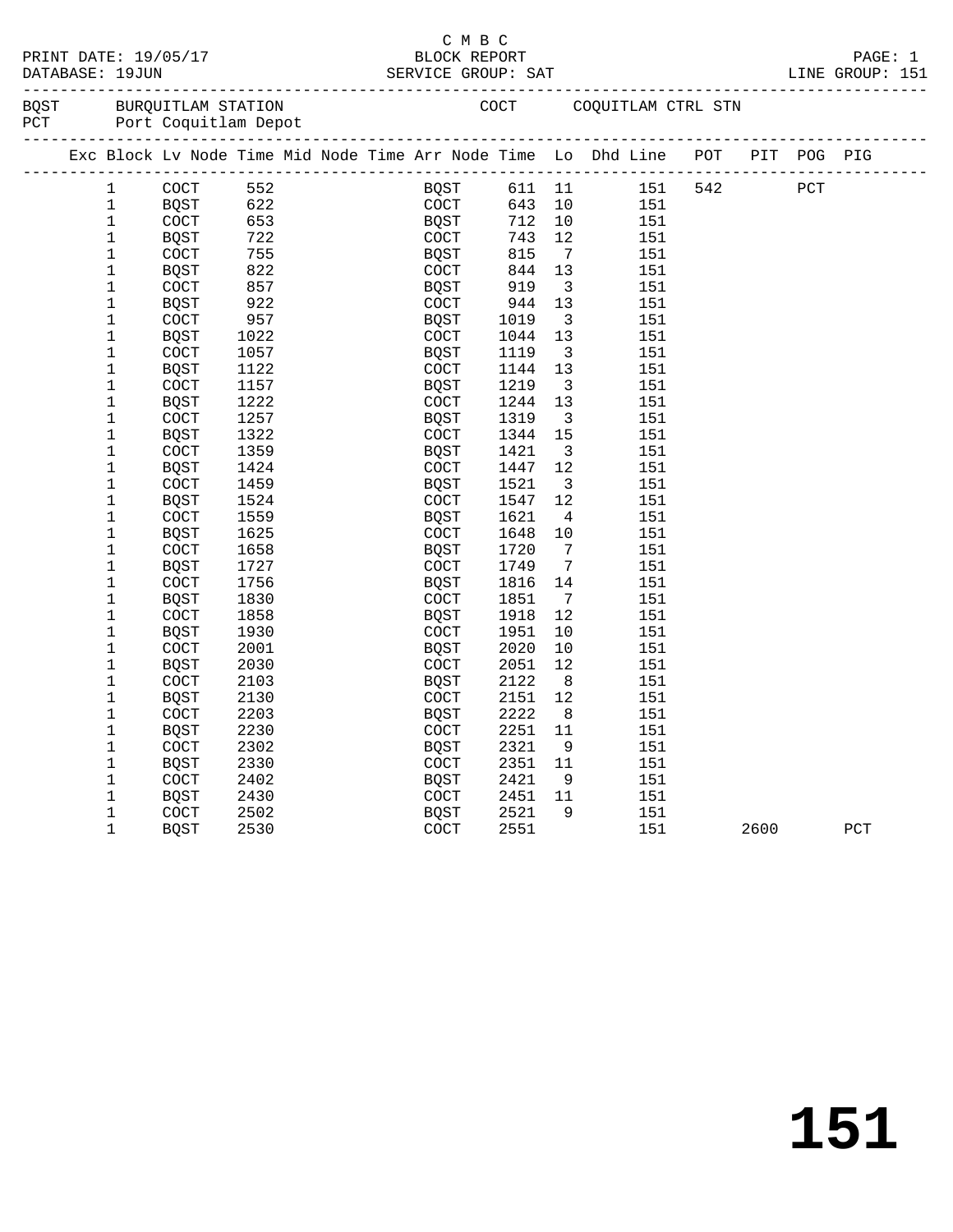|  |                |                      |      |  |                      |        |                         | Exc Block Lv Node Time Mid Node Time Arr Node Time Lo Dhd Line POT PIT POG PIG |     |      |     |     |
|--|----------------|----------------------|------|--|----------------------|--------|-------------------------|--------------------------------------------------------------------------------|-----|------|-----|-----|
|  | $\overline{a}$ | COCT                 | 622  |  | <b>BOST</b>          | 641 11 |                         | 151                                                                            | 612 |      | PCT |     |
|  | $\sqrt{2}$     | <b>BQST</b>          | 652  |  | COCT                 | 713    | 10                      | 151                                                                            |     |      |     |     |
|  | $\overline{c}$ | COCT                 | 723  |  | <b>BQST</b>          | 743    | 9                       | 151                                                                            |     |      |     |     |
|  | 2              | <b>BQST</b>          | 752  |  | $\operatorname{COT}$ | 814    | 11                      | 151                                                                            |     |      |     |     |
|  | $\overline{c}$ | COCT                 | 825  |  | BQST                 | 847    | 5                       | 151                                                                            |     |      |     |     |
|  | $\overline{c}$ | <b>BQST</b>          | 852  |  | $\operatorname{COT}$ | 914    | 13                      | 151                                                                            |     |      |     |     |
|  | $\overline{c}$ | COCT                 | 927  |  | BQST                 | 949    | $\overline{\mathbf{3}}$ | 151                                                                            |     |      |     |     |
|  | $\overline{a}$ | <b>BQST</b>          | 952  |  | COCT                 | 1014   | 13                      | 151                                                                            |     |      |     |     |
|  | $\overline{c}$ | COCT                 | 1027 |  | BQST                 | 1049   | 3                       | 151                                                                            |     |      |     |     |
|  | $\overline{c}$ | <b>BQST</b>          | 1052 |  | COCT                 | 1114   | 13                      | 151                                                                            |     |      |     |     |
|  | $\sqrt{2}$     | COCT                 | 1127 |  | <b>BQST</b>          | 1149   | $\overline{\mathbf{3}}$ | 151                                                                            |     |      |     |     |
|  | $\overline{a}$ | <b>BOST</b>          | 1152 |  | <b>COCT</b>          | 1214   | 13                      | 151                                                                            |     |      |     |     |
|  | $\sqrt{2}$     | COCT                 | 1227 |  | <b>BQST</b>          | 1249   | $\overline{3}$          | 151                                                                            |     |      |     |     |
|  | $\sqrt{2}$     | <b>BQST</b>          | 1252 |  | COCT                 | 1314   | 15                      | 151                                                                            |     |      |     |     |
|  | $\overline{a}$ | COCT                 | 1329 |  | BQST                 | 1351   | $\overline{3}$          | 151                                                                            |     |      |     |     |
|  | $\sqrt{2}$     | <b>BQST</b>          | 1354 |  | <b>COCT</b>          | 1416   | 13                      | 151                                                                            |     |      |     |     |
|  | 2              | COCT                 | 1429 |  | BQST                 | 1451   | $\overline{\mathbf{3}}$ | 151                                                                            |     |      |     |     |
|  | $\sqrt{2}$     | <b>BQST</b>          | 1454 |  | $\operatorname{COT}$ | 1517   | 12                      | 151                                                                            |     |      |     |     |
|  | 2              | $\operatorname{COT}$ | 1529 |  | BQST                 | 1551   | $\overline{3}$          | 151                                                                            |     |      |     |     |
|  | $\overline{c}$ | <b>BQST</b>          | 1554 |  | COCT                 | 1617   | 12                      | 151                                                                            |     |      |     |     |
|  | $\sqrt{2}$     | COCT                 | 1629 |  | BQST                 | 1651   | 5                       | 151                                                                            |     |      |     |     |
|  | $\sqrt{2}$     | <b>BQST</b>          | 1656 |  | $\operatorname{COT}$ | 1719   | $7\phantom{.0}$         | 151                                                                            |     |      |     |     |
|  | 2              | COCT                 | 1726 |  | BQST                 | 1746   | 13                      | 151                                                                            |     |      |     |     |
|  | $\overline{c}$ | <b>BQST</b>          | 1759 |  | COCT                 | 1821   | 6                       | 151                                                                            |     |      |     |     |
|  | $\overline{2}$ | COCT                 | 1827 |  | <b>BQST</b>          | 1847   | 13                      | 151                                                                            |     |      |     |     |
|  | 2              | <b>BQST</b>          | 1900 |  | COCT                 | 1921   | 8                       | 151                                                                            |     |      |     |     |
|  | $\overline{a}$ | COCT                 | 1929 |  | <b>BQST</b>          | 1948   | 12                      | 151                                                                            |     |      |     |     |
|  | 2              | <b>BQST</b>          | 2000 |  | <b>COCT</b>          | 2021   | 11                      | 151                                                                            |     |      |     |     |
|  | $\sqrt{2}$     | COCT                 | 2032 |  | <b>BQST</b>          | 2051   | 9                       | 151                                                                            |     |      |     |     |
|  | 2              | <b>BQST</b>          | 2100 |  | COCT                 | 2121   | 12                      | 151                                                                            |     |      |     |     |
|  | $\sqrt{2}$     | COCT                 | 2133 |  | <b>BOST</b>          | 2152   | 8                       | 151                                                                            |     |      |     |     |
|  | $\sqrt{2}$     | <b>BQST</b>          | 2200 |  | COCT                 | 2221   | 12                      | 151                                                                            |     |      |     |     |
|  | $\sqrt{2}$     | COCT                 | 2233 |  | BQST                 | 2252   | 8                       | 151                                                                            |     |      |     |     |
|  | $\sqrt{2}$     | <b>BQST</b>          | 2300 |  | $\operatorname{COT}$ | 2321   | 11                      | 151                                                                            |     |      |     |     |
|  | $\sqrt{2}$     | COCT                 | 2332 |  | <b>BQST</b>          | 2351   | 9                       | 151                                                                            |     |      |     |     |
|  | $\overline{c}$ | <b>BQST</b>          | 2400 |  | $\operatorname{COT}$ | 2421   | 11                      | 151                                                                            |     |      |     |     |
|  | $\overline{c}$ | COCT                 | 2432 |  | <b>BQST</b>          | 2451   | 9                       | 151                                                                            |     |      |     |     |
|  | $\sqrt{2}$     | <b>BQST</b>          | 2500 |  | $\operatorname{COT}$ | 2521   | 11                      | 151                                                                            |     |      |     |     |
|  | 2              | COCT                 | 2532 |  | <b>BQST</b>          | 2551   | 9                       | 151                                                                            |     |      |     |     |
|  | $\overline{2}$ | <b>BQST</b>          | 2600 |  | COCT                 | 2621   |                         | 151                                                                            |     | 2630 |     | PCT |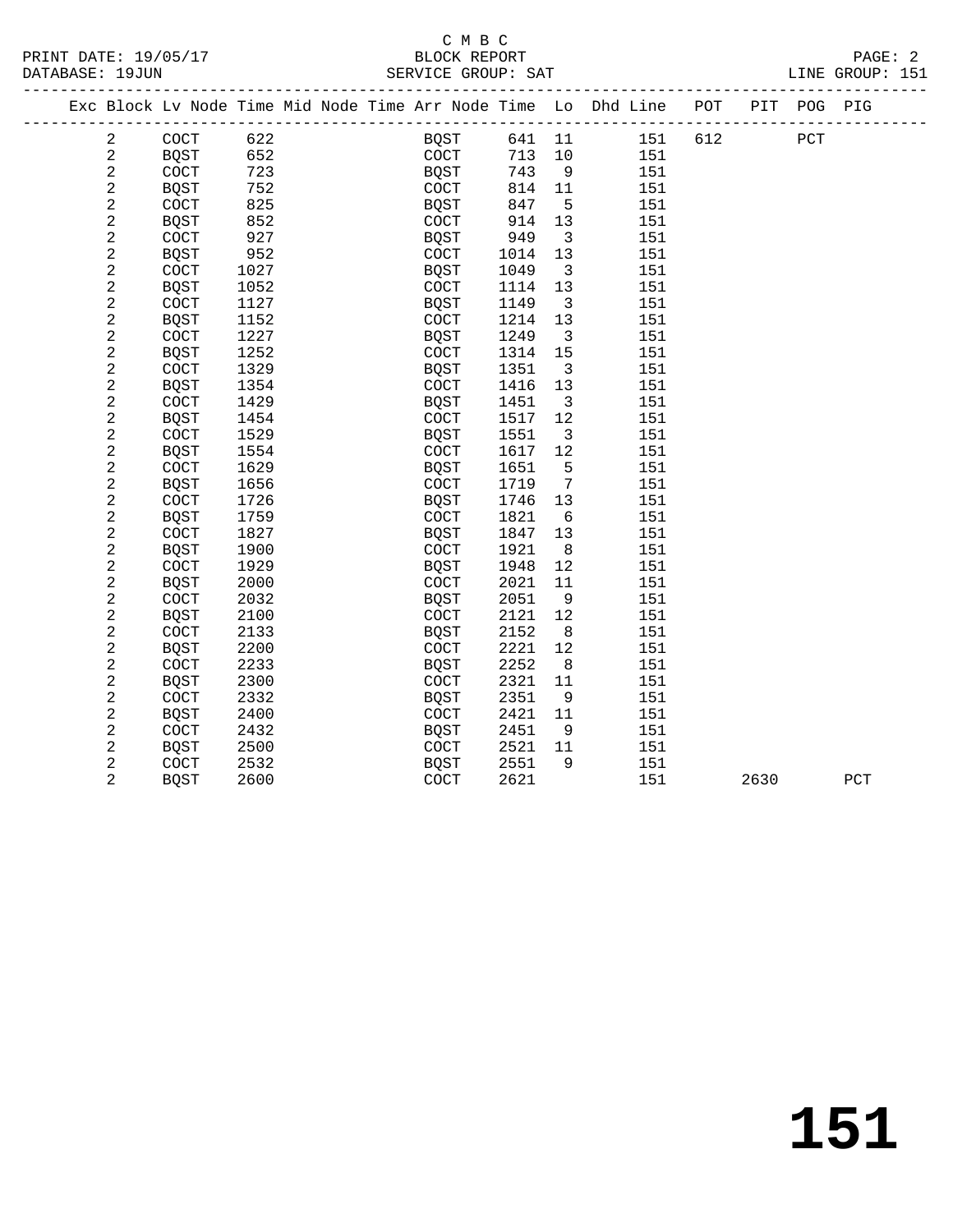|  |                              | PRINT DATE: 19/05/17     |              |                                                                           | C M B C<br>BLOCK REPORT |                  |                 |                                                                                |         |      | PAGE: 3 |
|--|------------------------------|--------------------------|--------------|---------------------------------------------------------------------------|-------------------------|------------------|-----------------|--------------------------------------------------------------------------------|---------|------|---------|
|  | DATABASE: 19JUN              |                          |              |                                                                           |                         |                  |                 |                                                                                |         |      |         |
|  | BRST BRAID STN               | BYST BROADWAY STN        |              |                                                                           |                         |                  |                 | BULK BUNTZEN LAKE<br>CAEX CARVOLTH EXCHANGE                                    |         |      |         |
|  |                              |                          |              | COCT COQUITLAM CTRL STN<br>CORW COQUITLAM REC CENTRE<br>LOST LOUGHEED STN |                         |                  |                 | CORE COQUITLAM REC CENTRE                                                      |         |      |         |
|  |                              |                          |              |                                                                           |                         |                  |                 |                                                                                |         |      |         |
|  |                              |                          |              |                                                                           |                         |                  |                 |                                                                                |         |      |         |
|  |                              | PCT Port Coquitlam Depot |              |                                                                           |                         |                  |                 | PMST MOODY CENTRE STN                                                          |         |      |         |
|  |                              | PRDA PRINCETON & DAVID   |              |                                                                           |                         |                  |                 | SERO SEYMOUR ST & ROBSON ST                                                    |         |      |         |
|  |                              |                          |              |                                                                           |                         |                  |                 | Exc Block Lv Node Time Mid Node Time Arr Node Time Lo Dhd Line POT PIT POG PIG |         |      |         |
|  | $\mathbf{1}$                 | $LOST$ 642               |              |                                                                           |                         |                  |                 | COCT 707 13 152 618 PCT                                                        |         |      |         |
|  | $\mathbf{1}$                 |                          |              |                                                                           |                         |                  |                 | COCT 720 CIPR BRST 802 18 159<br>BRST 820 CORW 840 LOST 853 17 156             |         |      |         |
|  | $\mathbf{1}$<br>$\mathbf{1}$ | LOST                     |              | 910 CORE 925 BRST 944                                                     |                         |                  | 6               | 156                                                                            |         |      |         |
|  | $\mathbf{1}$                 | BRST                     | 950          |                                                                           |                         | 1033             | 17              | 159                                                                            |         |      |         |
|  | 1                            | COCT                     |              | 950 COCT<br>1050 CIPR BRST<br>1150 CORW 1210 LOST                         |                         |                  | 18              | 159                                                                            |         |      |         |
|  | 1                            | BRST                     |              |                                                                           |                         | $1132$<br>$1227$ | 15              | 156                                                                            |         |      |         |
|  | 1                            | LOST                     | 1242         |                                                                           | COCT                    | 1310             | 10              | 152                                                                            |         |      |         |
|  | 1                            | COCT                     | 1320         |                                                                           | PMST                    | 1353             | $\overline{7}$  | 183                                                                            |         |      |         |
|  | 1                            | PMST                     | 1400         |                                                                           | COCT                    | 1433             | 9               | 183                                                                            |         |      |         |
|  | 1                            | COCT                     | 1442         |                                                                           | PRDA                    | 1500             | $\overline{0}$  | 191                                                                            |         |      |         |
|  | 1                            | PRDA                     | 1500         |                                                                           | COCT                    | 1518             | 12              | 191                                                                            |         |      |         |
|  | 1                            | <b>COCT</b>              | 1530         |                                                                           | PCST                    | 1604             | $\overline{7}$  | 188                                                                            |         |      |         |
|  | 1                            | PCST                     | 1611         |                                                                           | COCT<br>BRST            | 1644<br>1724     | 16<br>6         | 188<br>169                                                                     |         |      |         |
|  | 1<br>1                       | COCT<br>BRST             | 1700<br>1730 |                                                                           | COCT                    | 1752             | 8 <sup>8</sup>  | 169                                                                            |         |      |         |
|  | $\mathbf 1$                  | <b>COCT</b>              | 1800         |                                                                           | BRST                    | 1821             |                 | 9<br>169                                                                       |         |      |         |
|  | 1                            | BRST                     | 1830         |                                                                           | COCT                    | 1852             | 8               | 169                                                                            |         |      |         |
|  | 1                            | COCT                     | 1900         |                                                                           | BRST                    | 1921             | 9               | 169                                                                            |         |      |         |
|  | 1                            | BRST                     | 1930         |                                                                           | COCT                    | 1951             | 10              | 169                                                                            |         |      |         |
|  | 1                            | COCT                     | 2001         |                                                                           | LOST                    | 2028             | 10              | 152                                                                            |         |      |         |
|  | 1                            | LOST                     | 2038         |                                                                           | CAEX                    | 2056             | 18              | 555                                                                            |         |      |         |
|  | 1                            | CAEX                     | 2114         |                                                                           | LOST                    | 2132             | $6\overline{6}$ | 555                                                                            |         |      |         |
|  | $\mathbf 1$                  | LOST                     | 2138         |                                                                           | CAEX                    | 2156             |                 | 18<br>555                                                                      |         |      |         |
|  | 1                            | CAEX                     | 2214         |                                                                           | LOST                    |                  |                 | 2232 6<br>555                                                                  |         |      |         |
|  | 1                            | LOST                     | 2238         |                                                                           | CAEX                    | 2256             |                 | 555 700                                                                        |         | 2332 | PCT     |
|  | 2                            | COCT                     | 700          |                                                                           | BRST                    |                  |                 | 719 11 169                                                                     | 650 700 | PCT  |         |
|  | 2                            | <b>BRST</b><br>COCT      | 730<br>802   |                                                                           | COCT<br>LOST            | 827              | 15              | 748 14 169<br>152                                                              |         |      |         |
|  | 2<br>2                       | LOST                     | 842          |                                                                           | $\operatorname{COCT}$   | 907              | 23              | 152                                                                            |         |      |         |
|  | 2                            | COCT                     | 930          |                                                                           | <b>BRST</b>             | 951              | 9               | 169                                                                            |         |      |         |
|  | 2                            | <b>BRST</b>              | 1000         |                                                                           | COCT                    | 1022             | 8               | 169                                                                            |         |      |         |
|  | 2                            | COCT                     | 1030         |                                                                           | BRST                    | 1051             | 9               | 169                                                                            |         |      |         |
|  | 2                            | <b>BRST</b>              | 1100         |                                                                           | COCT                    | 1122             | 13              | 169                                                                            |         |      |         |
|  | $\boldsymbol{2}$             | COCT                     | 1135         |                                                                           | PCST                    | 1202             | 9               | 188                                                                            |         |      |         |
|  | 2                            | PCST                     | 1211         |                                                                           | COCT                    | 1241             | 19              | 188                                                                            |         |      |         |
|  | 2                            | COCT                     | 1300         |                                                                           | <b>BRST</b>             | 1322             | 8               | 169                                                                            |         |      |         |
|  | 2                            | <b>BRST</b>              | 1330         |                                                                           | COCT                    | 1354             | 8               | 169                                                                            |         |      |         |
|  | $\boldsymbol{2}$             | COCT                     | 1402         |                                                                           | LOST                    | 1431             | 11              | 152                                                                            |         |      |         |
|  | 2<br>2                       | LOST<br>COCT             | 1442<br>1518 |                                                                           | COCT<br>PMST            | 1511<br>1553     | 7<br>5          | 152<br>183                                                                     |         |      |         |
|  | 2                            | PMST                     | 1558         |                                                                           | COCT                    | 1633             | 9               | 183                                                                            |         |      |         |
|  | $\overline{c}$               | COCT                     | 1642         |                                                                           | PRDA                    | 1700             | 0               | 191                                                                            |         |      |         |
|  | 2                            | PRDA                     | 1700         |                                                                           | COCT                    | 1718             | 12              | 191                                                                            |         |      |         |
|  | 2                            | COCT                     | 1730         |                                                                           | PCST                    | 1801             | 10              | 188                                                                            |         |      |         |
|  | 2                            | PCST                     | 1811         |                                                                           | COCT                    | 1839             | 11              | 188                                                                            |         |      |         |
|  | 2                            | COCT                     | 1850         |                                                                           | PMST                    | 1923             |                 | 183                                                                            | 1943    |      | PCT     |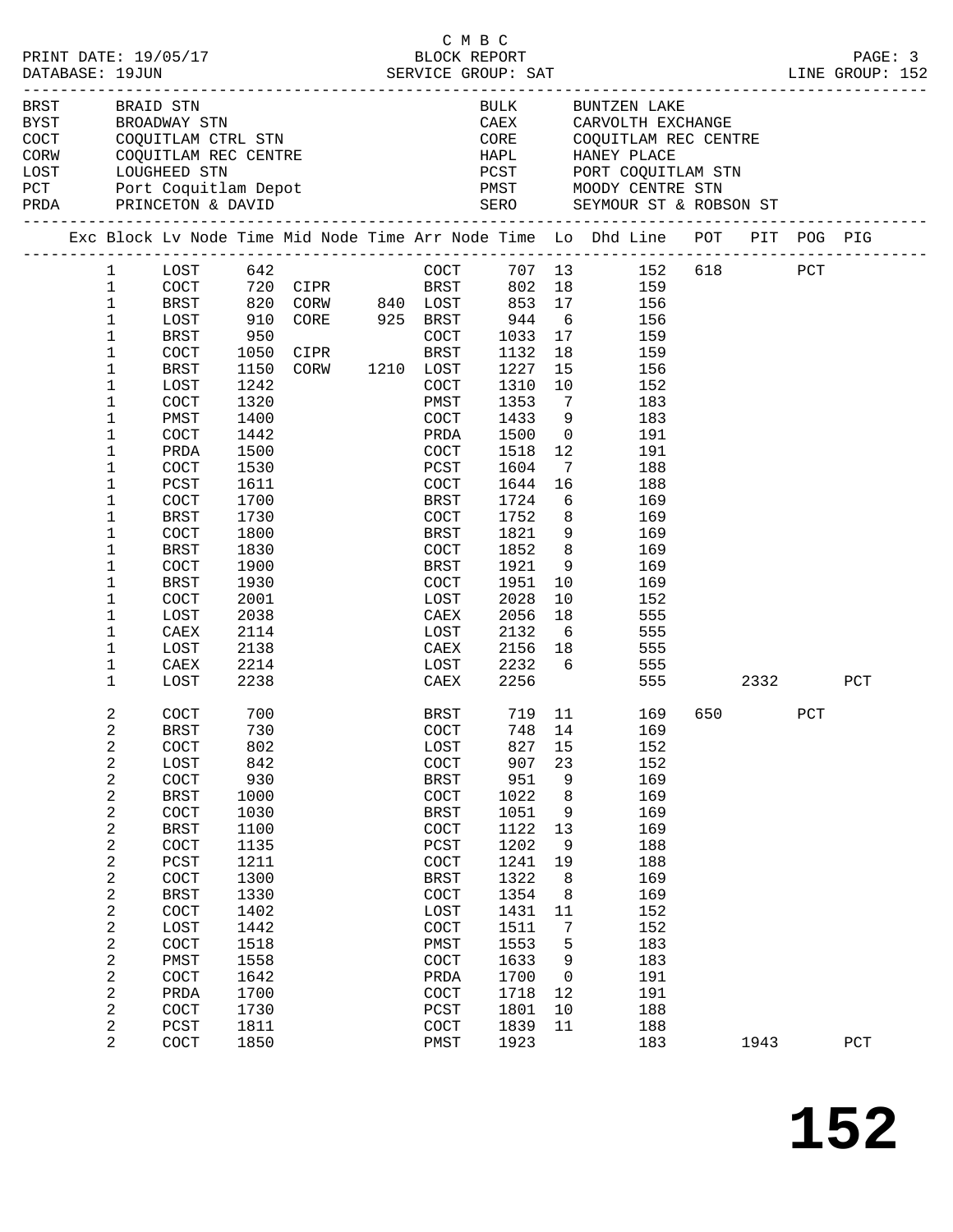# C M B C<br>BLOCK REPORT

|          | _________ | _ _ _ _ _ _ _ _ _ _ _ _ _ _                  |      | --------- |            |
|----------|-----------|----------------------------------------------|------|-----------|------------|
| DATABASE | ⊥9JUN     | SAT<br>GROUP.<br>SERVIL<br>. . H.<br>- - - - | ⊥INF | GROU      | . <b>.</b> |
|          |           |                                              |      |           |            |

 Exc Block Lv Node Time Mid Node Time Arr Node Time Lo Dhd Line POT PIT POG PIG ------------------------------------------------------------------------------------------------- 3 PCST 711 COCT 738 12 188 707 PCT 3 COCT 750 PMST 820 10 183 3 PMST 830 COCT 903 9 183 3 COCT 912 PRDA 930 0 191

| 3 | PRDA | 930  | COCT | 947  | 18 | 191 |      |     |
|---|------|------|------|------|----|-----|------|-----|
| 3 | COCT | 1005 | PCST | 1030 | 11 | 188 |      |     |
| 3 | PCST | 1041 | COCT | 1111 | 9  | 188 |      |     |
| 3 | COCT | 1120 | PMST | 1152 | 8  | 183 |      |     |
| 3 | PMST | 1200 | COCT | 1233 | 9  | 183 |      |     |
| 3 | COCT | 1242 | PRDA | 1300 | 0  | 191 |      |     |
| 3 | PRDA | 1300 | COCT | 1320 | 10 | 191 |      |     |
| 3 | COCT | 1330 | PCST | 1404 | 7  | 188 |      |     |
| 3 | PCST | 1411 | COCT | 1444 | 16 | 188 |      |     |
| 3 | COCT | 1500 | BRST | 1524 | 6  | 169 |      |     |
| 3 | BRST | 1530 | COCT | 1554 | 8  | 169 |      |     |
| 3 | COCT | 1602 | LOST | 1631 | 11 | 152 |      |     |
| 3 | LOST | 1642 | COCT | 1711 | 7  | 152 |      |     |
| 3 | COCT | 1718 | PMST | 1753 | 5  | 183 |      |     |
| 3 | PMST | 1758 | COCT | 1834 | 8  | 183 |      |     |
| 3 | COCT | 1842 | PRDA | 1900 | 0  | 191 |      |     |
| 3 | PRDA | 1900 | COCT | 1918 | 24 | 191 |      |     |
| 3 | COCT | 1942 | PRDA | 2000 | 0  | 191 |      |     |
|   | PRDA | 2000 | COCT | 2017 | 18 | 191 |      |     |
| 3 | COCT | 2035 | PCST | 2104 | 2  | 188 |      |     |
| 3 | PCST | 2106 | COCT | 2134 |    | 188 | 2143 | PCT |
|   |      |      |      |      |    |     |      |     |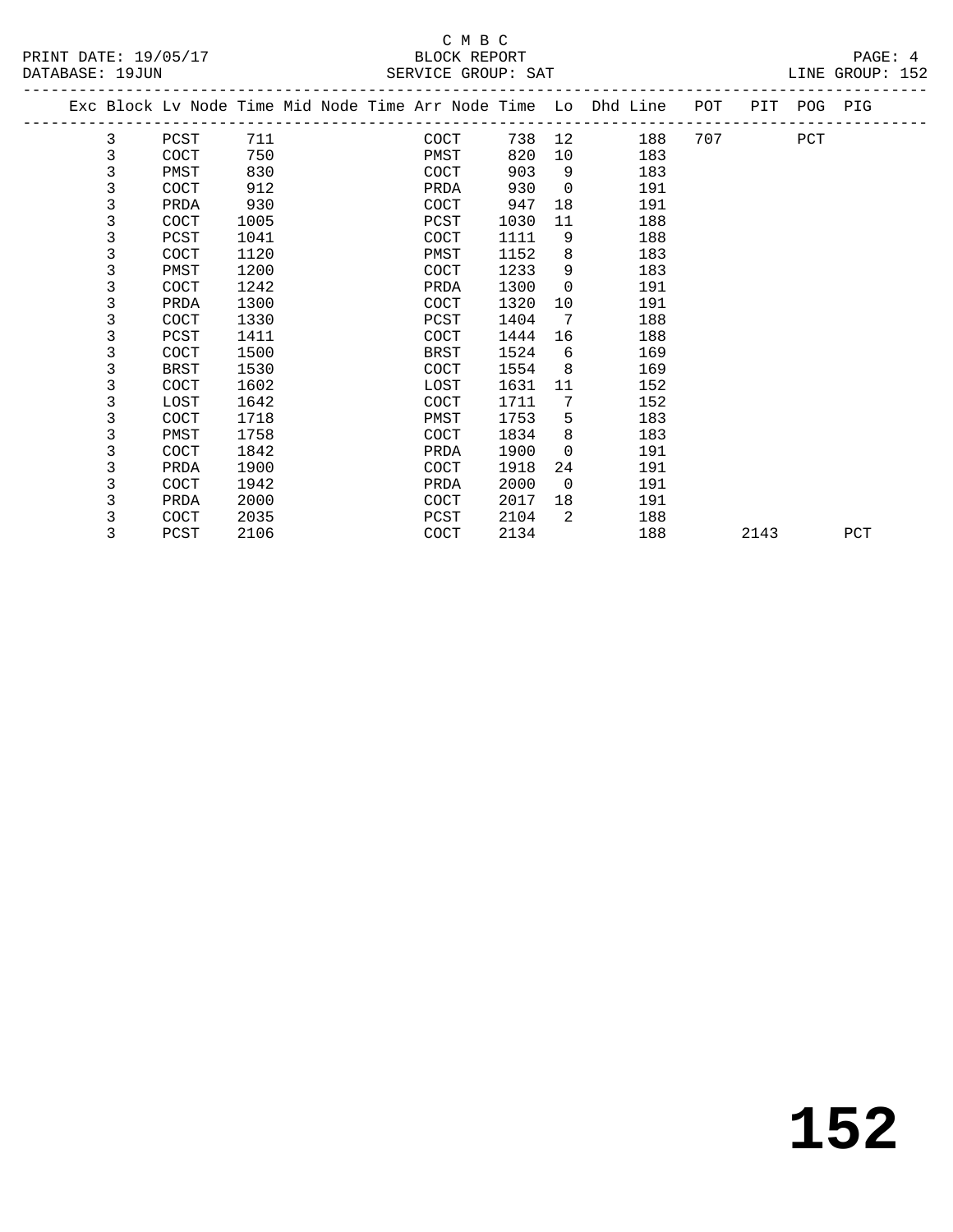### C M B C<br>BLOCK REPORT DATABASE: 19JUN SERVICE GROUP: SAT LINE GROUP: 152

|  |   |                      |      | ---------------------                                              |     |              |        |                 |    |     |     |      |             |     |  |
|--|---|----------------------|------|--------------------------------------------------------------------|-----|--------------|--------|-----------------|----|-----|-----|------|-------------|-----|--|
|  |   |                      |      | Exc Block Lv Node Time Mid Node Time Arr Node Time Lo Dhd Line POT |     |              |        |                 |    |     |     |      | PIT POG PIG |     |  |
|  | 4 | BRST                 | 600  | CORW                                                               |     | 618 LOST     | 630 10 |                 |    | 156 | 539 |      | PCT         |     |  |
|  | 4 | LOST                 | 640  | CORE                                                               | 655 | BRST         | 712    | 8 <sup>8</sup>  |    | 156 |     |      |             |     |  |
|  | 4 | <b>BRST</b>          | 720  |                                                                    |     | COCT         | 801    | 11              |    | 159 |     |      |             |     |  |
|  | 4 | COCT                 | 812  |                                                                    |     | PRDA         | 830    | $\overline{0}$  |    | 191 |     |      |             |     |  |
|  | 4 | PRDA                 | 830  |                                                                    |     | <b>COCT</b>  | 847    | 18              |    | 191 |     |      |             |     |  |
|  | 4 | COCT                 | 905  |                                                                    |     | ${\tt PCST}$ | 930    | 11              |    | 188 |     |      |             |     |  |
|  | 4 | ${\tt PCST}$         | 941  |                                                                    |     | COCT         | 1011   | 9               |    | 188 |     |      |             |     |  |
|  | 4 | $\operatorname{COT}$ | 1020 |                                                                    |     | PMST         | 1052   | 8               |    | 183 |     |      |             |     |  |
|  | 4 | PMST                 | 1100 |                                                                    |     | COCT         | 1133   | 9               |    | 183 |     |      |             |     |  |
|  | 4 | <b>COCT</b>          | 1142 |                                                                    |     | PRDA         | 1200   | $\mathsf{O}$    |    | 191 |     |      |             |     |  |
|  | 4 | PRDA                 | 1200 |                                                                    |     | <b>COCT</b>  | 1220   | 10              |    | 191 |     |      |             |     |  |
|  | 4 | COCT                 | 1230 |                                                                    |     | PCST         | 1302   | 9               |    | 188 |     |      |             |     |  |
|  | 4 | PCST                 | 1311 |                                                                    |     | COCT         | 1344   | 16              |    | 188 |     |      |             |     |  |
|  | 4 | COCT                 | 1400 |                                                                    |     | <b>BRST</b>  | 1422   | 8               |    | 169 |     |      |             |     |  |
|  | 4 | <b>BRST</b>          | 1430 |                                                                    |     | COCT         | 1455   | $7\phantom{.0}$ |    | 169 |     |      |             |     |  |
|  | 4 | $\operatorname{COT}$ | 1502 |                                                                    |     | LOST         | 1531   | 11              |    | 152 |     |      |             |     |  |
|  | 4 | LOST                 | 1542 |                                                                    |     | COCT         | 1611   | 7               |    | 152 |     |      |             |     |  |
|  | 4 | COCT                 | 1618 |                                                                    |     | PMST         | 1653   | 5               |    | 183 |     |      |             |     |  |
|  | 4 | PMST                 | 1658 |                                                                    |     | <b>COCT</b>  | 1734   | 8               |    | 183 |     |      |             |     |  |
|  | 4 | COCT                 | 1742 |                                                                    |     | PRDA         | 1800   | $\Omega$        |    | 191 |     |      |             |     |  |
|  | 4 | PRDA                 | 1800 |                                                                    |     | <b>COCT</b>  | 1818   | 14              |    | 191 |     |      |             |     |  |
|  | 4 | COCT                 | 1832 |                                                                    |     | LOST         | 1859   | 13              |    | 152 |     |      |             |     |  |
|  | 4 | LOST                 | 1912 |                                                                    |     | COCT         | 1939   | 21              |    | 152 |     |      |             |     |  |
|  | 4 | COCT                 | 2000 |                                                                    |     | <b>BRST</b>  | 2019   | 11              |    | 169 |     |      |             |     |  |
|  | 4 | <b>BRST</b>          | 2030 |                                                                    |     | COCT         | 2050   | 5               |    | 169 |     |      |             |     |  |
|  | 4 | COCT                 | 2055 |                                                                    |     | LOST         | 2122   | $\overline{3}$  |    | 152 |     |      |             |     |  |
|  | 4 | LOST                 | 2125 |                                                                    |     | COCT         | 2152   | 8               |    | 152 |     |      |             |     |  |
|  | 4 | COCT                 | 2200 |                                                                    |     | <b>BRST</b>  | 2219   | 11              |    | 169 |     |      |             |     |  |
|  | 4 | <b>BRST</b>          | 2230 |                                                                    |     | <b>COCT</b>  | 2248   | 7               |    | 169 |     |      |             |     |  |
|  | 4 | COCT                 | 2255 |                                                                    |     | LOST         | 2320   | 5               |    | 152 |     |      |             |     |  |
|  | 4 | LOST                 | 2325 |                                                                    |     | COCT         | 2350   | 10              |    | 152 |     |      |             |     |  |
|  | 4 | COCT                 | 2400 |                                                                    |     | <b>BRST</b>  | 2419   | 11              |    | 169 |     |      |             |     |  |
|  | 4 | BRST                 | 2430 |                                                                    |     | COCT         | 2448   | 12              |    | 169 |     |      |             |     |  |
|  | 4 | $\operatorname{COT}$ | 2500 |                                                                    |     | BRST         | 2519   | 11              |    | 169 |     |      |             |     |  |
|  | 4 | <b>BRST</b>          | 2530 |                                                                    |     | <b>COCT</b>  | 2548   | 24              | 18 | 169 |     |      |             |     |  |
|  | 4 | LOST                 | 2630 |                                                                    |     | <b>COCT</b>  | 2652   |                 |    | N9  |     | 2701 |             | PCT |  |
|  |   |                      |      |                                                                    |     |              |        |                 |    |     |     |      |             |     |  |

**152**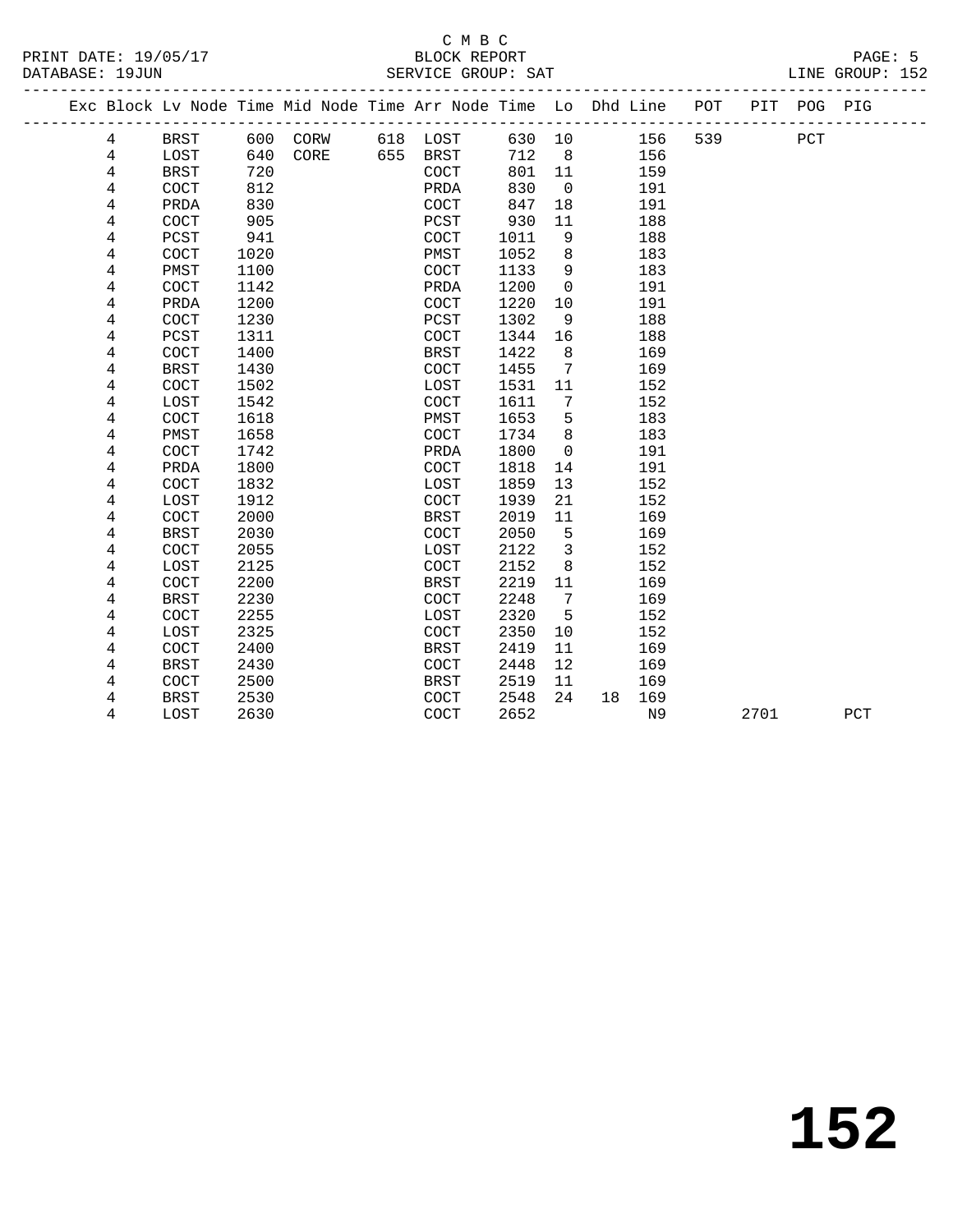### C M B C DATABASE: 19JUN SERVICE GROUP: SAT LINE GROUP: 152

| PRINT DATE: 19/05/17 | BLOCK REPORT | PAGE: |
|----------------------|--------------|-------|
|----------------------|--------------|-------|

|  |   |             |      |      |      |             |      |                         | Exc Block Lv Node Time Mid Node Time Arr Node Time Lo Dhd Line POT |         |      | PIT POG PIG |     |
|--|---|-------------|------|------|------|-------------|------|-------------------------|--------------------------------------------------------------------|---------|------|-------------|-----|
|  | 6 | COCT        | 632  |      |      | LOST        |      |                         | 657 15<br>152                                                      | 622 620 |      | PCT         |     |
|  | 6 | LOST        | 712  |      |      | COCT        | 737  | 23                      | 152                                                                |         |      |             |     |
|  | 6 | COCT        | 800  |      |      | BRST        | 820  | 10                      | 169                                                                |         |      |             |     |
|  | 6 | <b>BRST</b> | 830  |      |      | COCT        | 848  | $12 \overline{ }$       | 169                                                                |         |      |             |     |
|  | 6 | COCT        | 900  |      |      | BRST        | 920  | 10                      | 169                                                                |         |      |             |     |
|  | 6 | <b>BRST</b> | 930  |      |      | COCT        | 949  | 11                      | 169                                                                |         |      |             |     |
|  | 6 | COCT        | 1000 |      |      | BRST        | 1021 | 9                       | 169                                                                |         |      |             |     |
|  | 6 | <b>BRST</b> | 1030 |      |      | COCT        | 1052 | 8 <sup>8</sup>          | 169                                                                |         |      |             |     |
|  | 6 | COCT        | 1100 |      |      | BRST        | 1121 | - 9                     | 169                                                                |         |      |             |     |
|  | 6 | <b>BRST</b> | 1130 |      |      | COCT        | 1152 | 10                      | 169                                                                |         |      |             |     |
|  | 6 | COCT        | 1202 |      |      | LOST        | 1230 | 10                      | 152                                                                |         |      |             |     |
|  | 6 | LOST        | 1240 | CORE | 1257 | BRST        | 1317 | $\overline{\mathbf{3}}$ | 156                                                                |         |      |             |     |
|  | 6 | <b>BRST</b> | 1320 |      |      | <b>COCT</b> | 1411 | 9                       | 159                                                                |         |      |             |     |
|  | 6 | COCT        | 1420 | CIPR |      | BRST        | 1507 | 13                      | 159                                                                |         |      |             |     |
|  | 6 | BRST        | 1520 | CORW | 1542 | LOST        | 1558 | 12                      | 156                                                                |         |      |             |     |
|  | 6 | LOST        | 1610 | CORE | 1627 | BRST        | 1648 | $\overline{2}$          | 156                                                                |         |      |             |     |
|  | 6 | <b>BRST</b> | 1650 | CORW | 1712 | LOST        | 1728 | 12                      | 156                                                                |         |      |             |     |
|  | 6 | LOST        | 1740 | CORE | 1757 | BRST        | 1817 | 5                       | 156                                                                |         |      |             |     |
|  | 6 | <b>BRST</b> | 1822 | CORW | 1844 | LOST        | 1858 | 12                      | 156                                                                |         |      |             |     |
|  | 6 | LOST        | 1910 | CORE | 1926 | BRST        | 1944 | 11                      | 156                                                                |         |      |             |     |
|  | 6 | <b>BRST</b> | 1955 | CORW | 2013 | LOST        | 2026 | 12                      | 156                                                                |         |      |             |     |
|  | 6 | LOST        | 2038 | CORE | 2054 | BRST        | 2112 | 8 <sup>8</sup>          | 156                                                                |         |      |             |     |
|  | б | <b>BRST</b> | 2120 |      |      | <b>COCT</b> | 2203 | 17                      | 159                                                                |         |      |             |     |
|  | 6 | COCT        | 2220 | CIPR |      | BRST        | 2258 | 2                       | 159                                                                |         |      |             |     |
|  | 6 | <b>BRST</b> | 2300 |      |      | COCT        | 2318 | 12                      | 169                                                                |         |      |             |     |
|  | 6 | COCT        | 2330 |      |      | BRST        | 2349 | 6                       | 169                                                                |         |      |             |     |
|  | 6 | <b>BRST</b> | 2355 | CORW | 2414 | LOST        | 2426 | $\overline{7}$          | 156                                                                |         |      |             |     |
|  | 6 | LOST        | 2433 | CORE | 2448 | BRST        | 2505 | 15 <sub>1</sub>         | 156                                                                |         |      |             |     |
|  | 6 | <b>BRST</b> | 2520 |      |      | <b>COCT</b> | 2601 | 14                      | 159                                                                |         |      |             |     |
|  | 6 | COCT        | 2615 |      |      | PCST        | 2640 |                         | 188                                                                |         | 2644 |             | PCT |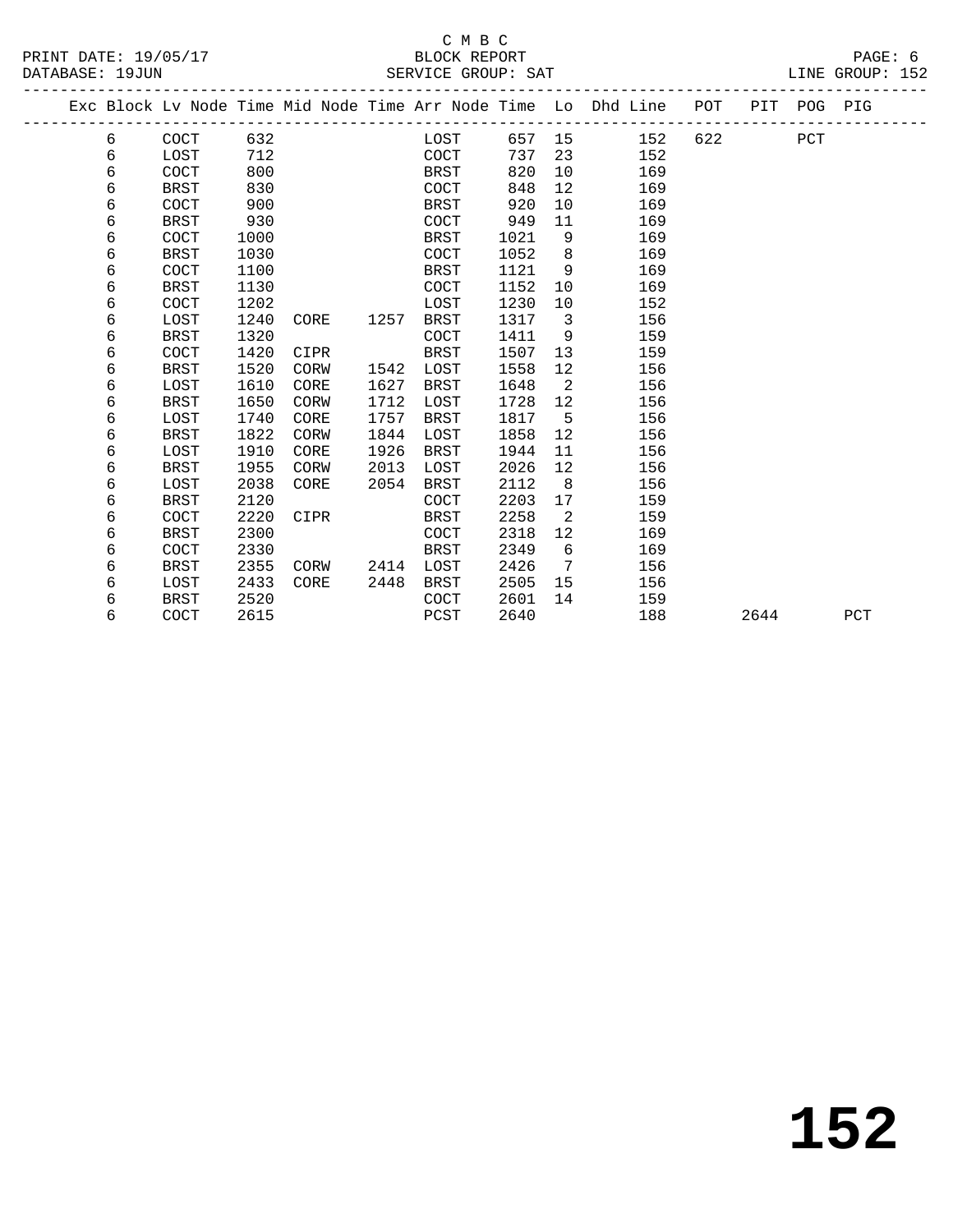#### C M B C<br>BLOCK REPORT PRINT DATE: 19/05/17 BLOCK REPORT PAGE: 7 SERVICE GROUP: SAT

|  |        |              |              |      |  |              |              |                | Exc Block Lv Node Time Mid Node Time Arr Node Time Lo Dhd Line | POT | PIT  | POG PIG |     |
|--|--------|--------------|--------------|------|--|--------------|--------------|----------------|----------------------------------------------------------------|-----|------|---------|-----|
|  | 7      | <b>BRST</b>  | 750          |      |  | COCT         | 831          | 11             | 159                                                            | 729 |      | PCT     |     |
|  | 7      | COCT         | 842          |      |  | PRDA         | 900          | $\overline{0}$ | 191                                                            |     |      |         |     |
|  | 7      | PRDA         | 900          |      |  | COCT         | 917          | 18             | 191                                                            |     |      |         |     |
|  | 7      | <b>COCT</b>  | 935          |      |  | PCST         | 1000         | 11             | 188                                                            |     |      |         |     |
|  | 7      | PCST         | 1011         |      |  | COCT         | 1041         | 9              | 188                                                            |     |      |         |     |
|  | 7      | <b>COCT</b>  | 1050         |      |  | PMST         | 1122         | 8              | 183                                                            |     |      |         |     |
|  | 7      | PMST         | 1130         |      |  | COCT         | 1203         | 9              | 183                                                            |     |      |         |     |
|  | 7      | COCT         | 1212         |      |  | PRDA         | 1230         | 0              | 191                                                            |     |      |         |     |
|  | 7      | PRDA         | 1230         |      |  | COCT         | 1250         | 12             | 191                                                            |     |      |         |     |
|  | 7      | <b>COCT</b>  | 1302         |      |  | LOST         | 1331         | 11             | 152                                                            |     |      |         |     |
|  | 7      | LOST         | 1342         |      |  | COCT         | 1411         | 19             | 152                                                            |     |      |         |     |
|  | 7      | <b>COCT</b>  | 1430         |      |  | <b>BRST</b>  | 1452         | 8              | 169                                                            |     |      |         |     |
|  | 7      | <b>BRST</b>  | 1500         |      |  | COCT         | 1525         | 7              | 169                                                            |     |      |         |     |
|  | 7      | COCT         | 1532         |      |  | LOST         | 1601         | 11             | 152                                                            |     |      |         |     |
|  | 7      | LOST         | 1612         |      |  | COCT         | 1641         | 7              | 152                                                            |     |      |         |     |
|  | 7      | COCT         | 1648         |      |  | PMST         | 1723         | 5              | 183                                                            |     |      |         |     |
|  | 7      | PMST         | 1728         |      |  | COCT         | 1804         | 8              | 183                                                            |     |      |         |     |
|  | 7      | <b>COCT</b>  | 1812         |      |  | PRDA         | 1830         | $\Omega$       | 191                                                            |     |      |         |     |
|  | 7<br>7 | PRDA         | 1830         |      |  | COCT         | 1848         | 24             | 191                                                            |     |      |         |     |
|  |        | <b>COCT</b>  | 1912         |      |  | PRDA         | 1930         | $\mathbf 0$    | 191                                                            |     |      |         |     |
|  | 7      | PRDA         | 1930         |      |  | COCT         | 1947         | 18             | 191                                                            |     |      |         |     |
|  | 7<br>7 | <b>COCT</b>  | 2005         |      |  | PCST         | 2034         | 2              | 188                                                            |     |      |         |     |
|  | 7      | PCST<br>COCT | 2036<br>2112 |      |  | COCT<br>PRDA | 2104<br>2130 | 8              | 188<br>191                                                     |     |      |         |     |
|  | 7      | PRDA         | 2130         |      |  | COCT         | 2147         | 0<br>18        | 191                                                            |     |      |         |     |
|  | 7      | COCT         | 2205         |      |  | PCST         | 2233         | 3              | 188                                                            |     |      |         |     |
|  | 7      | PCST         | 2236         |      |  | COCT         | 2304         | 16             | 188                                                            |     |      |         |     |
|  | 7      | COCT         | 2320         | CIPR |  | <b>BRST</b>  | 2358         | 2              | 159                                                            |     |      |         |     |
|  | 7      | <b>BRST</b>  | 2400         |      |  | COCT         | 2418         | 12             | 169                                                            |     |      |         |     |
|  | 7      | COCT         | 2430         |      |  | <b>BRST</b>  | 2449         | 11             | 169                                                            |     |      |         |     |
|  | 7      | <b>BRST</b>  | 2500         |      |  | COCT         | 2518         | 12             | 169                                                            |     |      |         |     |
|  | 7      | COCT         | 2530         |      |  | <b>BRST</b>  | 2549         | $\mathbf{1}$   | 169                                                            |     |      |         |     |
|  | 7      | <b>BRST</b>  | 2550         |      |  | COCT         | 2631         |                | 159                                                            |     | 2640 |         | PCT |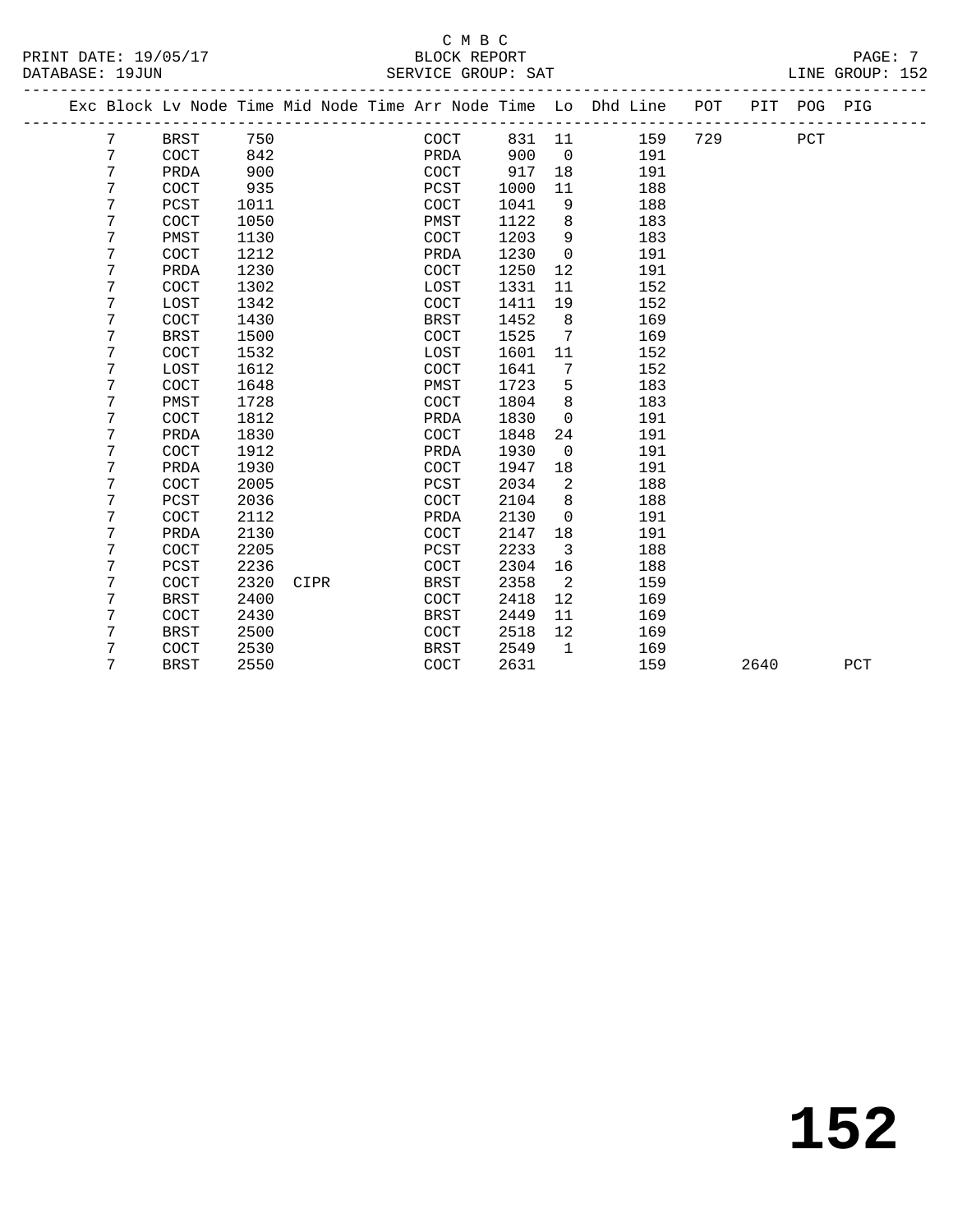#### C M B C<br>BLOCK REPORT PRINT DATE: 19/05/17 BLOCK REPORT PAGE: 8 SERVICE GROUP: SAT

| Exc Block Lv Node Time Mid Node Time Arr Node Time Lo Dhd Line POT PIT POG PIG |                       |              |              |              |                      |              |                |            |     |      |     |              |
|--------------------------------------------------------------------------------|-----------------------|--------------|--------------|--------------|----------------------|--------------|----------------|------------|-----|------|-----|--------------|
| 8                                                                              | PCST                  | 611          |              |              | COCT                 | 638          | $\overline{4}$ | 188        | 607 |      | PCT |              |
| 8                                                                              | $\operatorname{COT}$  | 642          |              |              | PRDA                 | 658          | 2              | 191        |     |      |     |              |
| 8                                                                              | PRDA                  | 700          |              |              | COCT                 | 715          | 20             | 191        |     |      |     |              |
| 8                                                                              | COCT                  | 735          |              |              | PCST                 | 800          | 11             | 188        |     |      |     |              |
| 8                                                                              | PCST                  | 811          |              |              | COCT                 | 838          | 12             | 188        |     |      |     |              |
| 8                                                                              | COCT                  | 850          |              |              | PMST                 | 922          | 8              | 183        |     |      |     |              |
| 8                                                                              | PMST                  | 930          |              |              | COCT                 | 1003         | 9              | 183        |     |      |     |              |
| 8                                                                              | $\operatorname{COCT}$ | 1012         |              |              | PRDA                 | 1030         | $\mathsf{O}$   | 191        |     |      |     |              |
| 8                                                                              | PRDA                  | 1030         |              |              | <b>COCT</b>          | 1047         | 18             | 191        |     |      |     |              |
| 8                                                                              | COCT                  | 1105         |              |              | PCST                 | 1130         | 11             | 188        |     |      |     |              |
| 8                                                                              | PCST                  | 1141         |              |              | COCT                 | 1211         | 19             | 188        |     |      |     |              |
| 8                                                                              | COCT                  | 1230         |              |              | BRST                 | 1252         | 8              | 169        |     |      |     |              |
| 8                                                                              | BRST                  | 1300         |              |              | COCT                 | 1324         | 8              | 169        |     |      |     |              |
| 8                                                                              | COCT                  | 1332         |              |              | LOST                 | 1401         | 11             | 152        |     |      |     |              |
| 8                                                                              | LOST                  | 1412         |              |              | COCT                 | 1441         | 9              | 152        |     |      |     |              |
| 8                                                                              | COCT                  | 1450         |              |              | PMST                 | 1525         | 5              | 183        |     |      |     |              |
| 8                                                                              | PMST                  | 1530         |              |              | COCT                 | 1605         | 7              | 183        |     |      |     |              |
| 8                                                                              | COCT                  | 1612         |              |              | PRDA                 | 1630         | $\mathbf 0$    | 191        |     |      |     |              |
| 8                                                                              | PRDA                  | 1630         |              |              | COCT                 | 1648         | 12             | 191        |     |      |     |              |
| 8                                                                              | COCT                  | 1700         |              |              | PCST                 | 1731         | 10             | 188        |     |      |     |              |
| 8                                                                              | PCST                  | 1741         |              |              | COCT                 | 1809         | 21             | 188        |     |      |     |              |
| 8                                                                              | COCT                  | 1830         |              |              | BRST                 | 1851         | 9              | 169        |     |      |     |              |
| 8                                                                              | <b>BRST</b>           | 1900         |              |              | $\operatorname{COT}$ | 1921         | 10             | 169        |     |      |     |              |
| 8                                                                              | COCT                  | 1931         |              |              | LOST                 | 1958         | 12             | 152        |     |      |     |              |
| 8                                                                              | LOST                  | 2010         |              |              | COCT                 | 2037         | 23             | 152        |     |      |     |              |
| 8                                                                              | COCT                  | 2100         |              |              | BRST                 | 2119         | 11             | 169        |     |      |     |              |
| 8                                                                              | <b>BRST</b>           | 2130         |              |              | COCT                 | 2150         | 5              | 169        |     |      |     |              |
| 8                                                                              | COCT                  | 2155         |              |              | LOST                 | 2222         | $\overline{3}$ | 152        |     |      |     |              |
| 8                                                                              | LOST                  | 2225         |              |              | COCT                 | 2252         | 8              | 152        |     |      |     |              |
| 8                                                                              | <b>COCT</b>           | 2300         |              |              | <b>BRST</b>          | 2319         | 11             | 169        |     |      |     |              |
| 8                                                                              | <b>BRST</b>           | 2330         |              |              | COCT                 | 2348         | 7              | 169        |     |      |     |              |
| 8                                                                              | COCT                  | 2355         |              |              | LOST                 | 2419         | 6              | 152        |     |      |     |              |
| 8                                                                              | LOST                  | 2425         |              |              | COCT                 | 2449         | $\mathbf{1}$   | 152        |     |      |     |              |
| 8<br>8                                                                         | <b>COCT</b>           | 2450<br>2605 | BYST<br>BYST | 2536<br>2635 | SERO                 | 2554         | 11             | N9<br>N9   |     | 2733 |     |              |
|                                                                                | SERO                  |              |              |              | COCT                 | 2724         |                |            |     |      |     | PCT          |
| 9                                                                              | BRST                  | 650          |              |              | COCT                 | 730          | 20             | 159        | 629 |      | PCT |              |
| 9                                                                              | <b>COCT</b>           | 750          | CIPR         |              | BRST                 | 832          | 18             | 159        |     |      |     |              |
| 9                                                                              | <b>BRST</b>           | 850          | CORW         |              | 910 LOST             | 923          | 17             | 156        |     |      |     |              |
| 9                                                                              | LOST                  |              | 940 CORE     |              | 955 BRST             | 1012 13      |                | 156        |     |      |     |              |
| 9                                                                              | <b>BRST</b>           | 1025         |              |              | COCT                 | 1110         | 10             | 159        |     |      |     |              |
| 9                                                                              | COCT                  | 1120         | CIPR         |              | <b>BRST</b>          | 1203         | 17             | 159        |     |      |     |              |
| 9                                                                              | <b>BRST</b>           | 1220         |              |              | COCT                 | 1311         | 19             | 159        |     |      |     |              |
| 9                                                                              | COCT                  | 1330         |              |              | <b>BRST</b>          | 1352         | 8              | 169        |     |      |     |              |
| 9                                                                              | <b>BRST</b>           | 1400         |              |              | COCT                 | 1425         | 7              | 169        |     |      |     |              |
| 9                                                                              | COCT                  | 1432         |              |              | LOST                 | 1501         | 11             | 152        |     |      |     |              |
| 9                                                                              | LOST                  | 1512         |              |              | COCT                 | 1541         | 7              | 152        |     |      |     |              |
| 9                                                                              | COCT                  | 1548         |              |              | PMST                 | 1623         | 5              | 183        |     |      |     |              |
| 9                                                                              | PMST                  | 1628         |              |              | COCT                 | 1703         | 9              | 183        |     |      |     |              |
| 9<br>9                                                                         | COCT                  | 1712<br>1730 |              |              | PRDA                 | 1730         | 0              | 191<br>191 |     |      |     |              |
| 9                                                                              | PRDA<br>COCT          | 1800         |              |              | COCT                 | 1748         | 12             | 188        |     |      |     |              |
| 9                                                                              | PCST                  | 1841         |              |              | PCST<br>COCT         | 1831<br>1909 | 10<br>11       | 188        |     |      |     |              |
| 9                                                                              | COCT                  | 1920         |              |              | PMST                 | 1953         |                | 183        |     | 2013 |     | $_{\rm PCT}$ |
|                                                                                |                       |              |              |              |                      |              |                |            |     |      |     |              |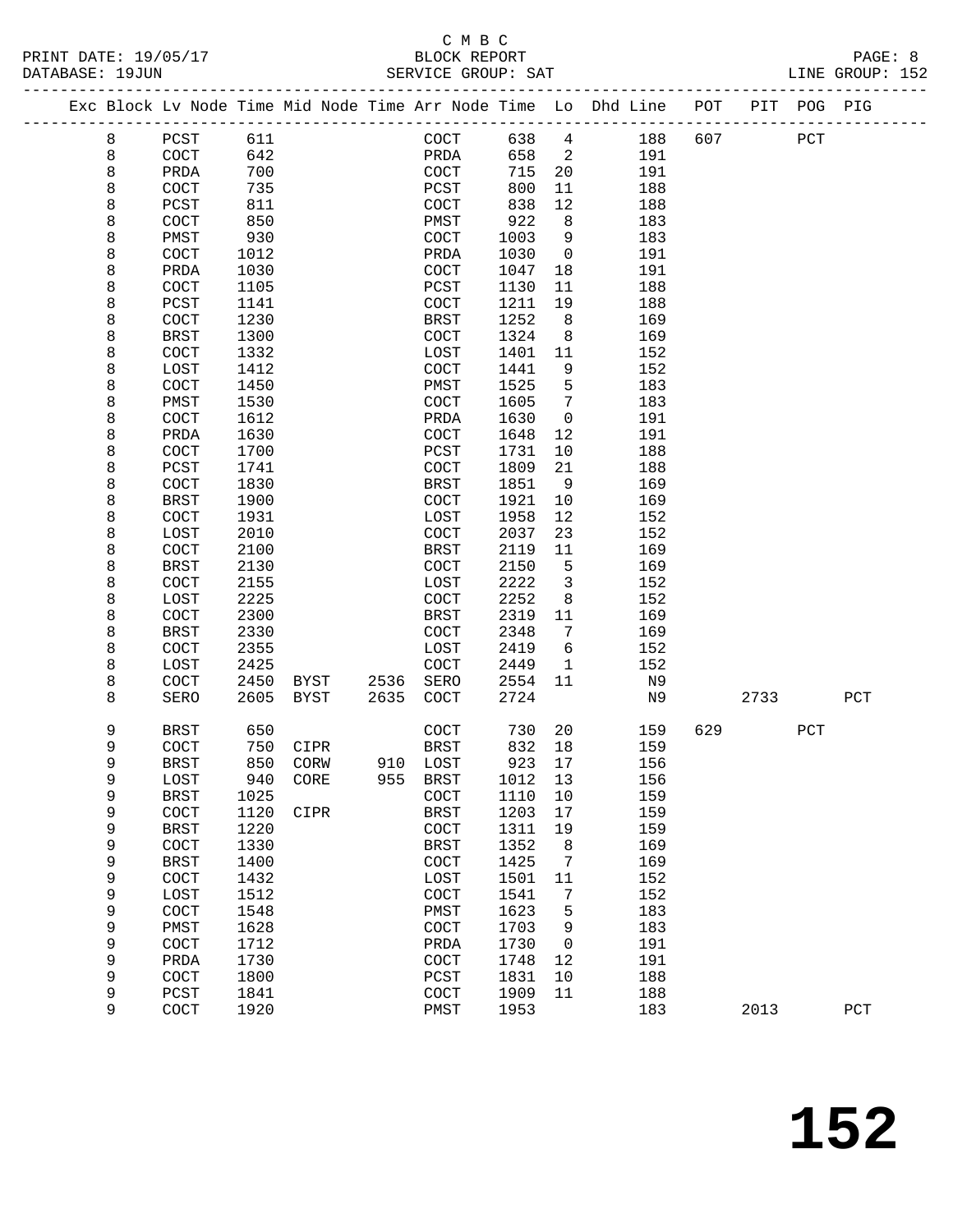|    | Exc Block Lv Node Time Mid Node Time Arr Node Time Lo Dhd Line POT PIT POG PIG |      |      |      |                |      |                 |           |     |      |     |     |
|----|--------------------------------------------------------------------------------|------|------|------|----------------|------|-----------------|-----------|-----|------|-----|-----|
| 10 | PMST                                                                           | 530  |      |      | COCT           |      |                 | 559 6 183 | 510 |      | PCT |     |
| 10 | COCT                                                                           | 605  |      |      | PCST           | 630  | 11              | 188       |     |      |     |     |
| 10 | PCST                                                                           | 641  |      |      | COCT           | 708  | 22              | 188       |     |      |     |     |
| 10 | COCT                                                                           | 730  |      |      | BRST           | 749  | 11              | 169       |     |      |     |     |
| 10 | <b>BRST</b>                                                                    | 800  |      |      | COCT           | 818  | 12              | 169       |     |      |     |     |
| 10 | COCT                                                                           | 830  |      |      | BRST           | 850  | 10 <sup>°</sup> | 169       |     |      |     |     |
| 10 | <b>BRST</b>                                                                    | 900  |      |      | COCT           | 919  | 13              | 169       |     |      |     |     |
| 10 | COCT                                                                           | 932  |      |      | LOST           | 1000 | 12              | 152       |     |      |     |     |
| 10 | LOST                                                                           | 1012 |      |      | COCT           | 1039 | 23              | 152       |     |      |     |     |
| 10 | COCT                                                                           | 1102 |      |      | LOST           | 1130 | 12              | 152       |     |      |     |     |
| 10 | LOST                                                                           | 1142 |      |      | COCT           | 1212 | 8               | 152       |     |      |     |     |
| 10 | COCT                                                                           | 1220 |      |      | PMST           | 1253 | $7\overline{ }$ | 183       |     |      |     |     |
| 10 | PMST                                                                           | 1300 |      |      | COCT           | 1333 | 9               | 183       |     |      |     |     |
| 10 | COCT                                                                           | 1342 |      |      | PRDA           | 1400 | $\overline{0}$  | 191       |     |      |     |     |
| 10 | PRDA                                                                           | 1400 |      |      | COCT           | 1420 | 10              | 191       |     |      |     |     |
| 10 | COCT                                                                           | 1430 |      |      | PCST           | 1504 | $\overline{7}$  | 188       |     |      |     |     |
| 10 | PCST                                                                           | 1511 |      |      | COCT           | 1544 | 6               | 188       |     |      |     |     |
| 10 | COCT                                                                           | 1550 | CIPR |      | BRST           | 1637 | 13              | 159       |     |      |     |     |
| 10 | <b>BRST</b>                                                                    | 1650 |      |      | COCT           | 1737 | 25              | 159       |     |      |     |     |
| 10 | COCT                                                                           | 1802 |      |      | LOST           | 1830 | 12 <sup>°</sup> | 152       |     |      |     |     |
| 10 | LOST                                                                           | 1842 |      |      | COCT           | 1912 | 8 <sup>8</sup>  | 152       |     |      |     |     |
| 10 | COCT                                                                           | 1920 | CIPR |      | BRST           | 1959 | 21              | 159       |     |      |     |     |
| 10 | <b>BRST</b>                                                                    | 2020 |      |      | COCT           | 2103 | 17              | 159       |     |      |     |     |
| 10 | COCT                                                                           | 2120 | CIPR |      | BRST           | 2158 | 2               | 159       |     |      |     |     |
| 10 | <b>BRST</b>                                                                    | 2200 |      |      | COCT           | 2220 | 10 <sub>1</sub> | 169       |     |      |     |     |
| 10 | <b>COCT</b>                                                                    | 2230 |      |      | BRST           | 2249 | 6               | 169       |     |      |     |     |
| 10 | <b>BRST</b>                                                                    | 2255 |      |      | CORW 2314 LOST | 2326 | 12              | 156       |     |      |     |     |
| 10 | LOST                                                                           | 2338 | CORE | 2353 | BRST           | 2410 | 10              | 156       |     |      |     |     |
| 10 | <b>BRST</b>                                                                    | 2420 |      |      | COCT           | 2502 | $\overline{3}$  | 159       |     |      |     |     |
| 10 | COCT                                                                           | 2505 |      |      | PCST           | 2530 | $4 \quad$       | 11 188    |     |      |     |     |
| 10 | <b>COCT</b>                                                                    | 2545 |      |      | PCST           | 2610 |                 | 188       |     | 2614 |     | PCT |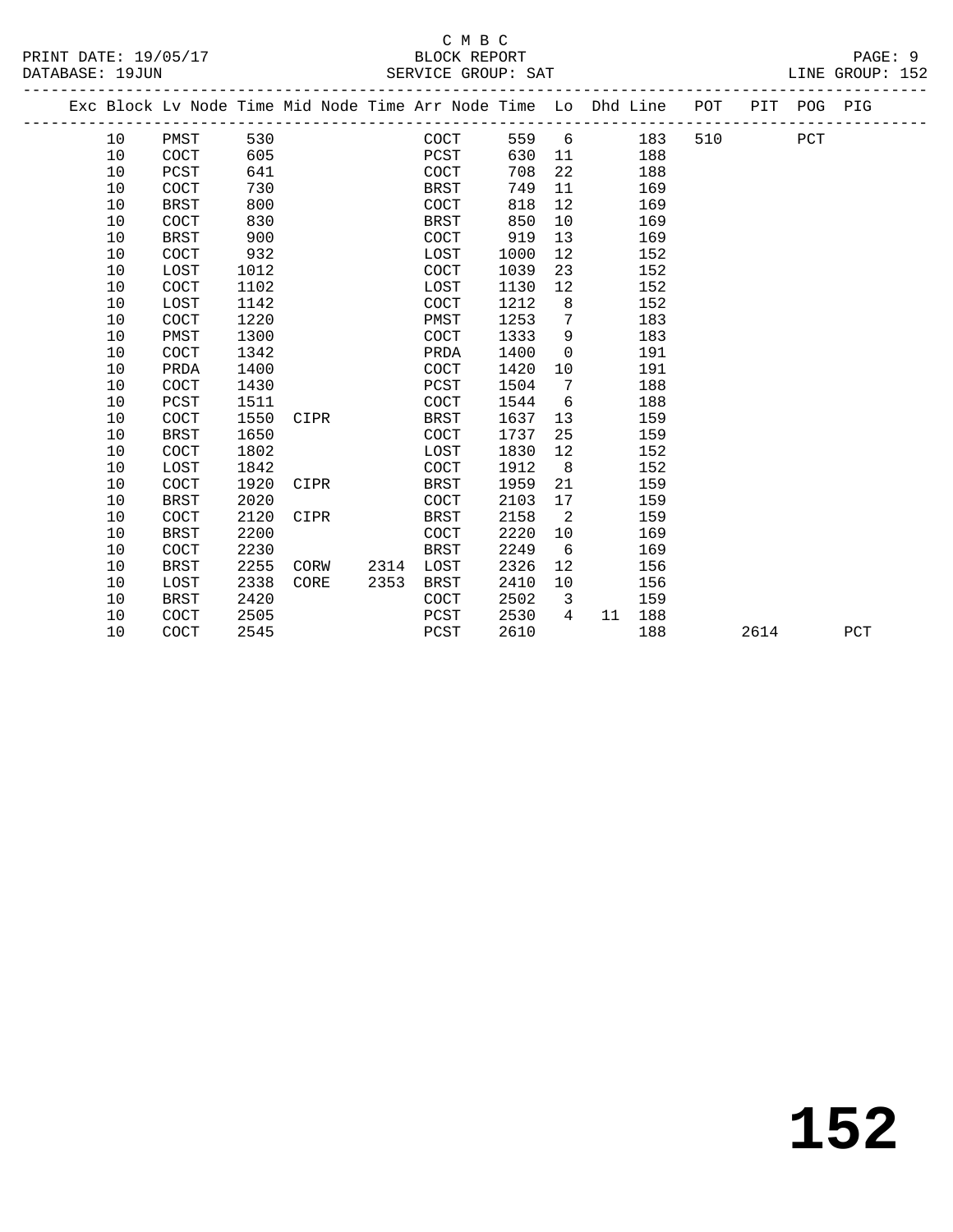#### C M B C<br>BLOCK REPORT PRINT DATE: 19/05/17 BLOCK REPORT PAGE: 10 SERVICE GROUP: SAT

|  |          | Exc Block Lv Node Time Mid Node Time Arr Node Time Lo Dhd Line POT |              |      |      |                      |             |                   |                          |            |     |      | PIT POG PIG |              |
|--|----------|--------------------------------------------------------------------|--------------|------|------|----------------------|-------------|-------------------|--------------------------|------------|-----|------|-------------|--------------|
|  | 11       | <b>BRST</b>                                                        | 600          |      |      |                      | COCT        | 618 12            |                          | 169        | 539 | PCT  |             |              |
|  | 11       | COCT                                                               | 630          |      |      |                      | <b>BRST</b> | 647 13            |                          | 169        |     |      |             |              |
|  | 11       | BRST                                                               | 700          |      |      | COCT                 |             | 718               | 14                       | 169        |     |      |             |              |
|  | 11       | COCT                                                               | 732          |      |      | LOST                 |             | 757               | 15                       | 152        |     |      |             |              |
|  | 11       | LOST                                                               | 812          |      |      | COCT                 |             | 837               | 25                       | 152        |     |      |             |              |
|  | 11       | COCT                                                               | 902          |      |      | LOST                 |             | 930               | 12                       | 152        |     |      |             |              |
|  | 11       | LOST                                                               | 942          |      |      | COCT                 |             | 1009              | 23                       | 152        |     |      |             |              |
|  | 11       | $\operatorname{COCT}$                                              | 1032         |      |      | LOST                 |             | 1100              | 12                       | 152        |     |      |             |              |
|  | 11       | LOST                                                               | 1112         |      |      | $\operatorname{COT}$ |             | 1139              | 11                       | 152        |     |      |             |              |
|  | 11       | COCT                                                               | 1150         | CIPR |      | BRST                 |             | 1233              | 17                       | 159        |     |      |             |              |
|  | 11<br>11 | BRST<br>COCT                                                       | 1250<br>1350 | CIPR |      | COCT<br>BRST         |             | 1341<br>1436      | 9<br>14                  | 159<br>159 |     |      |             |              |
|  | 11       | BRST                                                               | 1450         |      |      | COCT                 |             | 1539              | 21                       | 159        |     |      |             |              |
|  | 11       | $\operatorname{COCT}$                                              | 1600         |      |      | BRST                 |             | 1624              | $6\overline{6}$          | 169        |     |      |             |              |
|  | 11       | <b>BRST</b>                                                        | 1630         |      |      | COCT                 |             | 1654              | 8 <sup>8</sup>           | 169        |     |      |             |              |
|  | 11       | COCT                                                               | 1702         |      |      | LOST                 |             | 1731              | 11                       | 152        |     |      |             |              |
|  | 11       | LOST                                                               | 1742         |      |      | COCT                 |             | 1812              | 6                        | 152        |     |      |             |              |
|  | 11       | COCT                                                               | 1818         |      |      | PMST                 |             | 1853              | 5                        | 183        |     |      |             |              |
|  | 11       | PMST                                                               | 1858         |      |      | COCT                 |             | 1932              | $\overline{3}$           | 183        |     |      |             |              |
|  | 11       | COCT                                                               | 1935         |      |      | PCST                 |             | 2004              | $7\phantom{.0}$          | 188        |     |      |             |              |
|  | 11       | PCST                                                               | 2011         |      |      | $\operatorname{COT}$ |             | 2039              | $\overline{3}$           | 188        |     |      |             |              |
|  | 11       | COCT                                                               | 2042         |      |      | PRDA                 |             | 2100              | $\mathsf{O}$             | 191        |     |      |             |              |
|  | 11       | PRDA                                                               | 2100         |      |      | COCT                 |             | 2117              | 18                       | 191        |     |      |             |              |
|  | 11       | COCT                                                               | 2135         |      |      | PCST                 |             | 2203              | $\overline{3}$           | 188        |     |      |             |              |
|  | 11       | PCST                                                               | 2206         |      |      | COCT                 |             | 2234              | $\mathbf{1}$             | 188        |     |      |             |              |
|  | 11       | COCT                                                               | 2235         |      |      | PCST                 |             | 2303              | $\mathbf{3}$             | 188        |     |      |             |              |
|  | 11       | PCST                                                               | 2306         |      |      | COCT                 |             | 2334              | $\mathbf{1}$             | 188        |     |      |             |              |
|  | 11<br>11 | COCT<br>PCST                                                       | 2335<br>2406 |      |      | PCST<br>COCT         |             | 2401<br>2434      | 5<br>$\mathbf{1}$        | 188<br>188 |     |      |             |              |
|  | 11       | COCT                                                               | 2435         |      |      | PCST                 |             | 2500              | 6                        | 188        |     |      |             |              |
|  | 11       | PCST                                                               | 2506         |      |      | COCT                 |             | 2534              | 6                        | 188        |     |      |             |              |
|  | 11       | COCT                                                               | 2540         |      |      | HAPL                 |             | 2610              |                          | 701        |     | 2630 |             | PCT          |
|  |          |                                                                    |              |      |      |                      |             |                   |                          |            |     |      |             |              |
|  | 12       | BRST                                                               | 530          | CORW | 548  | LOST                 |             | 600               | 10                       | 156        | 509 |      | PCT         |              |
|  | 12       | LOST                                                               | 610          | CORE | 625  | BRST                 |             | 642               | 8 <sup>8</sup>           | 156        |     |      |             |              |
|  | 12       | BRST                                                               | 650          | CORW | 708  | LOST                 |             | 720               | 20                       | 156        |     |      |             |              |
|  | 12<br>12 | LOST<br>BRST                                                       | 740<br>820   | CORE |      | 755 BRST<br>COCT     |             | 812<br>901        | 8 <sup>8</sup><br>19     | 156<br>159 |     |      |             |              |
|  | 12       | COCT                                                               | 920          | CIPR |      | BRST                 |             | 1002 18           |                          | 159        |     |      |             |              |
|  | 12       | BRST                                                               | 1020 CORW    |      |      |                      |             | 1040 LOST 1054 16 |                          | 156        |     |      |             |              |
|  | 12       | LOST                                                               | 1110         | CORE | 1125 | BRST                 |             | 1147              | $\overline{\phantom{a}}$ | 156        |     |      |             |              |
|  | 12       | <b>BRST</b>                                                        | 1150         |      |      | COCT                 |             | 1238              | 12                       | 159        |     |      |             |              |
|  | 12       | COCT                                                               | 1250         | CIPR |      | BRST                 |             | 1336              | 14                       | 159        |     |      |             |              |
|  | 12       | <b>BRST</b>                                                        | 1350         | CORW | 1412 | LOST                 |             | 1430              | 9                        | 156        |     |      |             |              |
|  | 12       | LOST                                                               | 1439         | CORE | 1456 | BRST                 |             | 1518              | 2                        | 156        |     |      |             |              |
|  | 12       | <b>BRST</b>                                                        | 1520         |      |      | COCT                 |             | 1607              | 13                       | 159        |     |      |             |              |
|  | 12       | COCT                                                               | 1620         | CIPR |      | BRST                 |             | 1705              | 15                       | 159        |     |      |             |              |
|  | 12       | <b>BRST</b>                                                        | 1720         | CORW | 1742 | LOST                 |             | 1758              | 12                       | 156        |     |      |             |              |
|  | 12       | LOST                                                               | 1810         | CORE | 1827 | <b>BRST</b>          |             | 1847              | $\overline{\mathbf{3}}$  | 156        |     |      |             |              |
|  | 12<br>12 | <b>BRST</b><br>COCT                                                | 1850<br>1950 |      |      | COCT<br><b>BRST</b>  |             | 1937<br>2029      | 13                       | 159<br>159 |     |      |             | $_{\rm PCT}$ |
|  |          |                                                                    |              | CIPR |      |                      |             |                   |                          |            |     | 2047 |             |              |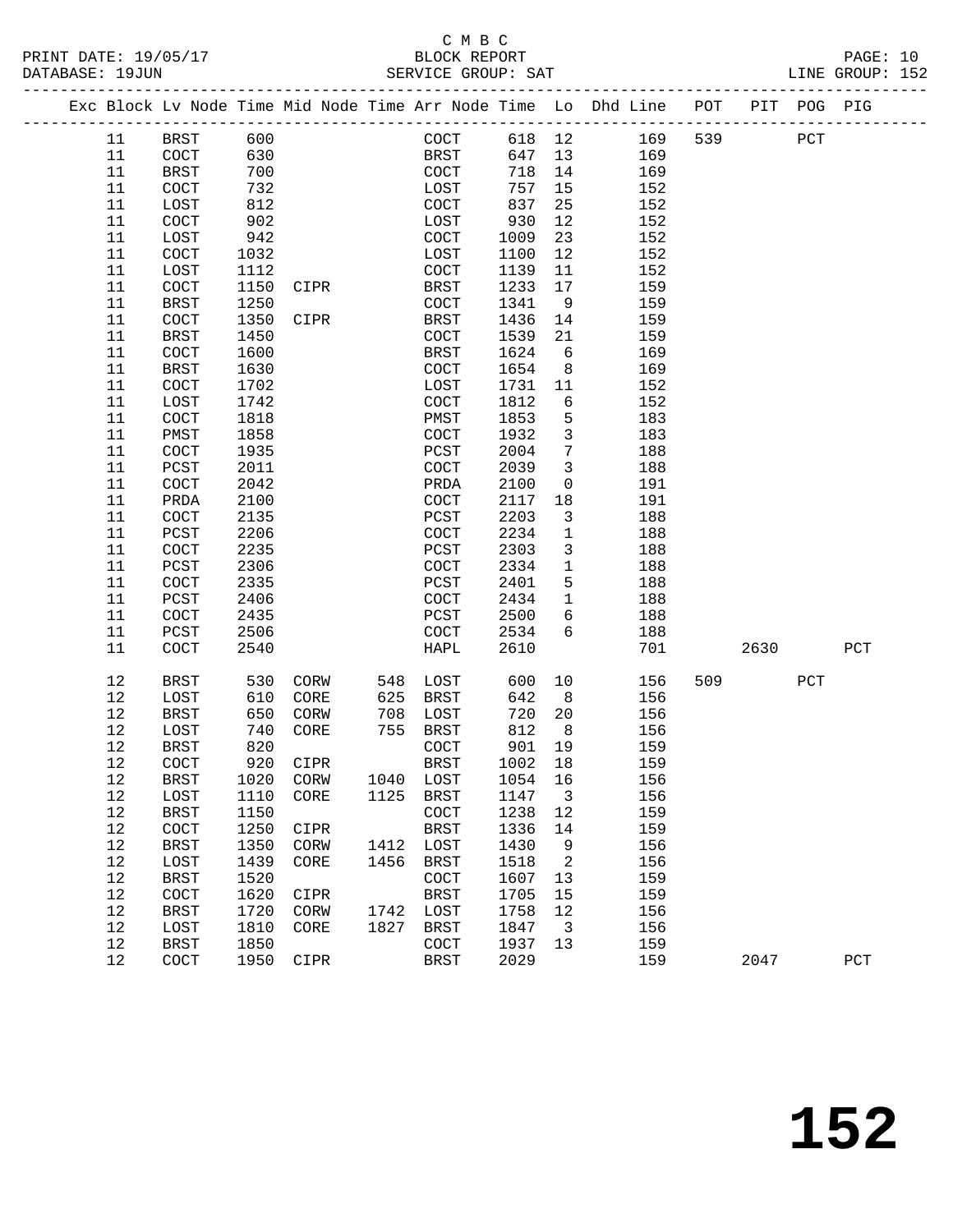|  |          | Exc Block Lv Node Time Mid Node Time Arr Node Time Lo Dhd Line POT |              |              |              |                      | ___________________________ |                 |            |     |      | PIT POG PIG  |     |
|--|----------|--------------------------------------------------------------------|--------------|--------------|--------------|----------------------|-----------------------------|-----------------|------------|-----|------|--------------|-----|
|  | 13       | $\operatorname{COT}$                                               | 612          |              |              | PRDA                 | 628                         | $\overline{a}$  | 191        | 602 |      | $_{\rm PCT}$ |     |
|  | 13       | PRDA                                                               | 630          |              |              | $\operatorname{COT}$ | 645                         | 20              | 191        |     |      |              |     |
|  | 13       | COCT                                                               | 705          |              |              | PCST                 | 730                         | 11              | 188        |     |      |              |     |
|  | 13       | PCST                                                               | 741          |              |              | COCT                 | 808                         | 12              | 188        |     |      |              |     |
|  | 13       | COCT                                                               | 820          |              |              | PMST                 | 850                         | 10              | 183        |     |      |              |     |
|  | 13       | PMST                                                               | 900          |              |              | COCT                 | 933                         | 9               | 183        |     |      |              |     |
|  | 13       | COCT                                                               | 942          |              |              | PRDA                 | 1000                        | $\overline{0}$  | 191        |     |      |              |     |
|  | 13       | PRDA                                                               | 1000         |              |              | COCT                 | 1017                        | 18              | 191        |     |      |              |     |
|  | 13       | COCT                                                               | 1035         |              |              | PCST                 | 1100                        | 11              | 188        |     |      |              |     |
|  | 13       | PCST                                                               | 1111         |              |              | COCT                 | 1141                        | 19              | 188        |     |      |              |     |
|  | 13       | COCT                                                               | 1200         |              |              | BRST                 | 1222                        | 8               | 169        |     |      |              |     |
|  | 13       | <b>BRST</b>                                                        | 1230         |              |              | COCT                 | 1254                        | 6               | 169        |     |      |              |     |
|  | 13       | COCT                                                               | 1300         |              |              | PCST                 | 1332                        | 9               | 188        |     |      |              |     |
|  | 13       | PCST                                                               | 1341         |              |              | COCT                 | 1414                        | 6               | 188        |     |      |              |     |
|  | 13       | COCT                                                               | 1420         |              |              | PMST                 | 1453                        | 7               | 183        |     |      |              |     |
|  | 13       | PMST                                                               | 1500         |              |              | COCT                 | 1535                        | 7               | 183        |     |      |              |     |
|  | 13       | COCT                                                               | 1542         |              |              | PRDA                 | 1600                        | 0               | 191        |     |      |              |     |
|  | 13       | PRDA                                                               | 1600         |              |              | COCT                 | 1618                        | 12              | 191        |     |      |              |     |
|  | 13       | COCT                                                               | 1630         |              |              | PCST                 | 1703                        | 8               | 188        |     |      |              |     |
|  | 13       | PCST                                                               | 1711         |              |              | COCT                 | 1741                        | $7\phantom{.0}$ | 188        |     |      |              |     |
|  | 13       | COCT                                                               | 1748         |              |              | PMST                 | 1823                        | 5               | 183        |     |      |              |     |
|  | 13       | PMST                                                               | 1828         |              |              | COCT                 | 1902                        | $\mathbf{3}$    | 183        |     |      |              |     |
|  | 13       | COCT                                                               | 1905         |              |              | PCST                 | 1935                        | 6               | 188        |     |      |              |     |
|  | 13       | PCST                                                               | 1941         |              |              | COCT                 | 2009                        | 10              | 188        |     |      |              |     |
|  | 13<br>13 | COCT<br><b>BRST</b>                                                | 2019<br>2100 | CIPR         |              | BRST<br>COCT         | 2058<br>2120                | 2<br>10         | 159<br>169 |     |      |              |     |
|  | 13       | COCT                                                               | 2130         |              |              | <b>BRST</b>          | 2149                        | 6               | 169        |     |      |              |     |
|  | 13       | <b>BRST</b>                                                        | 2155         | CORW         | 2214         | LOST                 | 2226                        | 12              | 156        |     |      |              |     |
|  | 13       | LOST                                                               | 2238         | CORE         | 2253         | BRST                 | 2310                        | 10              | 156        |     |      |              |     |
|  | 13       | <b>BRST</b>                                                        | 2320         |              |              | COCT                 | 2402                        | 3               | 159        |     |      |              |     |
|  | 13       | COCT                                                               | 2405         |              |              | PCST                 | 2430                        | 6               | 188        |     |      |              |     |
|  | 13       | PCST                                                               | 2436         |              |              | COCT                 | 2504                        | 16              | 188        |     |      |              |     |
|  | 13       | COCT                                                               | 2520         | CIPR         |              | BRST                 | 2558                        | 2               | 159        |     |      |              |     |
|  | 13       | <b>BRST</b>                                                        | 2600         |              |              | COCT                 | 2618                        |                 | 169        |     | 2627 |              | PCT |
|  | 14       | COCT                                                               | 520          |              |              | PMST                 | 550                         | 10              | 183        | 510 |      | PCT          |     |
|  | 14       | PMST                                                               | 600          |              |              | COCT                 | 630                         | 5               | 183        |     |      |              |     |
|  | 14       | <b>COCT</b>                                                        | 635          |              |              | PCST                 | 700                         | 9               | 11 188     |     |      |              |     |
|  | 14       | COCT                                                               | 720          |              |              | PMST                 | 750                         | 10              | 183        |     |      |              |     |
|  | $14$     | PMST                                                               | 800          |              |              | COCT                 | 833 17                      |                 | 183        |     |      |              |     |
|  | 14       | COCT                                                               | 850          | CIPR         |              | <b>BRST</b>          | 932                         | 18              | 159        |     |      |              |     |
|  | 14       | <b>BRST</b>                                                        | 950          | CORW         | 1010         | LOST                 | 1024                        | 16              | 156        |     |      |              |     |
|  | 14<br>14 | LOST<br><b>BRST</b>                                                | 1040<br>1120 | CORE<br>CORW | 1055<br>1139 | BRST<br>LOST         | 1113<br>1154                | 7<br>16         | 156<br>156 |     |      |              |     |
|  | 14       | LOST                                                               | 1210         | CORE         | 1227         | <b>BRST</b>          | 1247                        | 3               | 156        |     |      |              |     |
|  | 14       | <b>BRST</b>                                                        | 1250         | CORW         | 1312         | LOST                 | 1330                        | 10              | 156        |     |      |              |     |
|  | 14       | LOST                                                               | 1340         | CORE         | 1357         | <b>BRST</b>          | 1417                        | 3               | 156        |     |      |              |     |
|  | 14       | <b>BRST</b>                                                        | 1420         | CORW         | 1442         | LOST                 | 1500                        | 10              | 156        |     |      |              |     |
|  | 14       | LOST                                                               | 1510         | CORE         | 1527         | <b>BRST</b>          | 1548                        | 2               | 156        |     |      |              |     |
|  | 14       | <b>BRST</b>                                                        | 1550         |              |              | COCT                 | 1637                        | 13              | 159        |     |      |              |     |
|  | 14       | COCT                                                               | 1650         | CIPR         |              | <b>BRST</b>          | 1735                        | 15              | 159        |     |      |              |     |
|  | 14       | <b>BRST</b>                                                        | 1750         | CORW         | 1813         | LOST                 | 1827                        | 13              | 156        |     |      |              |     |
|  | 14       | LOST                                                               | 1840         | CORE         | 1857         | <b>BRST</b>          | 1915                        | 5               | 156        |     |      |              |     |
|  | 14       | <b>BRST</b>                                                        | 1920         |              |              | COCT                 | 2005                        | 7               | 159        |     |      |              |     |
|  | 14       | COCT                                                               | 2012         |              |              | PRDA                 | 2030                        | 0               | 191        |     |      |              |     |
|  | 14       | PRDA                                                               | 2030         |              |              | COCT                 | 2047                        | 18              | 191        |     |      |              |     |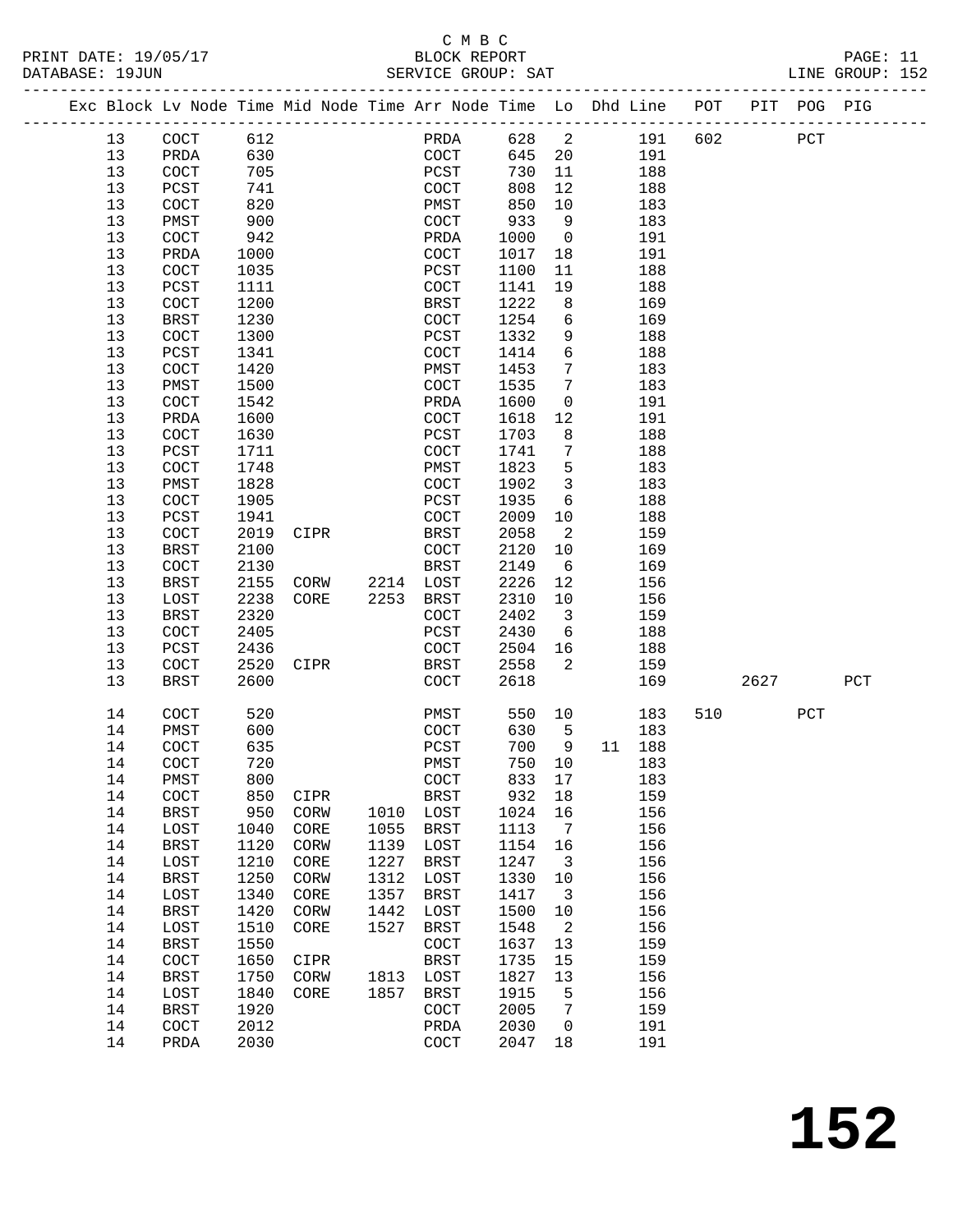# C M B C

| PRINT DATE: 19/05/17<br>DATABASE: 19JUN                                                                                                            |                                                                                                                                                                                                                                            |                                                                                                                                                                                             |                                                              |                                                                                                                                                                                                                              |                                                                                                                                                                                        |                                                                                                                | 5/17 BLOCK REPORT<br>SERVICE GROUP: SAT                                                                                                                                                                                      |                 | PAGE: 12<br>LINE GROUP: 152 |  |
|----------------------------------------------------------------------------------------------------------------------------------------------------|--------------------------------------------------------------------------------------------------------------------------------------------------------------------------------------------------------------------------------------------|---------------------------------------------------------------------------------------------------------------------------------------------------------------------------------------------|--------------------------------------------------------------|------------------------------------------------------------------------------------------------------------------------------------------------------------------------------------------------------------------------------|----------------------------------------------------------------------------------------------------------------------------------------------------------------------------------------|----------------------------------------------------------------------------------------------------------------|------------------------------------------------------------------------------------------------------------------------------------------------------------------------------------------------------------------------------|-----------------|-----------------------------|--|
|                                                                                                                                                    |                                                                                                                                                                                                                                            |                                                                                                                                                                                             |                                                              |                                                                                                                                                                                                                              |                                                                                                                                                                                        |                                                                                                                | Exc Block Lv Node Time Mid Node Time Arr Node Time Lo Dhd Line POT PIT POG PIG                                                                                                                                               |                 |                             |  |
| 14                                                                                                                                                 | PCST 2136                                                                                                                                                                                                                                  |                                                                                                                                                                                             |                                                              | $COCT$ 2204                                                                                                                                                                                                                  |                                                                                                                                                                                        |                                                                                                                | PCST 2133 3 188<br>188 2213 PCT                                                                                                                                                                                              |                 |                             |  |
| 15<br>15<br>15<br>15<br>15<br>15<br>15<br>15<br>15<br>15<br>15<br>15<br>15<br>15<br>15<br>15<br>15<br>15<br>15<br>15<br>15                         | PCST<br>COCT<br>PMST<br>COCT<br>PRDA<br>COCT<br>PCST<br>COCT<br>BRST<br>LOST<br>BRST<br>LOST<br>COCT<br>PMST<br>COCT<br>PRDA<br>COCT<br>PCST<br>COCT<br>BRST<br>COCT                                                                       | 541<br>620<br>700<br>742<br>800<br>835<br>911<br>950<br>1050<br>1140<br>1220<br>1312<br>1350<br>1430<br>1512<br>1530<br>1600<br>1641<br>1730<br>1800<br>1830                                | CIPR<br>$CORW$ 1112 LOST<br>CORE 1155 BRST<br>CORW 1242 LOST | COCT<br>PRDA<br>COCT<br>PCST<br>COCT<br>BRST<br>COCT<br>PMST<br>COCT<br>PRDA<br>COCT<br>PCST<br>COCT<br>BRST<br>COCT<br>PCST                                                                                                 | 732 10<br>800<br>817 18<br>900<br>938 12<br>1032 18<br>1127 13<br>1217 3<br>1300<br>1340 10<br>1423<br>1503<br>1530<br>1548 12<br>1633<br>$1714$ 16<br>1754 6<br>1822 8<br>1901 10     | 11<br>12<br>$7\overline{)}$<br>9<br>$\overline{0}$                                                             | COCT 608 12 188<br>PMST 650 10 183<br>183<br>$\overline{0}$<br>191<br>191<br>188<br>188<br>159<br>156<br>156<br>156<br>152<br>183<br>183<br>191<br>191<br>8 <sup>1</sup><br>188<br>188<br>169<br>169<br>188                  | 537 PCT         |                             |  |
| 15<br>16<br>16<br>16<br>16<br>16<br>16<br>16<br>16<br>16<br>16<br>16<br>16<br>16<br>16<br>16<br>16<br>16<br>16<br>16<br>16<br>16<br>16<br>16<br>16 | PCST<br>COCT<br>SERO<br>COCT<br>PMST<br>COCT<br>PRDA<br>COCT<br>PCST<br>COCT<br>PMST<br>COCT<br>16    PRDA    1100<br>COCT<br>LOST<br>COCT<br>PMST<br>$\operatorname{COCT}$<br>PRDA<br>COCT<br>PCST<br>COCT<br><b>BRST</b><br>COCT<br>LOST | 1911<br>300<br>415<br>550<br>630<br>712<br>730<br>805<br>841<br>920<br>1000<br>1042<br>1132<br>1212<br>1250<br>1330<br>1412<br>1430<br>1500<br>1541<br>1630<br>1700<br>1732<br>1812<br>1901 | BYST 445 COCT                                                | COCT<br>BYST 346 SERO<br>PMST<br>COCT<br>PRDA<br>COCT<br>PCST<br>COCT<br>PMST<br>COCT<br>PRDA<br>COCT 1119 13<br>LOST<br>COCT<br>PMST<br>COCT<br>PRDA<br>COCT<br>PCST<br>COCT<br><b>BRST</b><br>COCT<br>LOST<br>COCT<br>LOST | 1939<br>620<br>701 11<br>730<br>745<br>830<br>908<br>$952$ 8<br>1033 9<br>1100<br>1200<br>1240<br>1323<br>1403<br>1430<br>1450<br>1534<br>1614<br>1654<br>1724<br>1801<br>1842<br>1928 | $\overline{0}$<br>12<br>$\overline{0}$<br>12<br>10<br>7<br>9<br>0<br>10<br>7<br>16<br>6<br>8<br>11<br>19<br>14 | 188<br>404 11 N9<br>534 16 N9<br>10<br>183<br>183<br>191<br>20<br>191<br>11<br>188<br>188<br>$\frac{1}{183}$<br>183<br>191<br>191<br>152<br>152<br>183<br>183<br>191<br>191<br>188<br>188<br>169<br>169<br>152<br>152<br>152 | 1948<br>250 PCT | PCT                         |  |
| 16                                                                                                                                                 | COCT<br>LOST                                                                                                                                                                                                                               | 1942                                                                                                                                                                                        |                                                              | COCT                                                                                                                                                                                                                         | 2009                                                                                                                                                                                   |                                                                                                                | 152                                                                                                                                                                                                                          | 2018            | PCT                         |  |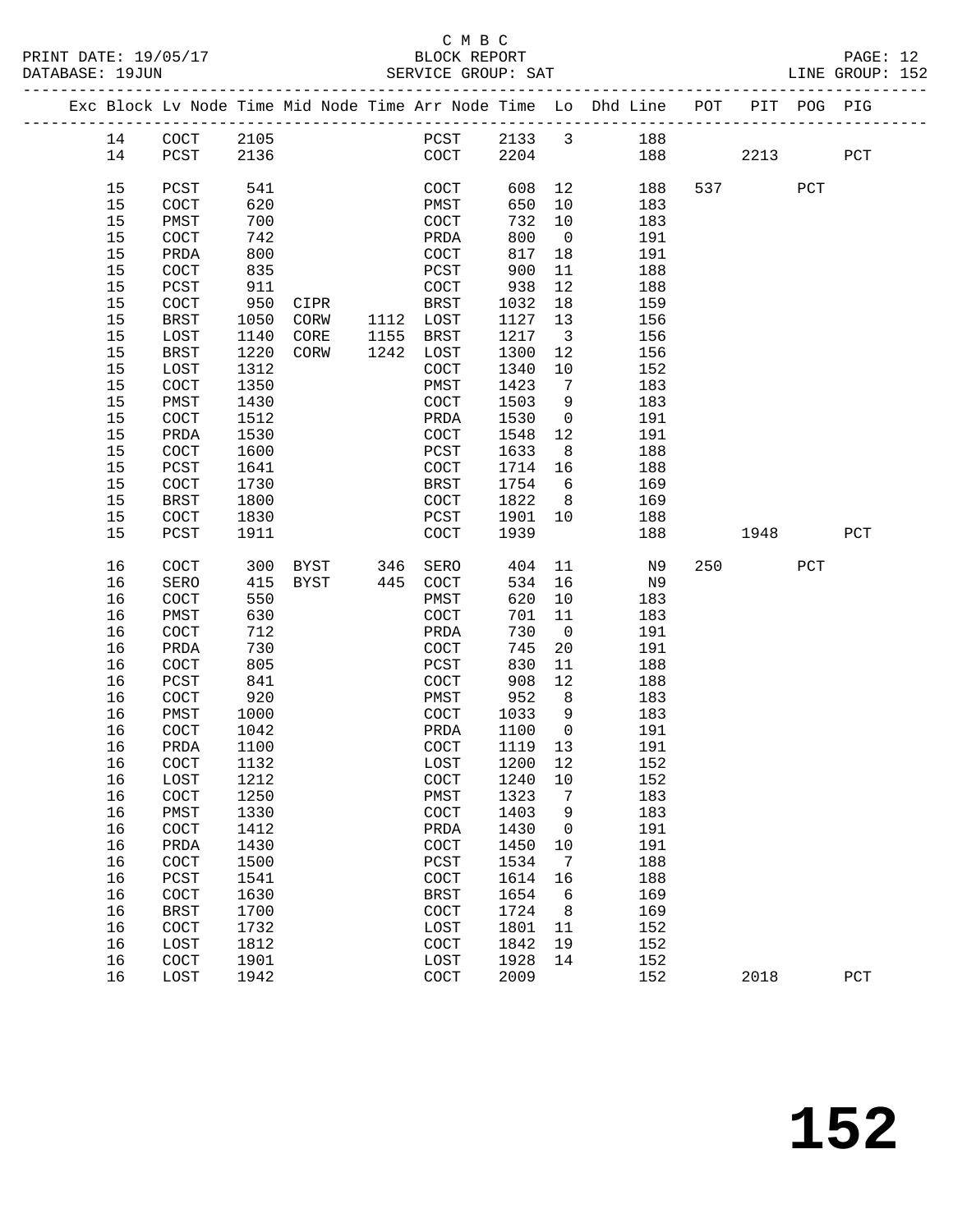### C M B C<br>BLOCK REPORT SERVICE GROUP: SAT

|    |             |      |      |      |             |      |                |       | POT                                                            | PIT | POG |     |
|----|-------------|------|------|------|-------------|------|----------------|-------|----------------------------------------------------------------|-----|-----|-----|
| 17 | BRST        | 630  |      |      | COCT        |      |                | 169   | 609                                                            |     | PCT |     |
| 17 | COCT        | 650  |      |      | PMST        | 720  | 10             | 183   |                                                                |     |     |     |
| 17 | PMST        | 730  |      |      | COCT        | 802  | 18             | 183   |                                                                |     |     |     |
| 17 | COCT        | 820  | CIPR |      | BRST        | 902  | 18             | 159   |                                                                |     |     |     |
| 17 | <b>BRST</b> | 920  |      |      | COCT        | 1003 | 17             | 159   |                                                                |     |     |     |
| 17 | COCT        | 1020 | CIPR |      | BRST        | 1102 | 23             | 159   |                                                                |     |     |     |
| 17 | <b>BRST</b> | 1125 |      |      | <b>COCT</b> | 1213 | 7              | 159   |                                                                |     |     |     |
| 17 | COCT        | 1220 | CIPR |      | BRST        | 1304 | 16             | 159   |                                                                |     |     |     |
| 17 | <b>BRST</b> | 1320 | CORW | 1342 | LOST        | 1400 | 10             | 156   |                                                                |     |     |     |
| 17 | LOST        | 1410 | CORE | 1427 | BRST        | 1447 | $\overline{3}$ | 156   |                                                                |     |     |     |
| 17 | BRST        | 1450 | CORW | 1512 | LOST        | 1528 | 12             | 156   |                                                                |     |     |     |
| 17 | LOST        | 1540 | CORE | 1557 | BRST        | 1618 | 2              | 156   |                                                                |     |     |     |
| 17 | <b>BRST</b> | 1620 |      |      | COCT        | 1707 | 13             | 159   |                                                                |     |     |     |
| 17 | COCT        | 1720 | CIPR |      | BRST        | 1805 | 15             | 159   |                                                                |     |     |     |
| 17 | <b>BRST</b> | 1820 |      |      | COCT        | 1907 | 23             | 159   |                                                                |     |     |     |
| 17 | COCT        | 1930 |      |      | BRST        | 1951 | 9              | 169   |                                                                |     |     |     |
| 17 | <b>BRST</b> | 2000 |      |      | COCT        | 2021 | 9              | 169   |                                                                |     |     |     |
|    |             |      |      |      |             |      |                | 648 2 | Exc Block Lv Node Time Mid Node Time Arr Node Time Lo Dhd Line |     |     | PIG |

| 17 | LOST        | 2138 | CORE        | 2154 | BRST        | 2212 | 8  | 156 |     |      |     |              |
|----|-------------|------|-------------|------|-------------|------|----|-----|-----|------|-----|--------------|
| 17 | <b>BRST</b> | 2220 |             |      | COCT        | 2302 | 3  | 159 |     |      |     |              |
| 17 | COCT        | 2305 |             |      | PCST        | 2331 | 5  | 188 |     |      |     |              |
| 17 | PCST        | 2336 |             |      | <b>COCT</b> | 2404 | 16 | 188 |     |      |     |              |
| 17 | <b>COCT</b> | 2420 | CIPR        |      | <b>BRST</b> | 2458 | 12 | 159 |     |      |     |              |
| 17 | <b>BRST</b> | 2510 | CORW        | 2529 | LOST        | 2541 | 19 | 156 |     |      |     |              |
| 17 | LOST        | 2600 |             |      | COCT        | 2622 | 8  | N9  |     |      |     |              |
| 17 | <b>COCT</b> | 2630 | <b>BYST</b> | 2716 | SERO        | 2734 | 11 | N9  |     |      |     |              |
| 17 | SERO        | 2745 | <b>BYST</b> | 2815 | COCT        | 2904 |    | N9  |     | 2913 |     | $_{\rm PCT}$ |
|    |             |      |             |      |             |      |    |     |     |      |     |              |
| 18 | <b>BRST</b> | 720  | <b>CORW</b> | 738  | LOST        | 751  | 19 | 156 | 659 |      | PCT |              |
| 18 | LOST        | 810  | CORE        | 825  | <b>BRST</b> | 844  | 6  | 156 |     |      |     |              |
| 18 | <b>BRST</b> | 850  |             |      | COCT        | 931  | 19 | 159 |     |      |     |              |
| 18 | COCT        | 950  |             |      | PMST        | 1022 | 8  | 183 |     |      |     |              |
| 18 | PMST        | 1030 |             |      | COCT        | 1103 | 9  | 183 |     |      |     |              |
| 18 | COCT        | 1112 |             |      | PRDA        | 1130 | 0  | 191 |     |      |     |              |
| 18 | PRDA        | 1130 |             |      | COCT        | 1149 | 11 | 191 |     |      |     |              |
| 18 | <b>COCT</b> | 1200 |             |      | PCST        | 1229 | 12 | 188 |     |      |     |              |
| 18 | PCST        | 1241 |             |      | COCT        | 1314 | 6  | 188 |     |      |     |              |
| 18 | COCT        | 1320 | CIPR        |      | <b>BRST</b> | 1406 | 14 | 159 |     |      |     |              |
| 18 | <b>BRST</b> | 1420 |             |      | COCT        | 1509 | 21 | 159 |     |      |     |              |
| 18 | COCT        | 1530 |             |      | <b>BRST</b> | 1554 | 6  | 169 |     |      |     |              |
| 18 | <b>BRST</b> | 1600 |             |      | COCT        | 1624 | 8  | 169 |     |      |     |              |
| 18 | COCT        | 1632 |             |      | LOST        | 1701 | 11 | 152 |     |      |     |              |
| 18 | LOST        | 1712 |             |      | COCT        | 1741 | 9  | 152 |     |      |     |              |
| 18 | COCT        | 1750 | CIPR        |      | <b>BRST</b> | 1835 | 19 | 159 |     |      |     |              |
| 18 | <b>BRST</b> | 1854 | CORW        | 1916 | LOST        | 1930 | 10 | 156 |     |      |     |              |
| 18 | LOST        | 1940 | CORE        | 1956 | <b>BRST</b> | 2014 |    | 156 |     | 2032 |     | PCT          |
|    |             |      |             |      |             |      |    |     |     |      |     |              |

 17 COCT 2030 BRST 2049 6 169 17 BRST 2055 CORW 2114 LOST 2126 12 156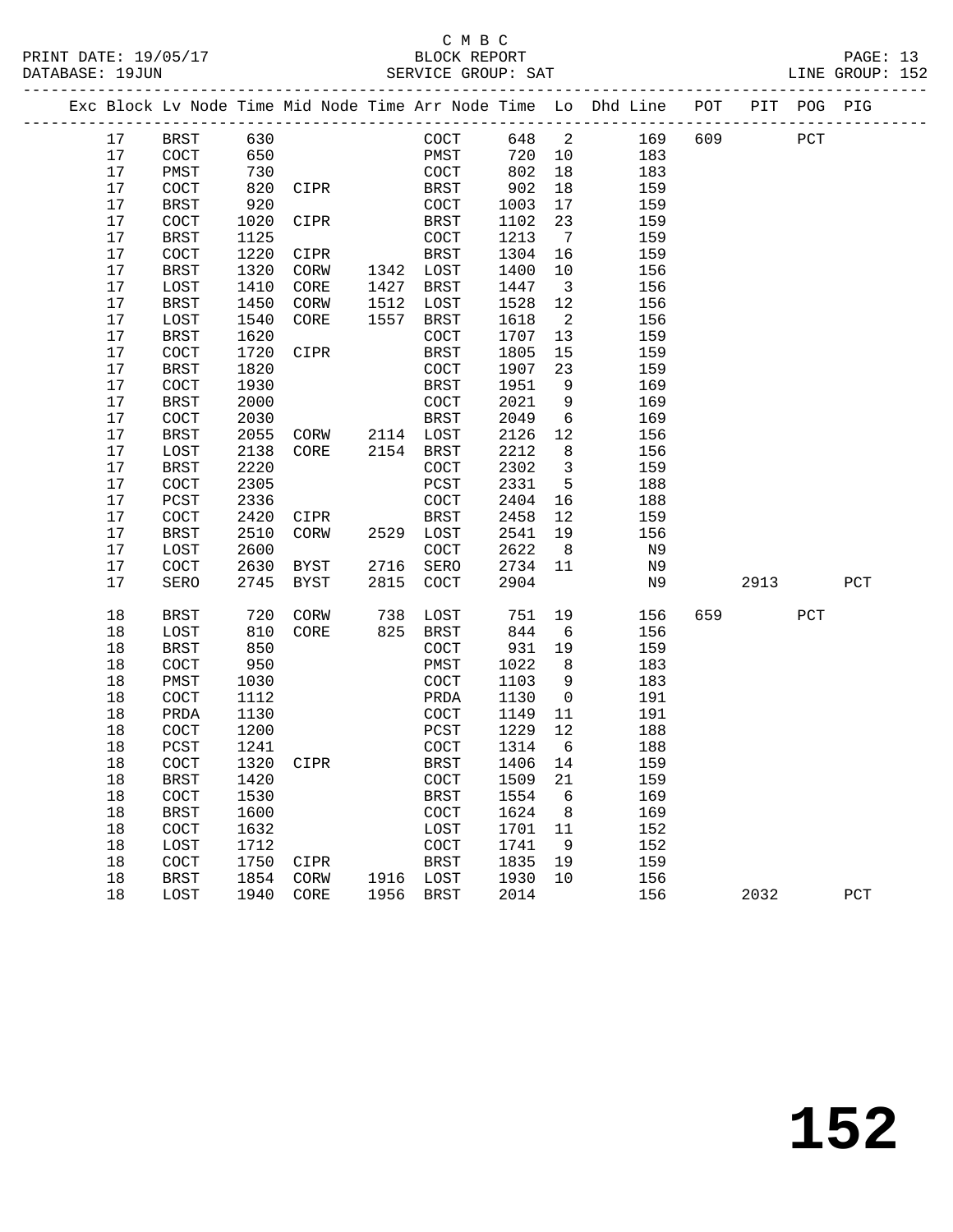|    |                      |      | PRINT DATE: 19/05/17                                 BLOCK REPORT DATABASE: 19JUN |      |              |         |                         |    |       |          |     | PAGE: 14<br>LINE GROUP: 152 |  |
|----|----------------------|------|-----------------------------------------------------------------------------------|------|--------------|---------|-------------------------|----|-------|----------|-----|-----------------------------|--|
|    |                      |      | Exc Block Lv Node Time Mid Node Time Arr Node Time Lo Dhd Line POT PIT POG PIG    |      |              |         |                         |    |       |          |     |                             |  |
| 19 | COCT                 | 330  |                                                                                   |      | LOST 353 4   |         |                         |    | 18 N9 | 320 PCT  |     |                             |  |
| 19 | COCT                 | 415  |                                                                                   |      | LOST         | 438 4   |                         |    | 18 N9 |          |     |                             |  |
| 19 | COCT                 | 500  |                                                                                   |      | LOST         | 523     | 19                      |    | 18 N9 |          |     |                             |  |
| 19 | COCT                 | 600  |                                                                                   |      | <b>BRST</b>  | 617     | $\overline{\mathbf{3}}$ |    | 169   |          |     |                             |  |
| 19 | <b>BRST</b>          |      |                                                                                   |      |              | 650     | 20                      |    | 156   |          |     |                             |  |
| 19 | LOST                 | 710  | CORE                                                                              |      | 725 BRST     | 742     | 8 <sup>8</sup>          |    | 156   |          |     |                             |  |
| 19 | BRST                 | 750  | CORW                                                                              | 808  | LOST         | 821     | 19                      |    | 156   |          |     |                             |  |
| 19 | LOST                 | 840  | CORE                                                                              | 855  | BRST         | 914     | 6                       |    | 156   |          |     |                             |  |
| 19 | BRST                 | 920  | CORW                                                                              | 940  | LOST         | 954     | 16                      |    | 156   |          |     |                             |  |
| 19 | LOST                 | 1010 | CORE                                                                              | 1025 | BRST         | 1043    | 12                      |    | 156   |          |     |                             |  |
| 19 | <b>BRST</b>          | 1055 |                                                                                   |      | COCT         | 1140    | 10                      |    | 159   |          |     |                             |  |
| 19 | COCT                 | 1150 |                                                                                   |      | PMST         | 1223    | $\overline{7}$          |    | 183   |          |     |                             |  |
| 19 | PMST                 | 1230 |                                                                                   |      | COCT         | 1303    | 9                       |    | 183   |          |     |                             |  |
| 19 | COCT                 | 1312 |                                                                                   |      | PRDA         | 1330    | $\overline{\mathbf{0}}$ |    | 191   |          |     |                             |  |
| 19 | PRDA                 | 1330 |                                                                                   |      | COCT         | 1350    | 10                      |    | 191   |          |     |                             |  |
| 19 | COCT                 | 1400 |                                                                                   |      | PCST         | 1434    | $\overline{7}$          |    | 188   |          |     |                             |  |
| 19 | PCST                 | 1441 | 1441<br>1520 CIPR                                                                 |      | COCT         | 1514    | 6                       |    | 188   |          |     |                             |  |
| 19 | COCT                 |      |                                                                                   |      | BRST         | 1607    | 13                      |    | 159   |          |     |                             |  |
| 19 | <b>BRST</b>          | 1620 | CORW 1640 LOST                                                                    |      |              | 1656    | 14                      |    | 156   |          |     |                             |  |
| 19 | LOST                 | 1710 | CORE                                                                              |      | 1727 BRST    | 1746    | $\overline{4}$          |    | 156   |          |     |                             |  |
| 19 | <b>BRST</b>          | 1750 |                                                                                   |      | COCT         | 1837 13 |                         |    | 159   |          |     |                             |  |
| 19 | COCT                 | 1850 | CIPR                                                                              |      | BRST         | 1933    |                         |    | 159   | 1953     |     | PCT                         |  |
| 20 | LOST                 | 742  |                                                                                   |      | COCT         | 807     |                         | 25 | 152   | 718 — 10 | PCT |                             |  |
| 20 | COCT                 | 832  |                                                                                   |      | LOST         | 859     | 13                      |    | 152   |          |     |                             |  |
| 20 | LOST                 | 912  |                                                                                   |      | COCT         | 939     | 23                      |    | 152   |          |     |                             |  |
| 20 | $\operatorname{COT}$ | 1002 |                                                                                   |      | LOST         | 1030    | 12                      |    | 152   |          |     |                             |  |
| 20 | LOST                 | 1042 |                                                                                   |      | COCT         | 1109    | 21                      |    | 152   |          |     |                             |  |
| 20 | COCT                 | 1130 |                                                                                   |      | BRST         | 1152    | 8                       |    | 169   |          |     |                             |  |
| 20 | <b>BRST</b>          | 1200 |                                                                                   |      | COCT         | 1224    | 8                       |    | 169   |          |     |                             |  |
| 20 | COCT                 | 1232 |                                                                                   |      | LOST         | 1301    | 9                       |    | 152   |          |     |                             |  |
| 20 | LOST                 | 1310 | CORE                                                                              |      | 1327 BRST    | 1347    | $\overline{\mathbf{3}}$ |    | 156   |          |     |                             |  |
| 20 | <b>BRST</b>          | 1350 |                                                                                   |      | COCT         | 1441    | 9                       |    | 159   |          |     |                             |  |
| 20 | COCT                 | 1450 | CIPR                                                                              |      | <b>BRST</b>  | 1537    | 13                      |    | 159   |          |     |                             |  |
| 20 | <b>BRST</b>          | 1550 | CORW                                                                              |      | 1610 LOST    | 1626    | 14                      |    | 156   |          |     |                             |  |
| 20 | LOST                 |      | 1640 CORE                                                                         |      | 1657 BRST    | 1716    | $\overline{4}$          |    | 156   |          |     |                             |  |
| 20 | <b>BRST</b>          | 1720 |                                                                                   |      | COCT         | 1807 13 |                         |    | 159   |          |     |                             |  |
| 20 | COCT                 |      | 1820 CIPR                                                                         |      | BRST 1903 22 |         |                         |    | 159   |          |     |                             |  |
| 20 | BRST                 | 1925 | CORW                                                                              | 1947 | LOST         | 2000    | 8                       |    | 156   |          |     |                             |  |
| 20 | LOST                 | 2008 |                                                                                   |      | CAEX         | 2026    | 18                      |    | 555   |          |     |                             |  |
| 20 | CAEX                 | 2044 |                                                                                   |      | LOST         | 2102    | 6                       |    | 555   |          |     |                             |  |
| 20 | LOST                 | 2108 |                                                                                   |      | CAEX         | 2126    | 18                      |    | 555   |          |     |                             |  |
| 20 | CAEX                 | 2144 |                                                                                   |      | LOST         | 2202    | 6                       |    | 555   |          |     |                             |  |
| 20 | LOST                 | 2208 |                                                                                   |      | CAEX         | 2226    | 18                      |    | 555   |          |     |                             |  |
| 20 | ${\tt CAEX}$         | 2244 |                                                                                   |      | LOST         | 2302    | 6                       |    | 555   |          |     |                             |  |
| 20 | LOST                 | 2308 |                                                                                   |      | CAEX         | 2326    |                         |    | 555   | 2402     |     | ${\tt PCT}$                 |  |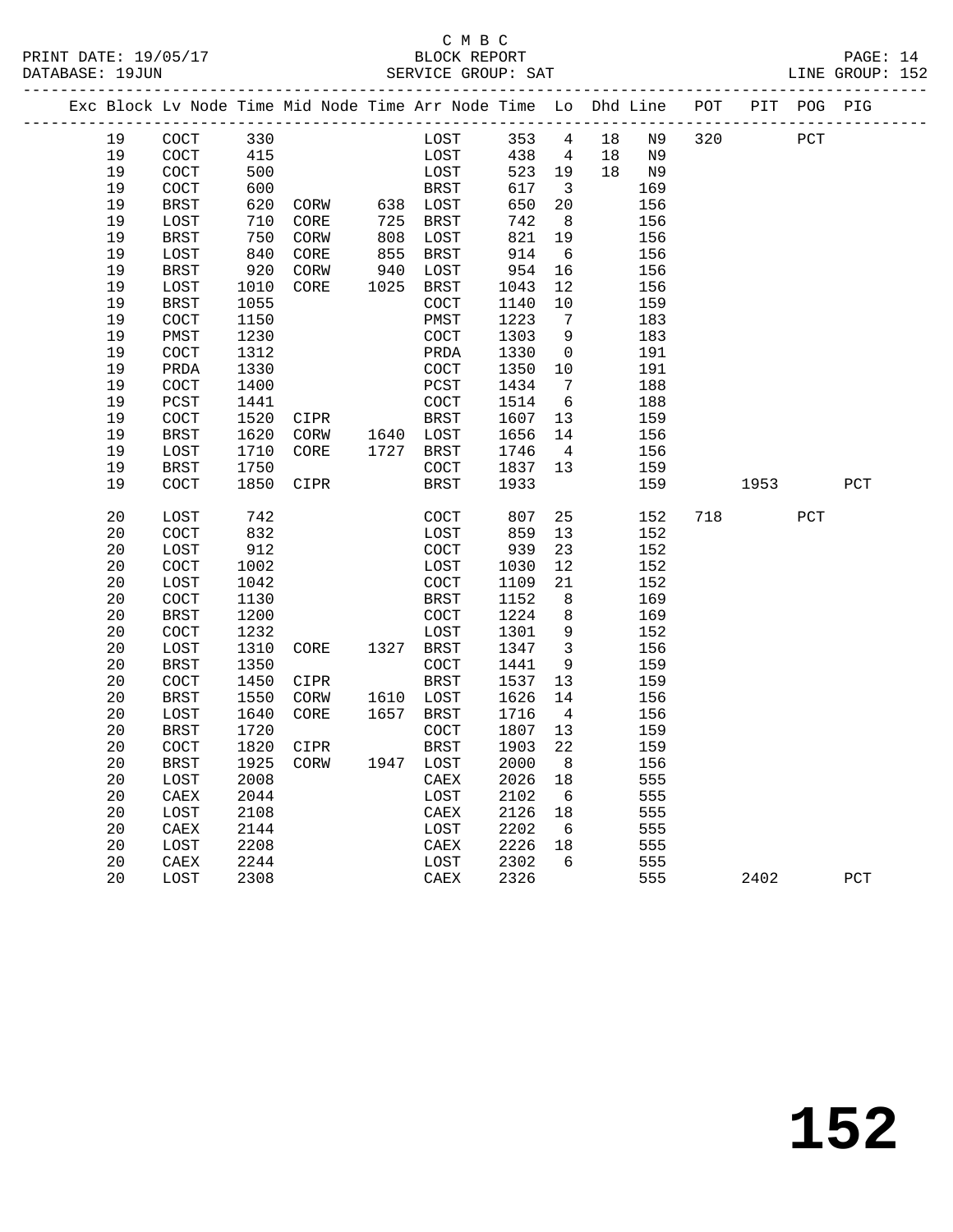|  |    |             |      |  |             |      |    | Exc Block Lv Node Time Mid Node Time Arr Node Time Lo Dhd Line<br>--------------------- | POT | PIT  | POG PIG |     |
|--|----|-------------|------|--|-------------|------|----|-----------------------------------------------------------------------------------------|-----|------|---------|-----|
|  | 91 | COCT        | 935  |  | BULK        | 958  | 5  | 179                                                                                     | 921 |      | PCT     |     |
|  | 91 | <b>BULK</b> | 1003 |  | COCT        | 1025 | 10 | 179                                                                                     |     |      |         |     |
|  | 91 | <b>COCT</b> | 1035 |  | <b>BULK</b> | 1058 | 5  | 179                                                                                     |     |      |         |     |
|  | 91 | BULK        | 1103 |  | COCT        | 1127 | 8  | 179                                                                                     |     |      |         |     |
|  | 91 | COCT        | 1135 |  | BULK        | 1201 | 2  | 179                                                                                     |     |      |         |     |
|  | 91 | BULK        | 1203 |  | COCT        | 1227 | 8  | 179                                                                                     |     |      |         |     |
|  | 91 | COCT        | 1235 |  | <b>BULK</b> | 1301 | 2  | 179                                                                                     |     |      |         |     |
|  | 91 | <b>BULK</b> | 1303 |  | COCT        | 1327 | 8  | 179                                                                                     |     |      |         |     |
|  | 91 | COCT        | 1335 |  | <b>BULK</b> | 1359 | 4  | 179                                                                                     |     |      |         |     |
|  | 91 | <b>BULK</b> | 1403 |  | COCT        | 1427 | 8  | 179                                                                                     |     |      |         |     |
|  | 91 | <b>COCT</b> | 1435 |  | BULK        | 1500 | 3  | 179                                                                                     |     |      |         |     |
|  | 91 | <b>BULK</b> | 1503 |  | COCT        | 1527 | 8  | 179                                                                                     |     |      |         |     |
|  | 91 | COCT        | 1535 |  | BULK        | 1559 | 4  | 179                                                                                     |     |      |         |     |
|  | 91 | <b>BULK</b> | 1603 |  | COCT        | 1628 | 7  | 179                                                                                     |     |      |         |     |
|  | 91 | COCT        | 1635 |  | <b>BULK</b> | 1659 | 4  | 179                                                                                     |     |      |         |     |
|  | 91 | <b>BULK</b> | 1703 |  | <b>COCT</b> | 1727 | 8  | 179                                                                                     |     |      |         |     |
|  | 91 | <b>COCT</b> | 1735 |  | <b>BULK</b> | 1759 | 4  | 179                                                                                     |     |      |         |     |
|  | 91 | <b>BULK</b> | 1803 |  | COCT        | 1827 | 8  | 179                                                                                     |     |      |         |     |
|  | 91 | COCT        | 1835 |  | BULK        | 1859 | 4  | 179                                                                                     |     |      |         |     |
|  | 91 | <b>BULK</b> | 1903 |  | COCT        | 1926 |    | 179                                                                                     |     | 1935 |         | PCT |
|  |    |             |      |  |             |      |    |                                                                                         |     |      |         |     |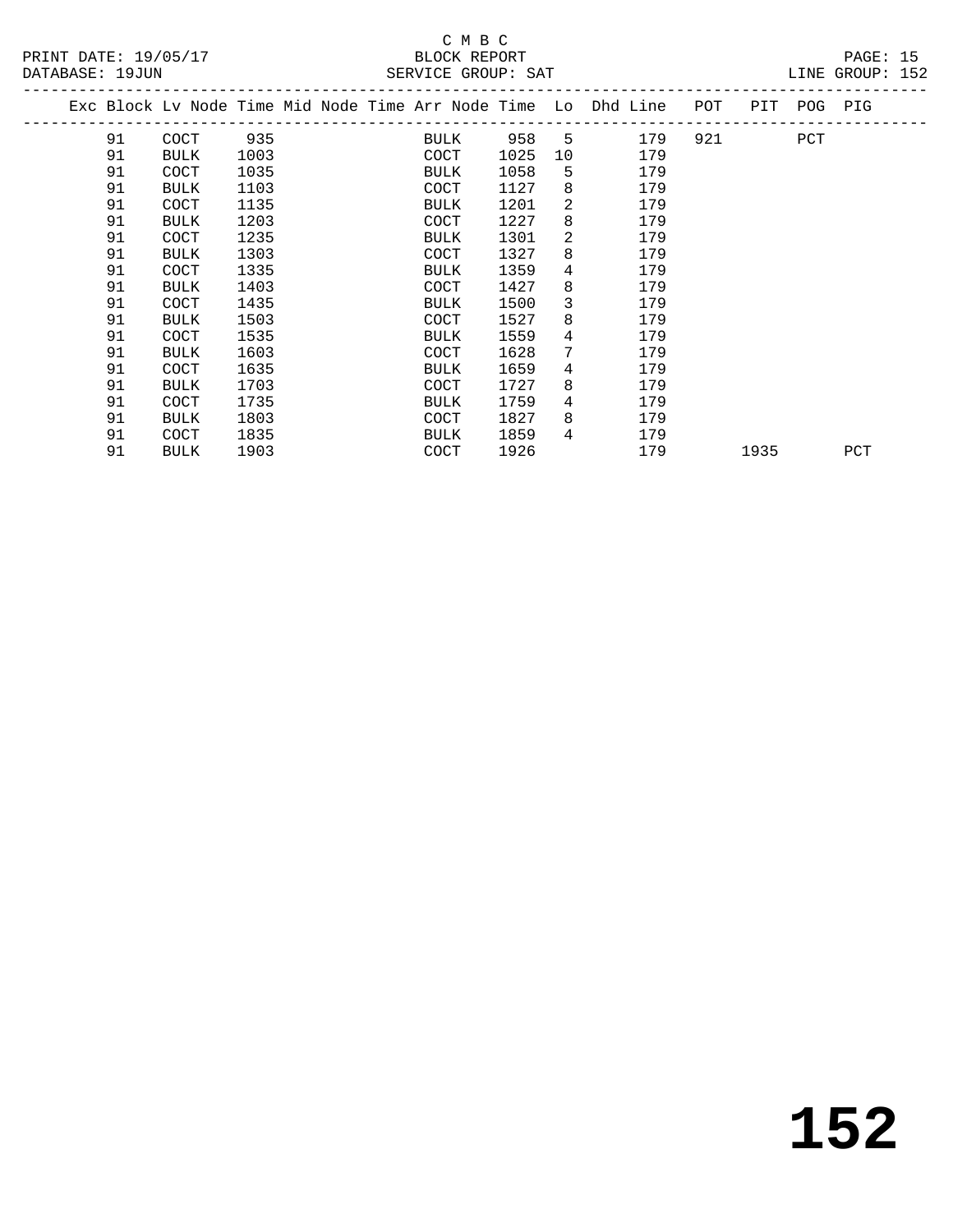|                |                                            |      |                      |      | C M B C         |        |                |                                                                                   |        |         |         |              |  |
|----------------|--------------------------------------------|------|----------------------|------|-----------------|--------|----------------|-----------------------------------------------------------------------------------|--------|---------|---------|--------------|--|
|                | BYST BROADWAY STN<br>WHPN WHITE PINE BEACH |      |                      |      |                 |        |                | COCT COQUITLAM CTRL STN<br>PCST PORT COQUITLAM STN<br>SERO SEYMOUR ST & ROBSON ST |        |         |         |              |  |
|                |                                            |      |                      |      |                 |        |                | Exc Block Lv Node Time Mid Node Time Arr Node Time Lo Dhd Line POT PIT POG PIG    |        |         |         |              |  |
| $\mathbf{1}$   |                                            |      |                      |      |                 |        |                | PCST 543 COCT 553 KTLP 635 10 160 539 PCT<br>KTLP 645 COCT 720 PCST 734 9 160     |        |         |         |              |  |
| $\mathbf{1}$   |                                            |      |                      |      |                 |        |                |                                                                                   |        |         |         |              |  |
| $\mathbf{1}$   | PCST                                       | 743  | COCT                 |      | 753 KTLP        | 835 10 |                | 160                                                                               |        |         |         |              |  |
| $\mathbf{1}$   | KTLP                                       | 845  | COCT                 |      | 926 PCST        | 941    | 13             | 160                                                                               |        |         |         |              |  |
| $\mathbf{1}$   | PCST                                       | 954  | COCT                 |      | 1008 KTLP       | 1058   | 17             | 160                                                                               |        |         |         |              |  |
| $\mathbf{1}$   | KTLP                                       | 1115 | COCT                 |      | 1159 PCST       | 1214   | 22             | 160                                                                               |        |         |         |              |  |
| $\mathbf{1}$   | PCST                                       | 1236 | COCT                 | 1253 | KTLP            | 1348   | 12             | 160                                                                               |        |         |         |              |  |
| $\mathbf 1$    | KTLP                                       | 1400 | COCT                 | 1449 | PCST            | 1508   | 15             | 160                                                                               |        |         |         |              |  |
| $\mathbf 1$    | PCST                                       | 1523 | COCT                 | 1538 | KTLP            | 1630   | 15             | 160                                                                               |        |         |         |              |  |
| $\mathbf{1}$   | KTLP                                       | 1645 | COCT                 | 1730 | PCST            | 1746   | 10             | 160                                                                               |        |         |         |              |  |
| $\mathbf 1$    | PCST                                       | 1756 | COCT                 | 1810 | KTLP            | 1859   | 16             | 160                                                                               |        |         |         |              |  |
| $\mathbf{1}$   | KTLP                                       | 1915 | COCT                 | 1958 | PCST            | 2012   |                | 160                                                                               |        |         | 2016 70 | PCT          |  |
|                |                                            |      |                      |      |                 |        |                |                                                                                   |        |         |         |              |  |
| 2              | PCST                                       | 758  | COCT                 |      | 808 KTLP        | 850    |                | 10<br>160                                                                         |        | 754     | PCT     |              |  |
| 2              | KTLP                                       | 900  | COCT                 | 941  | PCST            | 956    | 13             | 160                                                                               |        |         |         |              |  |
| $\overline{a}$ | PCST                                       | 1009 | COCT                 | 1023 | KTLP            | 1113   | 17             | 160                                                                               |        |         |         |              |  |
| 2              | KTLP                                       | 1130 | COCT                 | 1216 | PCST            | 1232   | 19             | 160                                                                               |        |         |         |              |  |
| $\overline{c}$ | PCST                                       | 1251 | COCT                 | 1308 | KTLP            | 1403   | 12             | 160                                                                               |        |         |         |              |  |
| 2              | KTLP                                       | 1415 | COCT                 | 1504 | PCST            | 1523   | 15             | 160                                                                               |        |         |         |              |  |
| 2              | PCST                                       | 1538 | COCT                 | 1553 | KTLP            | 1645   | 15             | 160                                                                               |        |         |         |              |  |
| 2              | KTLP                                       | 1700 | $\operatorname{COT}$ | 1745 | PCST            | 1801   | $\overline{7}$ | 160                                                                               |        |         |         |              |  |
| $\overline{c}$ |                                            | 1808 | COCT                 | 1822 | KTLP            | 1909   | 21             | 160                                                                               |        |         |         |              |  |
|                | PCST                                       |      |                      |      |                 |        |                |                                                                                   |        |         |         |              |  |
| 2              | KTLP                                       | 1930 | COCT                 | 2011 | PCST            | 2024   | 14             | 160                                                                               |        |         |         |              |  |
| 2              | PCST                                       | 2038 | COCT                 | 2050 | KTLP            | 2133   | $\overline{7}$ | 160                                                                               |        |         |         |              |  |
| 2              | KTLP                                       | 2140 | COCT                 | 2217 | PCST            | 2232   | 8 <sup>8</sup> | 160                                                                               |        |         |         |              |  |
| $\overline{a}$ | PCST                                       | 2240 | COCT                 | 2250 | KTLP            | 2329   | 11             | 160                                                                               |        |         |         |              |  |
| 2              | KTLP                                       | 2340 | COCT                 | 2415 | PCST            | 2430   | 10             | 160                                                                               |        |         |         |              |  |
| 2              | PCST                                       | 2440 | COCT                 |      | 2450 KTLP       | 2528   | 12             | 160                                                                               |        |         |         |              |  |
| $\overline{2}$ | KTLP                                       | 2540 | COCT                 | 2615 | PCST            | 2630   |                |                                                                                   | 160 11 |         | 2634    | PCT          |  |
| 3              | PCST                                       |      | 613 COCT 623 KTLP    |      |                 | 705 10 |                | 160                                                                               |        | 609 000 | PCT     |              |  |
| 3              | KTLP                                       |      | 715 COCT 750 PCST    |      |                 |        |                | 804 8 160                                                                         |        |         |         |              |  |
| 3              | PCST                                       | 812  | COCT                 | 823  | KTLP            | 909    | 6              | 160                                                                               |        |         |         |              |  |
| 3              | KTLP                                       | 915  | COCT                 | 956  | PCST            | 1011   | 12             | 160                                                                               |        |         |         |              |  |
| 3              | $_{\rm PCST}$                              | 1023 | COCT                 | 1038 | KTLP            | 1128   | 17             | 160                                                                               |        |         |         |              |  |
| 3              | KTLP                                       | 1145 | COCT                 | 1231 | $_{\rm PCST}$   | 1247   | 19             | 160                                                                               |        |         |         |              |  |
| 3              | PCST                                       | 1306 | COCT                 | 1323 | $\texttt{KTLP}$ | 1418   | 12             | 160                                                                               |        |         |         |              |  |
| 3              | KTLP                                       | 1430 | COCT                 | 1519 | PCST            | 1538   | 15             | 160                                                                               |        |         |         |              |  |
| 3              | PCST                                       | 1553 | COCT                 | 1608 | KTLP            | 1700   | 15             | 160                                                                               |        |         |         |              |  |
|                |                                            |      |                      | 1800 |                 |        | 8              |                                                                                   |        |         |         |              |  |
| 3              | KTLP                                       | 1715 | COCT                 |      | PCST            | 1815   |                | 160                                                                               |        |         |         |              |  |
| 3              | PCST                                       | 1823 | COCT                 | 1835 | KTLP            | 1921   | 24             | 160                                                                               |        |         |         |              |  |
| 3              | KTLP                                       | 1945 | COCT                 | 2026 | PCST            | 2039   |                | 160                                                                               |        | 2043    |         | $_{\rm PCT}$ |  |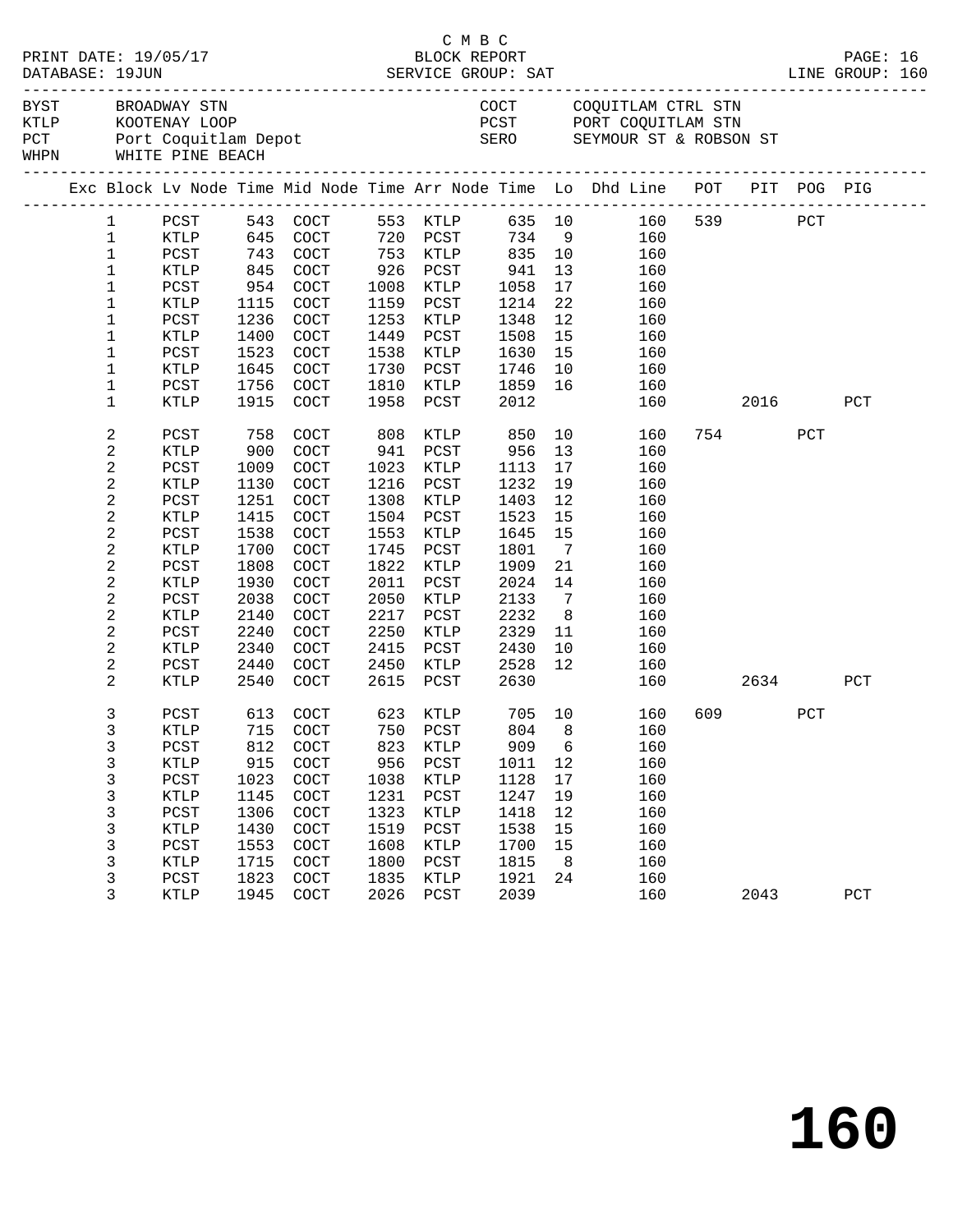|                | Exc Block Lv Node Time Mid Node Time Arr Node Time Lo Dhd Line POT |      |             |      |               |         |                 |    |     |     |      | PIT POG PIG  |              |  |
|----------------|--------------------------------------------------------------------|------|-------------|------|---------------|---------|-----------------|----|-----|-----|------|--------------|--------------|--|
| $\overline{4}$ | ${\tt PCST}$                                                       |      | 822 COCT    |      | 833 KTLP      | 919 11  |                 |    | 160 | 818 |      | $_{\rm PCT}$ |              |  |
| $\overline{4}$ | KTLP                                                               | 930  | COCT        | 1011 | PCST          | 1026    | 12              |    | 160 |     |      |              |              |  |
| 4              | ${\tt PCST}$                                                       | 1038 | COCT        | 1053 | KTLP          | 1144    | 16              |    | 160 |     |      |              |              |  |
| 4              | KTLP                                                               | 1200 | COCT        | 1246 | PCST          | 1302    | 19              |    | 160 |     |      |              |              |  |
| 4              | PCST                                                               | 1321 | COCT        | 1338 | KTLP          | 1433    | 12              |    | 160 |     |      |              |              |  |
| 4              | KTLP                                                               | 1445 | COCT        | 1534 | PCST          | 1553    | 15              |    | 160 |     |      |              |              |  |
| 4              | PCST                                                               | 1608 | COCT        | 1623 | KTLP          | 1715    | 15              |    | 160 |     |      |              |              |  |
| 4              | KTLP                                                               | 1730 | COCT        | 1815 | PCST          | 1830    | 8               |    | 160 |     |      |              |              |  |
| 4              | PCST                                                               | 1838 | COCT        | 1850 | KTLP          | 1936    | 24              |    | 160 |     |      |              |              |  |
| 4              | <b>KTLP</b>                                                        | 2000 | COCT        | 2039 | PCST          | 2054    | 15              |    | 160 |     |      |              |              |  |
| 4              | PCST                                                               | 2109 | COCT        | 2120 | KTLP          | 2200    | 10              |    | 160 |     |      |              |              |  |
| 4              | <b>KTLP</b>                                                        | 2210 | <b>COCT</b> | 2247 | PCST          | 2302    | 8 <sup>8</sup>  |    | 160 |     |      |              |              |  |
| 4              | PCST                                                               | 2310 | COCT        | 2320 | KTLP          | 2359    | 11              |    | 160 |     |      |              |              |  |
| 4              | KTLP                                                               | 2410 | COCT        | 2445 | PCST          | 2500    | 10              |    | 160 |     |      |              |              |  |
| 4              | PCST                                                               | 2510 | COCT        | 2520 | KTLP          | 2558    | $7\overline{ }$ | 20 | 160 |     |      |              |              |  |
| 4              | SERO                                                               | 2625 | BYST        | 2655 | COCT          | 2744    |                 |    | N9  |     | 2753 |              | PCT          |  |
|                |                                                                    |      |             |      |               |         |                 |    |     |     |      |              |              |  |
| 5              | COCT                                                               | 530  | BYST        | 616  | SERO          | 634     | 11              |    | N9  | 520 |      | PCT          |              |  |
| 5              | SERO                                                               | 645  | BYST        | 715  | COCT          | 804     | 19              | 9  | N9  |     |      |              |              |  |
| 5              | PCST                                                               | 832  | COCT        | 843  | KTLP          | 929     | 16              |    | 160 |     |      |              |              |  |
| 5              | KTLP                                                               | 945  | COCT        | 1026 | PCST          | 1041    | 12              |    | 160 |     |      |              |              |  |
| 5              | PCST                                                               | 1053 | COCT        | 1108 | KTLP          | 1159    | 16              |    | 160 |     |      |              |              |  |
| 5              | KTLP                                                               | 1215 | COCT        | 1302 | PCST          | 1319    | 17              |    | 160 |     |      |              |              |  |
| 5              | PCST                                                               | 1336 | COCT        | 1353 | KTLP          | 1448    | 12              |    | 160 |     |      |              |              |  |
| 5              | KTLP                                                               | 1500 | COCT        | 1550 | PCST          | 1608    | 16              |    | 160 |     |      |              |              |  |
| 5              | PCST                                                               | 1624 | COCT        | 1638 | KTLP          | 1730    | 15              |    | 160 |     |      |              |              |  |
| 5              | KTLP                                                               | 1745 | COCT        | 1830 | PCST          | 1845    | 8               |    | 160 |     |      |              |              |  |
| 5              | PCST                                                               | 1853 | COCT        | 1905 | KTLP          | 1951    | 24              |    | 160 |     |      |              |              |  |
| 5              | <b>KTLP</b>                                                        | 2015 | COCT        | 2054 | PCST          | 2109    |                 |    | 160 |     | 2113 |              | $_{\rm PCT}$ |  |
| 6              | PCST                                                               | 633  | COCT        | 643  | KTLP          | 725     | 10              |    | 160 | 629 |      | PCT          |              |  |
| 6              | KTLP                                                               | 735  | COCT        | 810  | PCST          | 824     | 18              |    | 160 |     |      |              |              |  |
| 6              | PCST                                                               | 842  | COCT        | 853  | KTLP          | 939     | 21              |    | 160 |     |      |              |              |  |
| 6              | KTLP                                                               | 1000 | COCT        | 1043 | PCST          | 1058    | 10              |    | 160 |     |      |              |              |  |
| 6              | PCST                                                               | 1108 | COCT        | 1123 | KTLP          | 1216    | 14              |    | 160 |     |      |              |              |  |
| 6              | KTLP                                                               | 1230 | COCT        | 1317 | PCST          | 1334    | 18              |    | 160 |     |      |              |              |  |
| 6              | PCST                                                               | 1352 | COCT        | 1408 | KTLP          | 1501    | 14              |    | 160 |     |      |              |              |  |
| 6              | KTLP                                                               | 1515 | COCT        | 1605 | PCST          | 1623    | 16              |    | 160 |     |      |              |              |  |
| 6              | PCST                                                               | 1639 | COCT        | 1653 | KTLP          | 1745    | 15              |    | 160 |     |      |              |              |  |
| 6              | $\texttt{KTLP}$                                                    |      | 1800 COCT   |      | 1844 PCST     | 1858 10 |                 |    | 160 |     |      |              |              |  |
| 6              | PCST                                                               | 1908 | COCT        | 1920 | KTLP          | 2006    | 24              |    | 160 |     |      |              |              |  |
| 6              | KTLP                                                               | 2030 | COCT        | 2108 | $_{\rm PCST}$ | 2123    | 17              |    | 160 |     |      |              |              |  |
| 6              | PCST                                                               | 2140 | COCT        | 2150 | KTLP          | 2229    | 11              |    | 160 |     |      |              |              |  |
| 6              | KTLP                                                               | 2240 | COCT        | 2315 | PCST          | 2330    | 10              |    | 160 |     |      |              |              |  |
| 6              | PCST                                                               | 2340 | COCT        | 2350 | KTLP          | 2429    | 11              |    | 160 |     |      |              |              |  |
| 6              | KTLP                                                               | 2440 | COCT        | 2515 | PCST          | 2530    | 9               | 11 | 160 |     |      |              |              |  |
| 6              | COCT                                                               | 2550 | <b>BYST</b> | 2636 | SERO          | 2654    | 11              |    | N9  |     |      |              |              |  |
| 6              | SERO                                                               | 2705 | <b>BYST</b> | 2735 | COCT          | 2824    |                 |    | N9  |     | 2833 |              | $_{\rm PCT}$ |  |
|                |                                                                    |      |             |      |               |         |                 |    |     |     |      |              |              |  |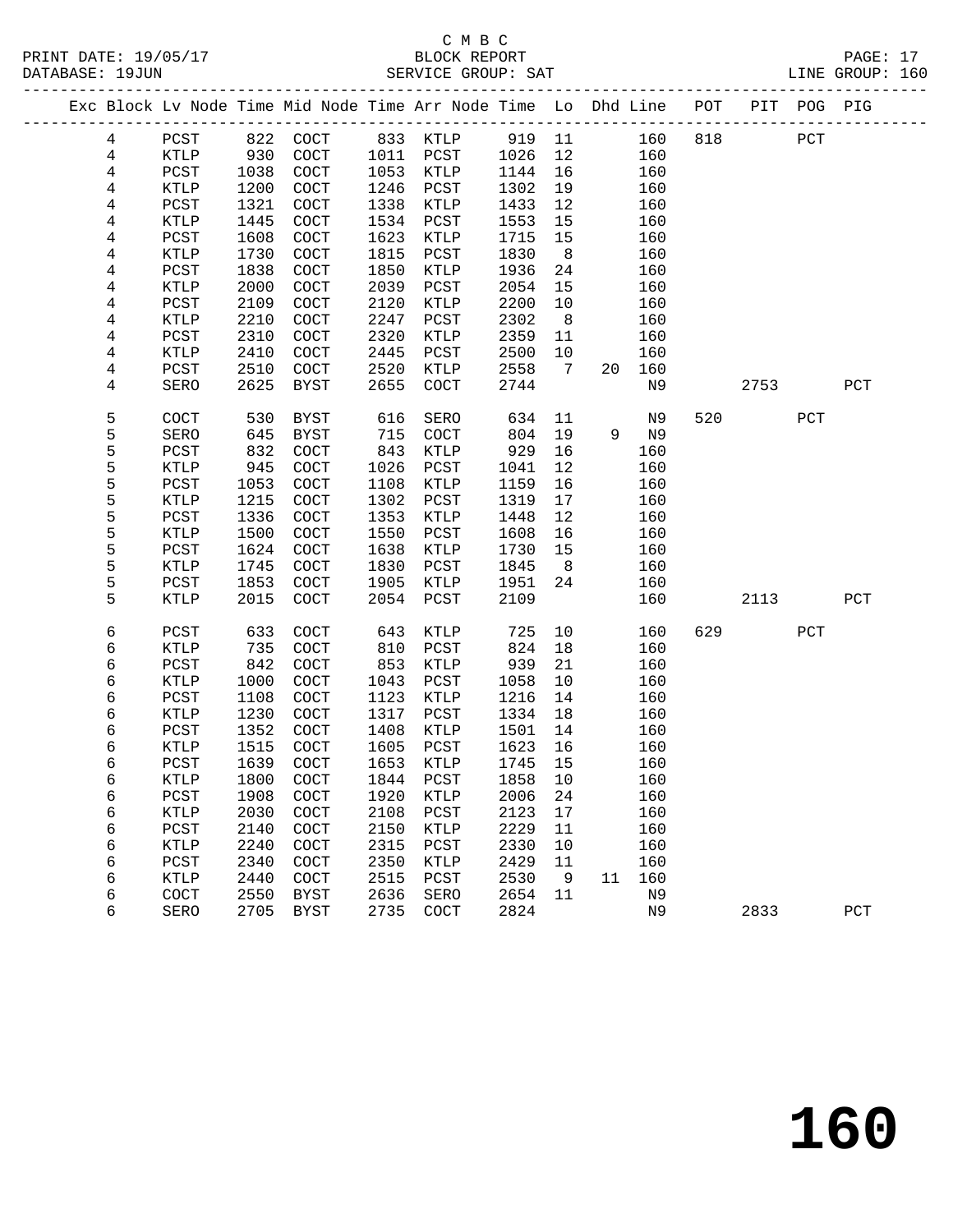# C M B C N B C N B C N B C C M B C

| PRINT DATE: 19/05/17<br>DATABASE: 19JUN |                 |                 |      |                             |      |                 |         |                 |                                                                                |      |                                                                                                                                                                                                                                 |     |             |  |
|-----------------------------------------|-----------------|-----------------|------|-----------------------------|------|-----------------|---------|-----------------|--------------------------------------------------------------------------------|------|---------------------------------------------------------------------------------------------------------------------------------------------------------------------------------------------------------------------------------|-----|-------------|--|
|                                         |                 |                 |      |                             |      |                 |         |                 | Exc Block Lv Node Time Mid Node Time Arr Node Time Lo Dhd Line POT PIT POG PIG |      |                                                                                                                                                                                                                                 |     |             |  |
|                                         | $7\phantom{.0}$ | PCST            |      | 653 COCT 703 KTLP           |      |                 |         |                 | 745 10 160                                                                     |      | 649 PCT                                                                                                                                                                                                                         |     |             |  |
|                                         | 7               | KTLP            | 755  | COCT                        |      | 830 PCST 844 13 |         |                 | 160                                                                            |      |                                                                                                                                                                                                                                 |     |             |  |
|                                         | $\overline{7}$  | PCST            | 857  | COCT                        |      | 908 KTLP        | 954     |                 | 21<br>160                                                                      |      |                                                                                                                                                                                                                                 |     |             |  |
|                                         | 7               | KTLP            | 1015 | COCT                        | 1058 | PCST            | 1113    | 10              | 160                                                                            |      |                                                                                                                                                                                                                                 |     |             |  |
|                                         | 7               | PCST            | 1123 | COCT                        | 1138 | KTLP            | 1231    | 14              | 160                                                                            |      |                                                                                                                                                                                                                                 |     |             |  |
|                                         | 7               | KTLP            | 1245 | COCT                        | 1332 | PCST            | 1349    | 18              | 160                                                                            |      |                                                                                                                                                                                                                                 |     |             |  |
|                                         | 7               | PCST            | 1407 | COCT                        | 1423 | KTLP            | 1516    | 14              | 160                                                                            |      |                                                                                                                                                                                                                                 |     |             |  |
|                                         | 7               | KTLP            | 1530 | COCT                        | 1620 | $_{\rm PCST}$   | 1638    | 16              | 160                                                                            |      |                                                                                                                                                                                                                                 |     |             |  |
|                                         | 7               | PCST            | 1654 | COCT                        | 1708 | KTLP            | 1802    | 12              | 160                                                                            |      |                                                                                                                                                                                                                                 |     |             |  |
|                                         | 7               | KTLP            | 1815 | COCT                        | 1859 | PCST            | 1913    | 10              | 160                                                                            |      |                                                                                                                                                                                                                                 |     |             |  |
|                                         | 7               | PCST            | 1923 | COCT                        | 1935 | KTLP            | 2021    | 24              | 160                                                                            |      |                                                                                                                                                                                                                                 |     |             |  |
|                                         | 7               | KTLP            | 2045 | COCT                        | 2123 | PCST            | 2138    |                 | 160                                                                            |      | 2142                                                                                                                                                                                                                            |     | PCT         |  |
|                                         | 8               | PCST            | 912  | COCT                        | 923  | KTLP            | 1010    |                 | 20<br>160                                                                      |      | 908 — 100                                                                                                                                                                                                                       | PCT |             |  |
|                                         | 8               | KTLP            | 1030 | COCT                        | 1114 | PCST            | 1129    | 9               | 160                                                                            |      |                                                                                                                                                                                                                                 |     |             |  |
|                                         | 8               | PCST            | 1138 | COCT                        | 1153 | KTLP            | 1246    | 14              | 160                                                                            |      |                                                                                                                                                                                                                                 |     |             |  |
|                                         | 8               | KTLP            | 1300 | COCT                        | 1348 | PCST            | 1406    | 16              | 160                                                                            |      |                                                                                                                                                                                                                                 |     |             |  |
|                                         | 8               | PCST            | 1422 | COCT                        | 1438 | KTLP            | 1531    | 14              | 160                                                                            |      |                                                                                                                                                                                                                                 |     |             |  |
|                                         | 8               | KTLP            | 1545 | COCT                        | 1635 | PCST            | 1653    | 16              | 160                                                                            |      |                                                                                                                                                                                                                                 |     |             |  |
|                                         | 8               | PCST            | 1709 | COCT                        | 1723 | KTLP            | 1817    | 12              | 160                                                                            |      |                                                                                                                                                                                                                                 |     |             |  |
|                                         | 8               | KTLP            | 1830 | COCT                        | 1913 | PCST            | 1927    |                 | 160                                                                            |      | 1931 — 1931 — 1932 — 1932 — 1932 — 1932 — 1932 — 1932 — 1932 — 1932 — 1933 — 1934 — 1934 — 1934 — 1934 — 1934 — 1934 — 1934 — 1934 — 1934 — 1934 — 1934 — 1934 — 1934 — 1934 — 1934 — 1934 — 1934 — 1934 — 1934 — 1934 — 1934 — |     | PCT         |  |
|                                         | 9               | PCST            | 713  | COCT                        | 723  | KTLP            | 805     |                 | 10<br>160                                                                      |      | 709 — 200                                                                                                                                                                                                                       | PCT |             |  |
|                                         | 9               | <b>KTLP</b>     | 815  | COCT                        | 853  | PCST            | 908     | 18              | 160                                                                            |      |                                                                                                                                                                                                                                 |     |             |  |
|                                         | 9               | PCST            | 926  | COCT                        | 938  | KTLP            | 1027    | 18              | 160                                                                            |      |                                                                                                                                                                                                                                 |     |             |  |
|                                         | 9               | KTLP            | 1045 | COCT                        | 1129 | PCST            | 1144    | $7\overline{ }$ | 160                                                                            |      |                                                                                                                                                                                                                                 |     |             |  |
|                                         | 9               | PCST            | 1151 | COCT                        | 1208 | KTLP            | 1301    | 14              | 160                                                                            |      |                                                                                                                                                                                                                                 |     |             |  |
|                                         | 9               | KTLP            | 1315 | COCT                        | 1403 | PCST            | 1421    | 16              | 160                                                                            |      |                                                                                                                                                                                                                                 |     |             |  |
|                                         | 9               | PCST            | 1437 | COCT                        | 1453 | KTLP            | 1545    | 15              | 160                                                                            |      |                                                                                                                                                                                                                                 |     |             |  |
|                                         | 9               | KTLP            | 1600 | <b>COCT</b>                 | 1648 | PCST            | 1705    |                 | 160                                                                            |      | 1709                                                                                                                                                                                                                            |     | PCT         |  |
|                                         | 10              | PCST            | 728  | <b>COCT</b>                 | 738  | KTLP            | 820     |                 | 10<br>160                                                                      |      | 724                                                                                                                                                                                                                             | PCT |             |  |
|                                         | 10              | KTLP            | 830  | COCT                        | 908  | PCST            | 923     | 18              | 160                                                                            |      |                                                                                                                                                                                                                                 |     |             |  |
|                                         | 10              | PCST            | 941  | COCT                        | 953  | KTLP            | 1042    | 18              | 160                                                                            |      |                                                                                                                                                                                                                                 |     |             |  |
|                                         | 10              | KTLP            | 1100 | COCT                        | 1144 | PCST            | 1159    | $7\overline{ }$ | 160                                                                            |      |                                                                                                                                                                                                                                 |     |             |  |
|                                         | 10              | PCST            | 1206 | COCT                        | 1223 | KTLP            | 1316 14 |                 | 160                                                                            |      |                                                                                                                                                                                                                                 |     |             |  |
|                                         | 10              | <b>KTLP</b>     | 1330 | COCT                        | 1418 | PCST            | 1436    | 16              | 160                                                                            |      |                                                                                                                                                                                                                                 |     |             |  |
|                                         | $10$            | PCST            |      | 1452 COCT 1508 KTLP 1600 15 |      |                 |         |                 | 160                                                                            |      |                                                                                                                                                                                                                                 |     |             |  |
|                                         | 10              | KTLP            | 1615 | COCT                        | 1702 | PCST            | 1718    | $7\overline{ }$ | 160                                                                            |      |                                                                                                                                                                                                                                 |     |             |  |
|                                         | 10              | PCST            | 1725 | COCT                        | 1739 | KTLP            | 1828    | 17              | 160                                                                            |      |                                                                                                                                                                                                                                 |     |             |  |
|                                         | 10              | KTLP            | 1845 | COCT                        | 1928 | PCST            | 1942    | 11              | 160                                                                            |      |                                                                                                                                                                                                                                 |     |             |  |
|                                         | 10              | PCST            | 1953 | COCT                        | 2005 | KTLP            | 2049    | 11              | 160                                                                            |      |                                                                                                                                                                                                                                 |     |             |  |
|                                         | $10$            | KTLP            | 2100 | COCT                        | 2138 | PCST            | 2153    | 17              | 160                                                                            |      |                                                                                                                                                                                                                                 |     |             |  |
|                                         | $10$            | PCST            | 2210 | COCT                        | 2220 | KTLP            | 2259    | 11              | 160                                                                            |      |                                                                                                                                                                                                                                 |     |             |  |
|                                         | $10$            | KTLP            | 2310 | COCT                        | 2345 | PCST            | 2400    | 10              | 160                                                                            |      |                                                                                                                                                                                                                                 |     |             |  |
|                                         | 10              | PCST            | 2410 | COCT                        | 2420 | KTLP            | 2458    | 12              | 160                                                                            |      |                                                                                                                                                                                                                                 |     |             |  |
|                                         | $10$            | KTLP            | 2510 | COCT                        | 2545 | PCST            | 2600    |                 | 160                                                                            |      | 2604                                                                                                                                                                                                                            |     | PCT         |  |
|                                         | 11              | PCST            | 1221 | COCT                        | 1238 | KTLP            | 1331    | 14              | 160                                                                            | 1217 |                                                                                                                                                                                                                                 | PCT |             |  |
|                                         | 11              | $\texttt{KTLP}$ | 1345 | COCT                        | 1433 | PCST            | 1451    | 16              | 160                                                                            |      |                                                                                                                                                                                                                                 |     |             |  |
|                                         | 11              | PCST            | 1507 | COCT                        | 1523 | KTLP            | 1615    | 15              | 160                                                                            |      |                                                                                                                                                                                                                                 |     |             |  |
|                                         | 11              | $\texttt{KTLP}$ | 1630 | COCT                        | 1716 | PCST            | 1732    | 9               | 160                                                                            |      |                                                                                                                                                                                                                                 |     |             |  |
|                                         | 11              | PCST            | 1741 | COCT                        | 1755 | KTLP            | 1844    | 16              | 160                                                                            |      |                                                                                                                                                                                                                                 |     |             |  |
|                                         | 11              | KTLP            | 1900 | COCT                        | 1943 | PCST            | 1957    | 11              | 160                                                                            |      |                                                                                                                                                                                                                                 |     |             |  |
|                                         | 11              | PCST            | 2008 | COCT                        | 2020 | KTLP            | 2103    | 17              | 160                                                                            |      |                                                                                                                                                                                                                                 |     |             |  |
|                                         | 11              | KTLP            | 2120 | COCT                        | 2158 | PCST            | 2213    |                 | 160                                                                            |      | 2217                                                                                                                                                                                                                            |     | ${\tt PCT}$ |  |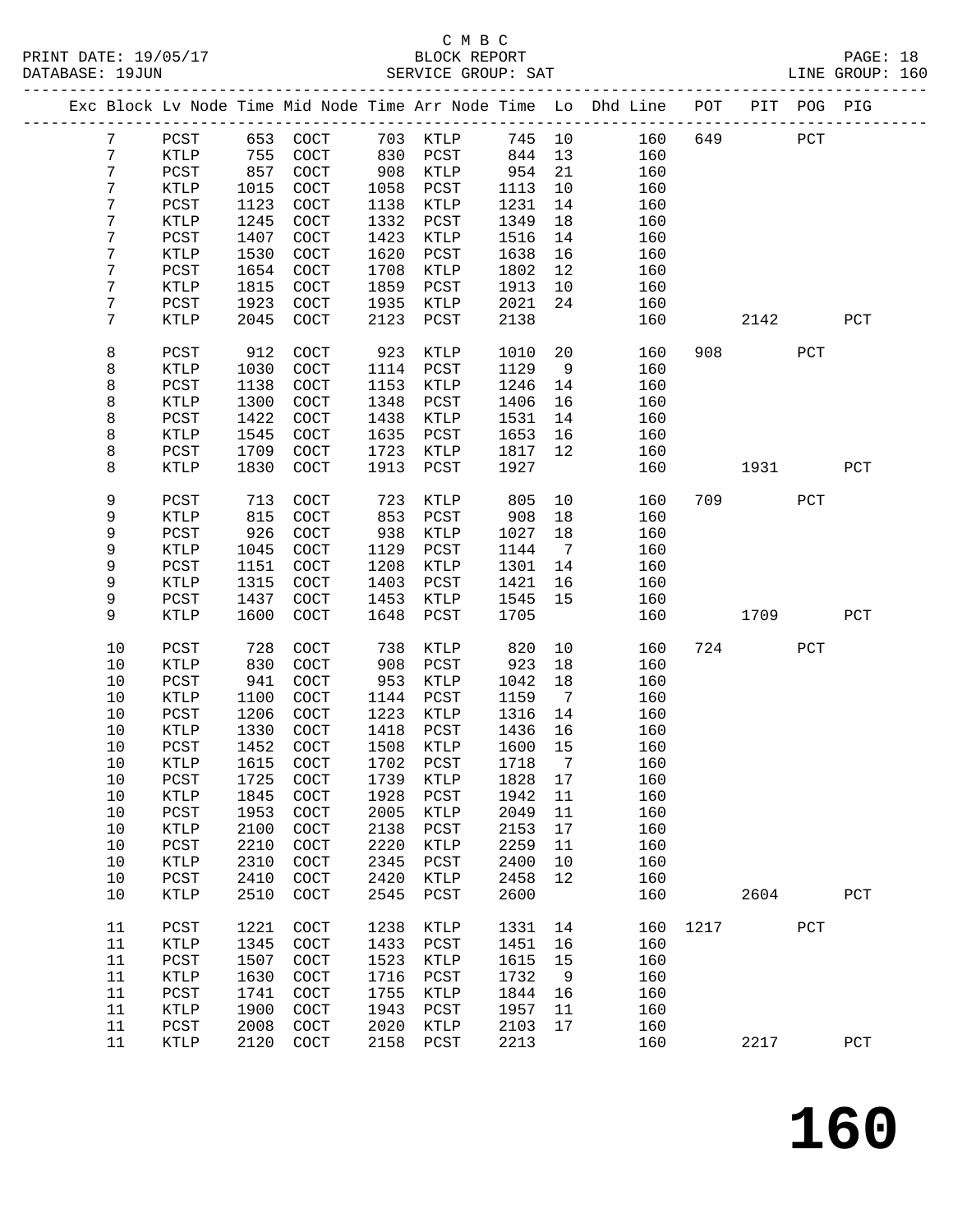|  |    | Exc Block Lv Node Time Mid Node Time Arr Node Time Lo Dhd Line |      |  |             |      |    |     | POT | PIT POG PIG |     |     |
|--|----|----------------------------------------------------------------|------|--|-------------|------|----|-----|-----|-------------|-----|-----|
|  | 50 | <b>COCT</b>                                                    | 1002 |  | WHPN        | 1025 | 5  | 150 | 948 |             | PCT |     |
|  | 50 | WHPN                                                           | 1030 |  | COCT        | 1052 | 10 | 150 |     |             |     |     |
|  | 50 | <b>COCT</b>                                                    | 1102 |  | WHPN        | 1125 | -5 | 150 |     |             |     |     |
|  | 50 | WHPN                                                           | 1130 |  | COCT        | 1152 | 10 | 150 |     |             |     |     |
|  | 50 | <b>COCT</b>                                                    | 1202 |  | WHPN        | 1225 | 5  | 150 |     |             |     |     |
|  | 50 | WHPN                                                           | 1230 |  | COCT        | 1252 | 10 | 150 |     |             |     |     |
|  | 50 | COCT                                                           | 1302 |  | WHPN        | 1325 | -5 | 150 |     |             |     |     |
|  | 50 | WHPN                                                           | 1330 |  | COCT        | 1352 | 10 | 150 |     |             |     |     |
|  | 50 | COCT                                                           | 1402 |  | WHPN        | 1425 | 5  | 150 |     |             |     |     |
|  | 50 | WHPN                                                           | 1430 |  | COCT        | 1452 | 10 | 150 |     |             |     |     |
|  | 50 | COCT                                                           | 1502 |  | WHPN        | 1525 | 5  | 150 |     |             |     |     |
|  | 50 | WHPN                                                           | 1530 |  | COCT        | 1555 | 7  | 150 |     |             |     |     |
|  | 50 | COCT                                                           | 1602 |  | WHPN        | 1625 | 5  | 150 |     |             |     |     |
|  | 50 | WHPN                                                           | 1630 |  | COCT        | 1652 | 10 | 150 |     |             |     |     |
|  | 50 | COCT                                                           | 1702 |  | WHPN        | 1725 | 5  | 150 |     |             |     |     |
|  | 50 | WHPN                                                           | 1730 |  | COCT        | 1752 | 10 | 150 |     |             |     |     |
|  | 50 | COCT                                                           | 1802 |  | WHPN        | 1825 | 5  | 150 |     |             |     |     |
|  | 50 | WHPN                                                           | 1830 |  | COCT        | 1852 | 10 | 150 |     |             |     |     |
|  | 50 | <b>COCT</b>                                                    | 1902 |  | WHPN        | 1925 | 5  | 150 |     |             |     |     |
|  | 50 | WHPN                                                           | 1930 |  | <b>COCT</b> | 1952 |    | 150 |     | 2001        |     | PCT |
|  |    |                                                                |      |  |             |      |    |     |     |             |     |     |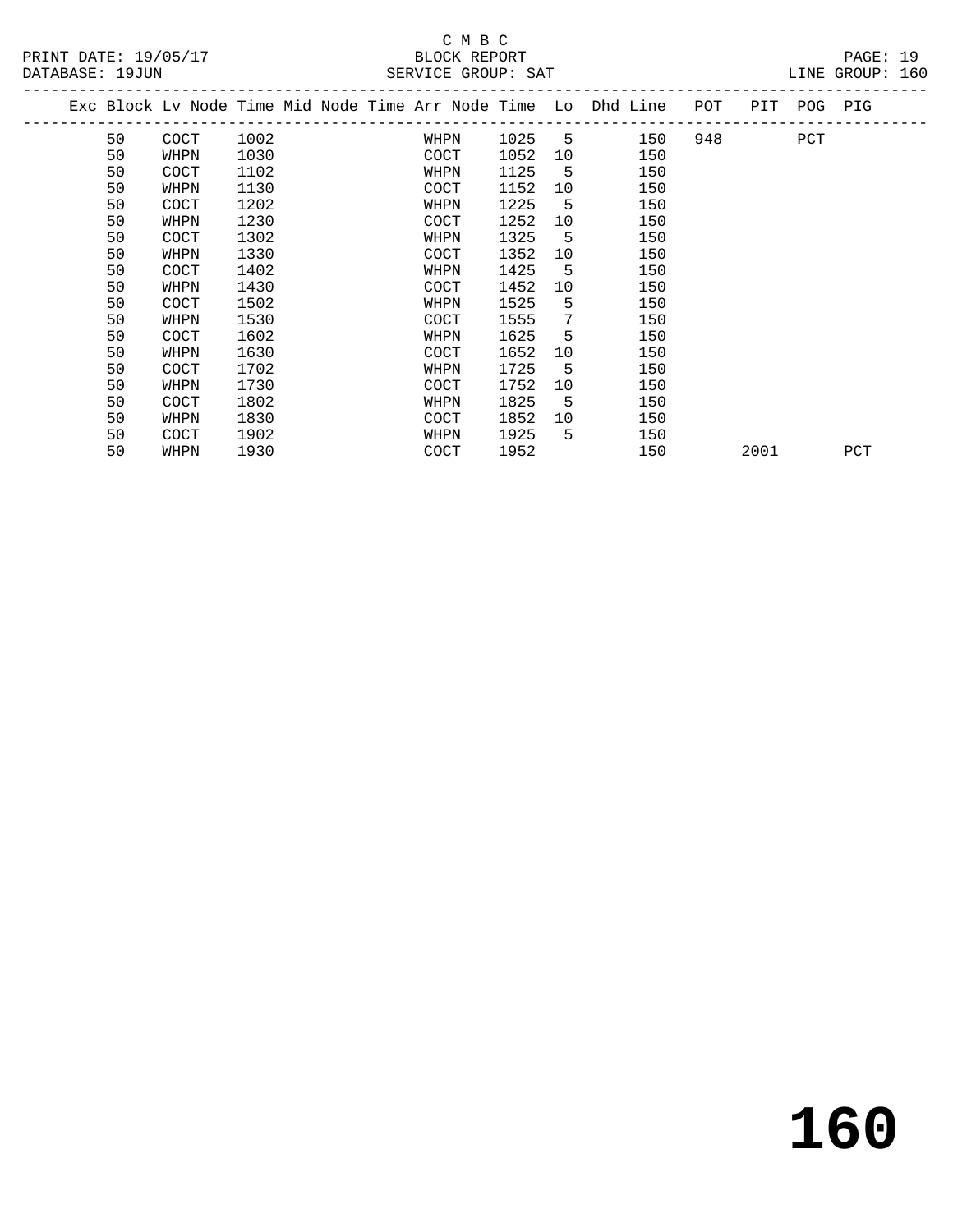|           | PRINT DATE: 19/05/1 |
|-----------|---------------------|
| --------- | $\bullet$           |

#### C M B C<br>
C M B C<br>
BLOCK REPOI PAGE: 20<br>PAGE: 20<br>RVICE GROUP: SAT RINT CROUP: 555 DATABASE: 19JUN SERVICE GROUP: SAT

| PCT |                | CAEX CARVOLTH EXCHANGE<br>Port Coquitlam Depot                                 |      |  |                 |              |             |                 | LOST LOUGHEED STN |     |             |     |     |
|-----|----------------|--------------------------------------------------------------------------------|------|--|-----------------|--------------|-------------|-----------------|-------------------|-----|-------------|-----|-----|
|     |                | Exc Block Lv Node Time Mid Node Time Arr Node Time Lo Dhd Line POT PIT POG PIG |      |  |                 |              |             |                 |                   |     |             |     |     |
|     | 1              | CAEX                                                                           | 644  |  |                 | LOST         |             | 702 6           |                   |     | 555 609 PCT |     |     |
|     | $\mathbf{1}$   | LOST                                                                           | 708  |  |                 | CAEX<br>LOST | 726 18      |                 | 555               |     |             |     |     |
|     | $\mathbf{1}$   | CAEX                                                                           | 744  |  |                 |              | 802         | 6               | 555               |     |             |     |     |
|     | $\mathbf{1}$   | LOST                                                                           | 808  |  | CAEX            |              | 826         | 18              | 555               |     |             |     |     |
|     | $\mathbf{1}$   | CAEX                                                                           | 844  |  | LOST            |              | 902         | 6               | 555               |     |             |     |     |
|     | $\mathbf 1$    | LOST                                                                           | 908  |  | CAEX            |              | 926         | 18              | 555               |     |             |     |     |
|     | $\mathbf 1$    | CAEX                                                                           | 944  |  | LOST            |              | 1002        | $6\overline{6}$ | 555               |     |             |     |     |
|     | 1              | LOST                                                                           | 1008 |  | CAEX            |              | 1026        | 8 <sup>8</sup>  | 555               |     |             |     |     |
|     | 1              | CAEX                                                                           | 1034 |  | LOST            |              | 1052        | 6               | 555               |     |             |     |     |
|     | 1              | LOST                                                                           | 1058 |  | CAEX            |              | 1116        | 18              | 555               |     |             |     |     |
|     | 1              | CAEX                                                                           | 1134 |  | LOST            |              | 1152        | 6               | 555               |     |             |     |     |
|     | 1              | LOST                                                                           | 1158 |  | CAEX            |              | 1216        | 18              | 555               |     |             |     |     |
|     | 1              | CAEX                                                                           | 1234 |  | LOST            |              | 1252        | 6               | 555               |     |             |     |     |
|     | 1              | LOST                                                                           | 1258 |  | CAEX            |              | 1316        | 18              | 555               |     |             |     |     |
|     | 1              | CAEX                                                                           | 1334 |  | LOST            |              | 1352        | 6               | 555               |     |             |     |     |
|     | 1              | LOST                                                                           | 1358 |  | CAEX            |              | 1416        | 18              | 555               |     |             |     |     |
|     | 1              | CAEX                                                                           | 1434 |  | LOST            |              | 1452        | 6               | 555               |     |             |     |     |
|     | 1              | LOST                                                                           | 1458 |  | CAEX            |              | 1516        | 18              | 555               |     |             |     |     |
|     | $\mathbf 1$    | CAEX                                                                           | 1534 |  | LOST            |              | 1552        | 6               | 555               |     |             |     |     |
|     | 1              | LOST                                                                           | 1558 |  | CAEX            |              | 1616        | 18              | 555               |     |             |     |     |
|     | 1              | CAEX                                                                           | 1634 |  | LOST            |              | 1652        | 6               | 555               |     |             |     |     |
|     | $\mathbf 1$    | LOST                                                                           | 1658 |  | CAEX            |              | 1716        | 28              | 555               |     |             |     |     |
|     | 1              | CAEX                                                                           | 1744 |  | LOST            |              | 1802        | 6               | 555               |     |             |     |     |
|     | 1              | LOST                                                                           | 1808 |  | CAEX            |              | 1826        | 18              | 555               |     |             |     |     |
|     | 1              | CAEX                                                                           | 1844 |  | LOST            |              | 1902        | 6               | 555               |     |             |     |     |
|     | $\mathbf 1$    | LOST                                                                           | 1908 |  | CAEX            |              | 1926        | 18              | 555               |     |             |     |     |
|     | $\mathbf{1}$   | CAEX                                                                           | 1944 |  | LOST            |              | 2002        |                 | 555               |     | 2022        |     | PCT |
|     | 2              | CAEX                                                                           | 714  |  | LOST            |              | 732         | 6               | 555               | 639 |             | PCT |     |
|     | 2              | LOST                                                                           | 738  |  | CAEX            |              | 756         | 18              | 555               |     |             |     |     |
|     | 2              | CAEX                                                                           | 814  |  | LOST            |              | 832         | 6               | 555               |     |             |     |     |
|     | 2              | LOST                                                                           | 838  |  | CAEX            |              | 856         | 18              | 555               |     |             |     |     |
|     | 2              | CAEX                                                                           | 914  |  | LOST            |              | 932         | 6               | 555               |     |             |     |     |
|     | $\overline{c}$ | LOST                                                                           | 938  |  | CAEX            |              | 956         | 18              | 555               |     |             |     |     |
|     | 2              | CAEX                                                                           | 1014 |  | LOST            |              | 1032        | 6               | 555               |     |             |     |     |
|     | $\sqrt{2}$     | LOST                                                                           | 1038 |  | CAEX            |              | 1056 18     |                 | 555               |     |             |     |     |
|     | $\sqrt{2}$     | CAEX 1114                                                                      |      |  |                 |              | LOST 1132 6 |                 | 555               |     |             |     |     |
|     | 2              | LOST                                                                           | 1138 |  | CAEX            |              | 1156 18     |                 | 555               |     |             |     |     |
|     | 2              | CAEX                                                                           | 1214 |  | LOST            |              | 1232        | - 6             | 555               |     |             |     |     |
|     | $\mathbf{2}$   | LOST                                                                           | 1238 |  | $\mathtt{CAEX}$ |              | 1256        | 18              | 555               |     |             |     |     |
|     | 2              | CAEX                                                                           | 1314 |  | LOST            |              | 1332        | 6               | 555               |     |             |     |     |
|     | $\mathbf{2}$   | LOST                                                                           | 1338 |  | $\mathtt{CAEX}$ |              | 1356        | 18              | 555               |     |             |     |     |
|     | 2              | CAEX                                                                           | 1414 |  | LOST            |              | 1432        | 6               | 555               |     |             |     |     |
|     | $\sqrt{2}$     | LOST                                                                           | 1438 |  | CAEX            |              | 1456        | 18              | 555               |     |             |     |     |
|     | 2              | CAEX                                                                           | 1514 |  | LOST            |              | 1532        | 6               | 555               |     |             |     |     |
|     | $\sqrt{2}$     | LOST                                                                           | 1538 |  | CAEX            |              | 1556        | 18              | 555               |     |             |     |     |
|     | 2              | CAEX                                                                           | 1614 |  | LOST            |              | 1632        | 6               | 555               |     |             |     |     |
|     | $\mathbf{2}$   | LOST                                                                           | 1638 |  | CAEX            |              | 1656        | 18              | 555               |     |             |     |     |
|     | 2              | CAEX                                                                           | 1714 |  | LOST            |              | 1732        | 6               | 555               |     |             |     |     |
|     | 2              | LOST                                                                           | 1738 |  | CAEX            |              | 1756        | 18              | 555               |     |             |     |     |
|     | 2              | CAEX                                                                           | 1814 |  | LOST            |              | 1832        | 6               | 555               |     |             |     |     |
|     | 2              | LOST                                                                           | 1838 |  | CAEX            |              | 1856        | 18              | 555               |     |             |     |     |
|     | $\overline{a}$ | CAEX                                                                           | 1914 |  | LOST            |              | 1932        | 6               | 555               |     |             |     |     |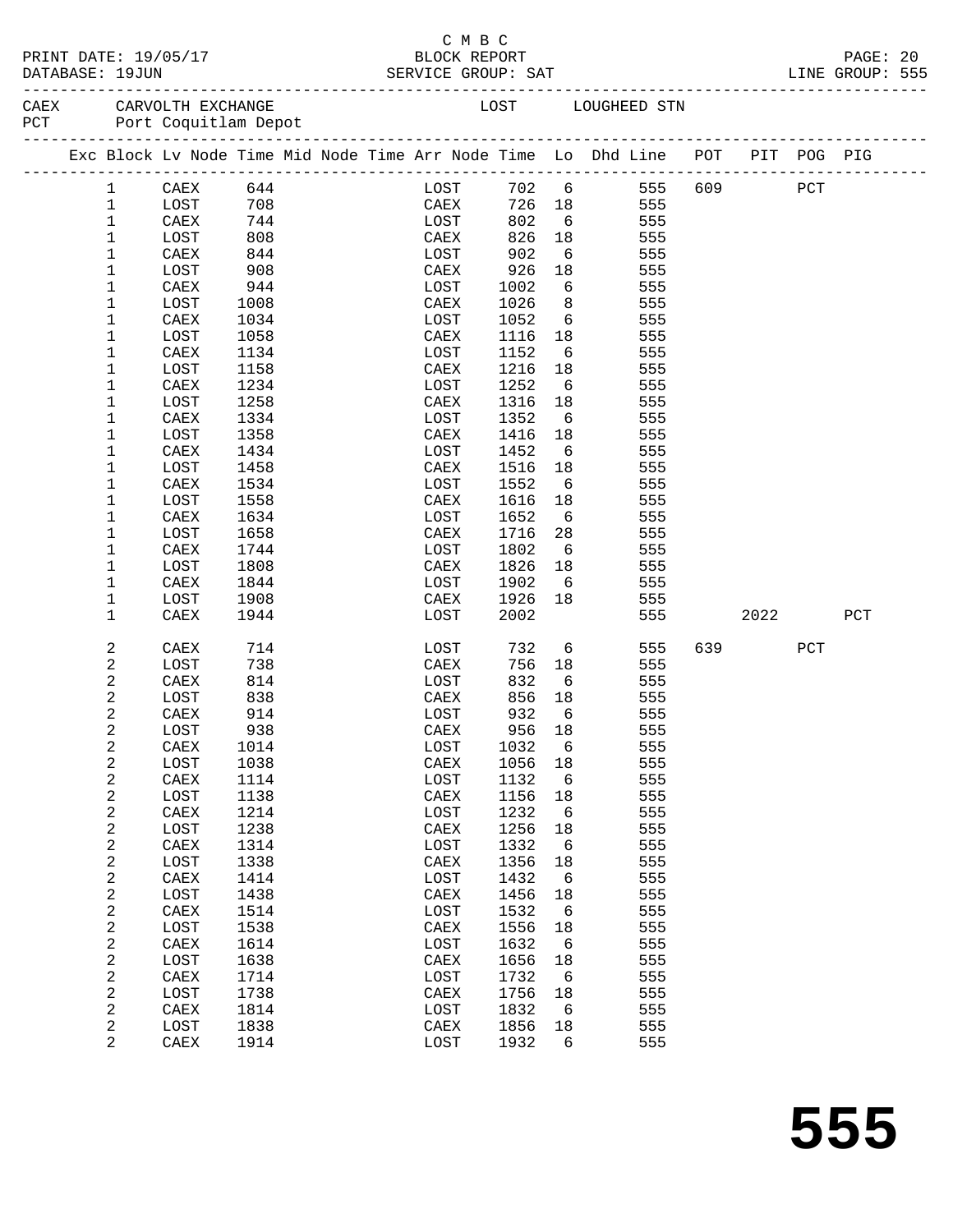| PRINT DATE: 19/05/17<br>DATABASE: 19JUN |                |                                                                                |      |  |             |      | BLOCK REPORT | SERVICE GROUP: SAT |                 |     |              |  | PAGE: 21<br>LINE GROUP: 555 |  |
|-----------------------------------------|----------------|--------------------------------------------------------------------------------|------|--|-------------|------|--------------|--------------------|-----------------|-----|--------------|--|-----------------------------|--|
|                                         |                | Exc Block Lv Node Time Mid Node Time Arr Node Time Lo Dhd Line POT PIT POG PIG |      |  |             |      |              |                    |                 |     |              |  |                             |  |
|                                         | $\mathbf{2}$   | LOST                                                                           |      |  |             |      |              |                    |                 |     |              |  |                             |  |
|                                         | $\overline{a}$ | CAEX                                                                           | 2014 |  | <b>LOST</b> |      |              | 2032 and $\sim$    |                 |     | 555 2052 PCT |  |                             |  |
|                                         | 3              | CAEX                                                                           | 1054 |  |             | LOST |              | 1112 6             |                 |     | 555 1019 PCT |  |                             |  |
|                                         | 3              | LOST                                                                           | 1118 |  |             | CAEX |              | 1136               |                 | 555 |              |  |                             |  |
|                                         | 3              | CAEX                                                                           | 1154 |  |             | LOST |              | 1212               | 6               | 555 |              |  |                             |  |
|                                         | 3              | LOST                                                                           | 1218 |  |             | CAEX |              | 1236               | 18              | 555 |              |  |                             |  |
|                                         | 3              | CAEX                                                                           | 1254 |  |             | LOST |              | 1312               | $6\overline{6}$ | 555 |              |  |                             |  |
|                                         | 3              | LOST                                                                           | 1318 |  |             | CAEX |              | 1336               | 18              | 555 |              |  |                             |  |
|                                         | 3              | CAEX                                                                           | 1354 |  |             | LOST |              | 1412               | $6\overline{6}$ | 555 |              |  |                             |  |
|                                         | 3              | LOST                                                                           | 1418 |  |             | CAEX |              | 1436               | 18              | 555 |              |  |                             |  |
|                                         | 3              | CAEX                                                                           | 1454 |  |             | LOST |              | 1512               | 6               | 555 |              |  |                             |  |
|                                         | 3              | LOST                                                                           | 1518 |  |             | CAEX |              | 1536               |                 | 555 |              |  |                             |  |
|                                         | 3              | CAEX                                                                           | 1554 |  |             | LOST |              | 1612               | $6\overline{6}$ | 555 |              |  |                             |  |
|                                         | 3              | LOST                                                                           | 1618 |  |             | CAEX |              | 1636               | 18              | 555 |              |  |                             |  |
|                                         | 3              | CAEX                                                                           | 1654 |  |             | LOST |              | 1712 6             |                 | 555 |              |  |                             |  |
|                                         | 3              | LOST                                                                           | 1718 |  |             | CAEX |              | 1736               |                 | 555 | 1812 PCT     |  |                             |  |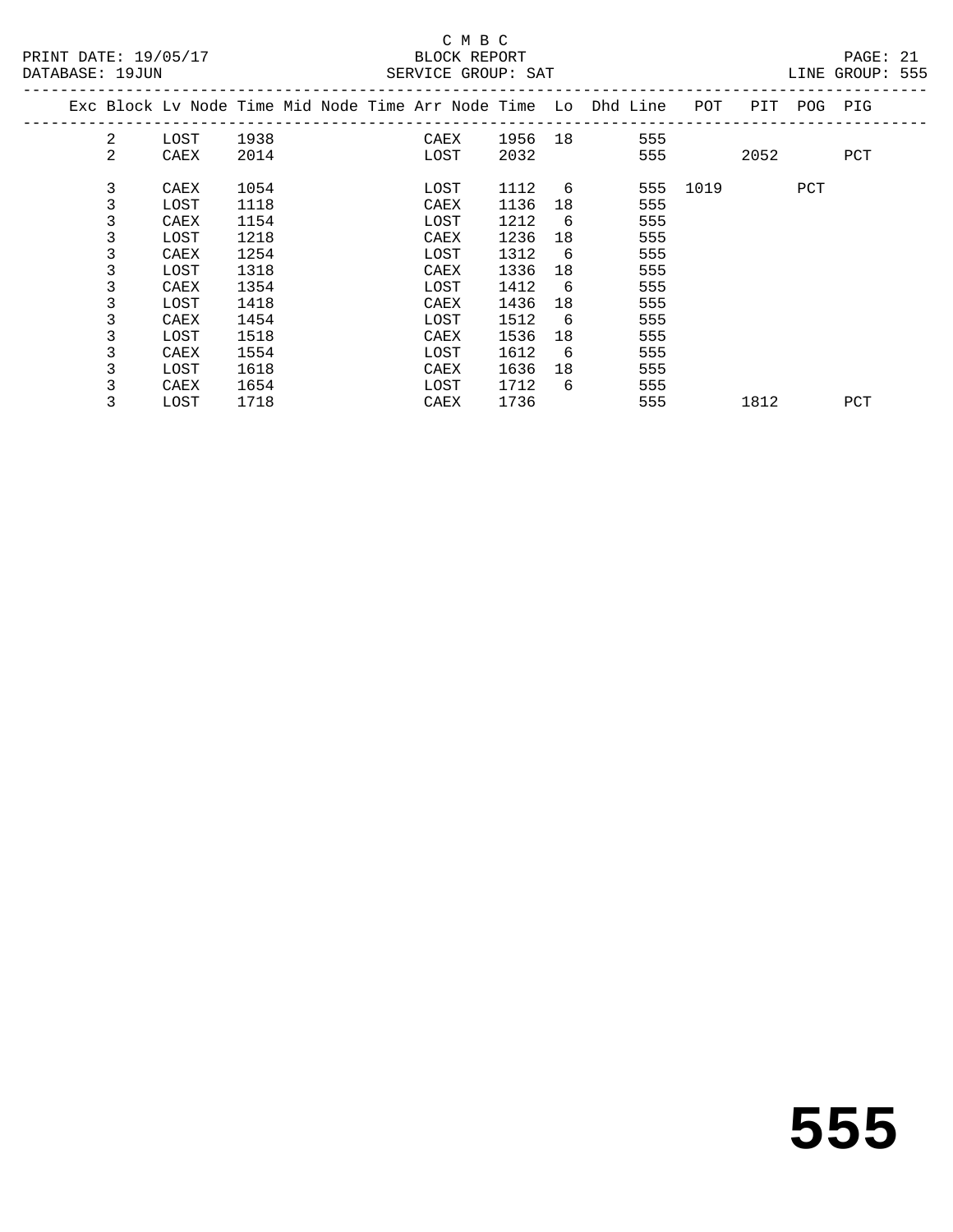|      | DATABASE: 19JUN | PRINT DATE: 19/05/17                                                  |                       |                                                                                                                        |      | СМВС      | BLOCK REPORT |                                                                         |                                                                                |  |          |      | PAGE: 22 |  |
|------|-----------------|-----------------------------------------------------------------------|-----------------------|------------------------------------------------------------------------------------------------------------------------|------|-----------|--------------|-------------------------------------------------------------------------|--------------------------------------------------------------------------------|--|----------|------|----------|--|
| BYST |                 | BROADWAY STN<br>MMST MAPLE MEADOWS STN<br>SERO SEYMOUR ST & ROBSON ST | DT48 DEWDNEY & 248 ST |                                                                                                                        |      |           |              | COCT COQUITLAM CTRL STN<br>HAPL HANEY PLACE<br>PCT Port Coquitlam Depot |                                                                                |  |          |      |          |  |
|      |                 |                                                                       |                       |                                                                                                                        |      |           |              |                                                                         | Exc Block Lv Node Time Mid Node Time Arr Node Time Lo Dhd Line POT PIT POG PIG |  |          |      |          |  |
|      | 90              |                                                                       |                       | DT48            517     HAPL                 526     COCT<br>COCT              605     HAPL               635     DT48 |      |           |              |                                                                         | 600 5 701 447 PCT<br>646 6 701                                                 |  |          |      |          |  |
|      | 90              |                                                                       |                       |                                                                                                                        |      |           |              |                                                                         |                                                                                |  |          |      |          |  |
|      | 90              | DT48                                                                  |                       | 652 HAPL                                                                                                               | 701  | COCT      | 738          |                                                                         | $7\overline{ }$<br>701                                                         |  |          |      |          |  |
|      | 90              | COCT                                                                  | 745                   | HAPL                                                                                                                   | 819  | DT48      | 830          | 18                                                                      | 701                                                                            |  |          |      |          |  |
|      | 90              | DT48                                                                  |                       | HAPL                                                                                                                   |      | 858 COCT  | 938          | 19                                                                      | 701                                                                            |  |          |      |          |  |
|      | 90              | COCT                                                                  | 848<br>957            |                                                                                                                        |      | HAPL      | 1034         | 8 <sup>8</sup>                                                          | 701                                                                            |  |          |      |          |  |
|      | 90              | HAPL                                                                  | 1042                  | MMST                                                                                                                   |      | 1056 COCT | 1126         | 18                                                                      | 701                                                                            |  |          |      |          |  |
|      | 90              | COCT                                                                  | 1144                  | HAPL                                                                                                                   |      | 1225 DT48 | 1238         | 11                                                                      | 701                                                                            |  |          |      |          |  |
|      | 90              | DT48                                                                  | 1249                  | HAPL                                                                                                                   |      | 1259 COCT | 1348         | 8                                                                       | 701                                                                            |  |          |      |          |  |
|      | 90              | $\operatorname{COT}$                                                  | 1356                  |                                                                                                                        |      | HAPL      | 1438         | $6\overline{6}$                                                         | 701                                                                            |  |          |      |          |  |
|      | 90              | HAPL                                                                  | 1444                  | MMST                                                                                                                   | 1459 | COCT      | 1533         | $7\overline{ }$                                                         | 701                                                                            |  |          |      |          |  |
|      | 90              | $\operatorname{COT}$                                                  | 1540                  | HAPL                                                                                                                   |      | 1624 DT48 | 1637         | 14                                                                      | 701                                                                            |  |          |      |          |  |
|      | 90              | DT48                                                                  | 1651                  | HAPL                                                                                                                   | 1701 | COCT      | 1747         | 10                                                                      | 701                                                                            |  |          |      |          |  |
|      | 90              | $\operatorname{COT}$                                                  | 1757                  |                                                                                                                        |      | HAPL      | 1838         | 8 <sup>8</sup>                                                          |                                                                                |  |          |      |          |  |
|      |                 |                                                                       |                       |                                                                                                                        |      |           |              |                                                                         | 701                                                                            |  |          |      |          |  |
|      | 90              | HAPL                                                                  | 1846                  | MMST                                                                                                                   | 1858 | COCT      | 1924         | 13                                                                      | 701                                                                            |  |          |      |          |  |
|      | 90              | $\operatorname{COT}$                                                  | 1937                  | HAPL                                                                                                                   | 2017 | DT48      | 2027         | 8 <sup>8</sup>                                                          | 701                                                                            |  |          |      |          |  |
|      | 90              | DT48                                                                  | 2035                  | HAPL                                                                                                                   | 2043 | COCT      | 2119         | 15                                                                      | 701                                                                            |  |          |      |          |  |
|      | 90              | COCT                                                                  | 2134                  | HAPL                                                                                                                   | 2213 | DT48      | 2223         | 12                                                                      | 701                                                                            |  |          |      |          |  |
|      | 90              | DT48                                                                  | 2235                  | HAPL                                                                                                                   | 2243 | COCT      | 2319         | 16                                                                      | 701                                                                            |  |          |      |          |  |
|      | 90              | COCT                                                                  | 2335                  | HAPL                                                                                                                   | 2408 | DT48      | 2418         | 17                                                                      | 701                                                                            |  |          |      |          |  |
|      | 90              | DT48                                                                  | 2435                  | HAPL                                                                                                                   | 2443 | COCT      | 2519         | 11                                                                      | 701                                                                            |  |          |      |          |  |
|      | 90              | COCT                                                                  | 2530                  | BYST                                                                                                                   | 2616 | SERO      | 2634         | 11                                                                      | N9                                                                             |  |          |      |          |  |
|      | 90              | SERO                                                                  |                       | 2645 BYST                                                                                                              |      | 2715 COCT | 2804         |                                                                         | N9                                                                             |  |          | 2813 | PCT      |  |
|      | 91              | COCT                                                                  | 757                   |                                                                                                                        |      | HAPL      | 831          | 13                                                                      | 701                                                                            |  | 747 — 10 | PCT  |          |  |
|      | 91              | HAPL                                                                  | 844                   | MMST 856 COCT                                                                                                          |      |           | 924          | 18                                                                      | 701                                                                            |  |          |      |          |  |
|      | 91              | COCT                                                                  | 942                   | HAPL                                                                                                                   | 1019 | DT48      | 1032         | 15                                                                      | 701                                                                            |  |          |      |          |  |
|      | 91              | DT48                                                                  | 1047                  | HAPL                                                                                                                   | 1057 | COCT      | 1141         | 16                                                                      | 701                                                                            |  |          |      |          |  |
|      | 91              | COCT                                                                  | 1157                  |                                                                                                                        |      | HAPL      | 1238         | $6\overline{6}$                                                         | 701                                                                            |  |          |      |          |  |
|      | 91              | HAPL                                                                  | 1244                  | MMST                                                                                                                   |      | 1259 COCT | 1333         | 8 <sup>8</sup>                                                          | 701                                                                            |  |          |      |          |  |
|      | 91              | COCT                                                                  |                       | 1341 HAPL                                                                                                              |      | 1423 DT48 | 1436 13      |                                                                         | 701                                                                            |  |          |      |          |  |
|      | 91              | DT48                                                                  |                       | 1449 HAPL 1459 COCT 1548 7                                                                                             |      |           |              |                                                                         | 701                                                                            |  |          |      |          |  |
|      | 91              | COCT                                                                  | 1555                  |                                                                                                                        |      | HAPL      | 1639         | $\overline{7}$                                                          | 701                                                                            |  |          |      |          |  |
|      | 91              | HAPL                                                                  | 1646                  | MMST                                                                                                                   | 1700 | COCT      | 1732         | 10                                                                      | 701                                                                            |  |          |      |          |  |
|      | 91              | $\operatorname{COT}$                                                  | 1742                  | HAPL                                                                                                                   | 1823 | DT48      | 1834         | 18                                                                      | 701                                                                            |  |          |      |          |  |
|      | 91              | DT48                                                                  | 1852                  | HAPL                                                                                                                   | 1901 | COCT      | 1939         | 18                                                                      | 701                                                                            |  |          |      |          |  |
|      | 91              | COCT                                                                  | 1957                  | HAPL                                                                                                                   | 2037 | DT48      | 2047         | 18                                                                      | 701                                                                            |  |          |      |          |  |
|      | 91              | DT48                                                                  | 2105                  | HAPL                                                                                                                   | 2113 | COCT      | 2149         | 14                                                                      | 701                                                                            |  |          |      |          |  |
|      | 91              | COCT                                                                  | 2203                  | HAPL                                                                                                                   | 2238 | DT48      | 2248         | 17                                                                      | 701                                                                            |  |          |      |          |  |
|      | 91              | DT48                                                                  | 2305                  | HAPL                                                                                                                   | 2313 | COCT      | 2349         | 16                                                                      | 701                                                                            |  |          |      |          |  |
|      | 91              | COCT                                                                  | 2405                  | HAPL                                                                                                                   | 2437 | DT48      | 2447         | 18                                                                      | 701                                                                            |  |          |      |          |  |
|      | 91              | DT48                                                                  | 2505                  | HAPL                                                                                                                   | 2513 | COCT      | 2549         | 16                                                                      | 701                                                                            |  |          |      |          |  |
|      | 91              | COCT                                                                  | 2605                  |                                                                                                                        |      | HAPL      | 2635         |                                                                         | 701                                                                            |  | 2655     |      | PCT      |  |
|      |                 |                                                                       |                       |                                                                                                                        |      |           |              |                                                                         |                                                                                |  |          |      |          |  |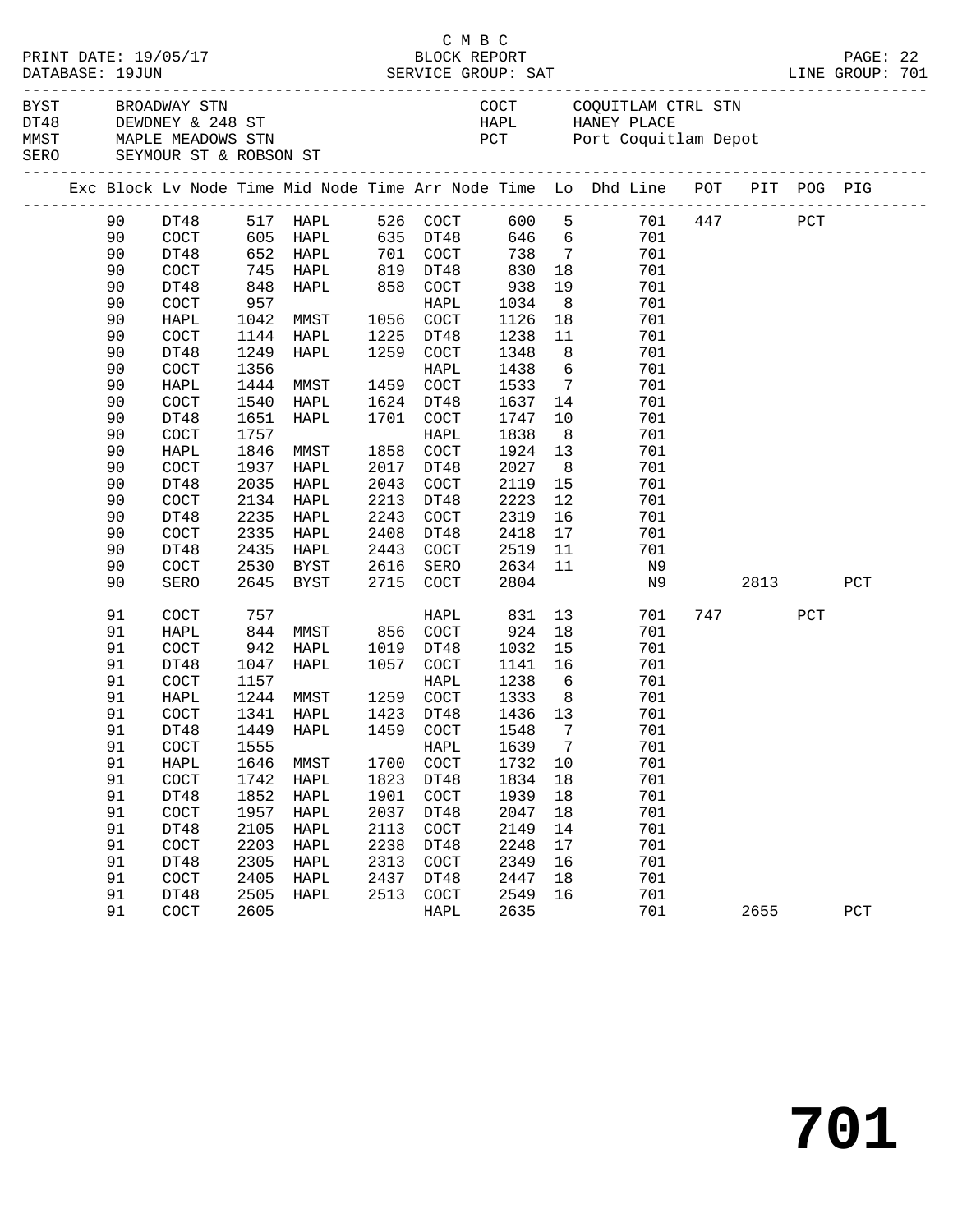# C M B C<br>BLOCK REPORT

PAGE: 23<br>LINE GROUP: 701

|  |          |                       |              |          |      |                      |              |                              | Exc Block Lv Node Time Mid Node Time Arr Node Time Lo Dhd Line POT |     |      | PIT POG PIG |              |
|--|----------|-----------------------|--------------|----------|------|----------------------|--------------|------------------------------|--------------------------------------------------------------------|-----|------|-------------|--------------|
|  | 92       | HAPL                  |              | 716 MMST |      | 728 COCT             | 756 16       |                              | 701                                                                | 651 |      | PCT         |              |
|  | 92       | COCT                  | 812          | HAPL     |      | 846 DT48             | 857          | 19                           | 701                                                                |     |      |             |              |
|  | 92       | DT48                  | 916          | HAPL     | 926  | COCT                 | 1007         | 19                           | 701                                                                |     |      |             |              |
|  | 92       | $\operatorname{COT}$  | 1026         |          |      | HAPL                 | 1106         | 6                            | 701                                                                |     |      |             |              |
|  | 92       | HAPL                  | 1112         | MMST     | 1126 | COCT                 | 1158         | 15                           | 701                                                                |     |      |             |              |
|  | 92       | $\operatorname{COT}$  | 1213         | HAPL     | 1255 | DT48                 | 1308         | 11                           | 701                                                                |     |      |             |              |
|  | 92       | DT48                  | 1319         | HAPL     | 1329 | COCT                 | 1418         | 8                            | 701                                                                |     |      |             |              |
|  | 92       | COCT                  | 1426         |          |      | HAPL                 | 1508         | $7\overline{ }$              | 701                                                                |     |      |             |              |
|  | 92       | HAPL                  | 1515         | MMST     | 1529 | COCT                 | 1601         | 10                           | 701                                                                |     |      |             |              |
|  | 92       | COCT                  | 1611         | HAPL     | 1655 | DT48                 | 1706         | 15                           | 701                                                                |     |      |             |              |
|  | 92       | DT48                  | 1721         | HAPL     | 1731 | COCT                 | 1815         | 12                           | 701                                                                |     |      |             |              |
|  | 92       | COCT                  | 1827         | HAPL     | 1907 | DT48                 | 1917         | 19                           | 701                                                                |     |      |             |              |
|  | 92       | DT48                  | 1936         | HAPL     | 1944 | COCT                 | 2020         |                              | 701                                                                |     | 2029 |             | PCT          |
|  |          |                       |              |          |      |                      |              |                              |                                                                    |     |      |             |              |
|  | 93       | DT48                  | 610          | HAPL     | 619  | COCT                 | 655          | 5                            | 701                                                                | 540 |      | PCT         |              |
|  | 93       | COCT                  | 700          | HAPL     | 734  | DT48                 | 745          | $7\phantom{.0}\phantom{.0}7$ | 701                                                                |     |      |             |              |
|  | 93       | DT48                  | 752          | HAPL     | 801  | COCT                 | 841          | 16                           | 701                                                                |     |      |             |              |
|  | 93       | COCT                  | 857          |          |      | HAPL                 | 931          | 10                           | 701                                                                |     |      |             |              |
|  | 93       | HAPL                  | 941          | MMST     | 953  | COCT                 | 1022         | 19                           | 701                                                                |     |      |             |              |
|  | 93       | $\operatorname{COCT}$ | 1041         | HAPL     | 1121 | DT48                 | 1134         | 14                           | 701                                                                |     |      |             |              |
|  | 93       | DT48                  | 1148         | HAPL     | 1158 | COCT                 | 1245         | 11                           | 701                                                                |     |      |             |              |
|  | 93       | $\operatorname{COT}$  | 1256         |          |      | HAPL                 | 1338         | 6                            | 701                                                                |     |      |             |              |
|  | 93       | HAPL                  | 1344         | MMST     | 1359 | COCT                 | 1433         | 8                            | 701                                                                |     |      |             |              |
|  | 93       | $\operatorname{COT}$  | 1441         | HAPL     | 1523 | DT48                 | 1536         | 15                           | 701                                                                |     |      |             |              |
|  | 93       | DT48                  | 1551         | HAPL     | 1601 | COCT                 | 1647         | 10                           | 701                                                                |     |      |             |              |
|  | 93       | $\operatorname{COT}$  | 1657         |          |      | HAPL                 | 1739         | $7\phantom{.0}\,$            | 701                                                                |     |      |             |              |
|  | 93       | HAPL                  | 1746         | MMST     | 1800 | $\operatorname{COT}$ | 1830         | 12                           | 701                                                                |     |      |             |              |
|  | 93       | COCT                  | 1842         | HAPL     | 1922 | DT48                 | 1932         | 19                           | 701                                                                |     |      |             |              |
|  | 93       | DT48                  | 1951         | HAPL     | 1959 | COCT                 | 2035         | 6                            | 701                                                                |     |      |             |              |
|  | 93       | COCT                  | 2041         | HAPL     | 2120 | DT48                 | 2130         | $5^{\circ}$                  | 701                                                                |     |      |             |              |
|  | 93       | DT48                  | 2135         | HAPL     | 2143 | COCT                 | 2219         | 16                           | 701                                                                |     |      |             |              |
|  | 93       | COCT                  | 2235         | HAPL     | 2310 | DT48                 | 2320         | 15                           | 701                                                                |     |      |             |              |
|  | 93       | DT48                  | 2335         | HAPL     | 2343 | COCT                 | 2419         | 16                           | 701                                                                |     |      |             |              |
|  | 93       | $\operatorname{COT}$  | 2435         | HAPL     | 2507 | DT48                 | 2517         |                              | 701                                                                |     | 2540 |             | $_{\rm PCT}$ |
|  | 94       | COCT                  | 715          | HAPL     | 749  | DT48                 | 800          | 20                           | 701                                                                | 705 |      | PCT         |              |
|  | 94       | DT48                  | 820          | HAPL     | 829  | COCT                 | 909          | 18                           | 701                                                                |     |      |             |              |
|  | 94       | COCT                  | 927          |          |      | HAPL                 | 1003         | $\overline{7}$               | 701                                                                |     |      |             |              |
|  | 94       | HAPL                  | 1010         | MMST     |      | 1024 COCT            | 1054 17      |                              | 701                                                                |     |      |             |              |
|  | 94       | COCT                  | 1111         | HAPL     | 1152 | DT48                 | 1205         | 13                           | 701                                                                |     |      |             |              |
|  | 94       | DT48                  | 1218         | HAPL     | 1228 | COCT                 | 1317         | 9                            | 701                                                                |     |      |             |              |
|  | 94       | COCT                  | 1326         |          |      | HAPL                 | 1408         | 6                            | 701                                                                |     |      |             |              |
|  | 94       | HAPL                  | 1414         | MMST     | 1429 | $\operatorname{COT}$ | 1503         | 7                            | 701                                                                |     |      |             |              |
|  | 94       | COCT                  | 1510         | HAPL     | 1554 | DT48                 | 1607         | 14                           | 701                                                                |     |      |             |              |
|  | 94       | DT48                  | 1621         | HAPL     | 1631 | COCT                 | 1717         | 10                           | 701                                                                |     |      |             |              |
|  |          |                       |              |          |      |                      |              |                              |                                                                    |     |      |             |              |
|  | 94<br>94 | COCT<br>HAPL          | 1727<br>1816 |          | 1828 | HAPL<br>COCT         | 1808<br>1855 | 8<br>7                       | 701<br>701                                                         |     |      |             |              |
|  |          | COCT                  | 1902         | MMST     | 1942 | DT48                 | 1952         |                              | 701                                                                |     |      |             |              |
|  | 94       |                       |              | HAPL     |      |                      |              | 13                           | 701                                                                |     |      |             |              |
|  | 94       | DT48                  | 2005         | HAPL     | 2013 | COCT                 | 2049         | 15                           |                                                                    |     |      |             |              |
|  | 94       | COCT                  | 2104         | HAPL     | 2143 | DT48                 | 2153         | 12                           | 701                                                                |     |      |             |              |
|  | 94       | DT48                  | 2205         | HAPL     | 2213 | COCT                 | 2249         | 16                           | 701                                                                |     |      |             |              |
|  | 94       | COCT                  | 2305         | HAPL     | 2338 | DT48                 | 2348         | 17                           | 701                                                                |     |      |             |              |
|  | 94       | DT48                  | 2405         | HAPL     | 2413 | COCT                 | 2449         | 16                           | 701                                                                |     |      |             |              |
|  | 94       | COCT                  | 2505         |          |      | HAPL                 | 2535         |                              | 701                                                                |     | 2555 |             | PCT          |